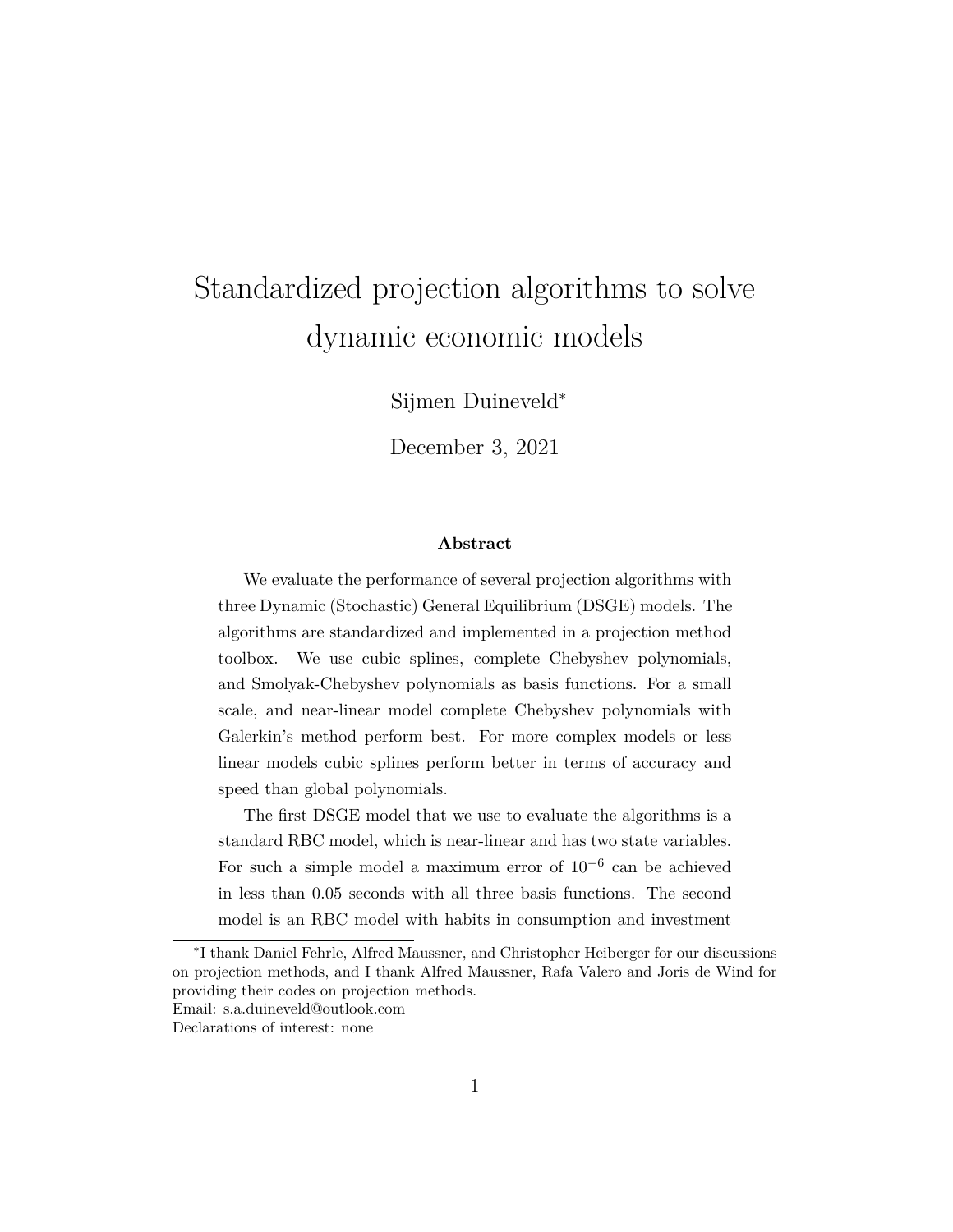adjustment costs, and has four state variables and two policy variables. For this model splines perform best and they achieve a maximum error of 10−<sup>5</sup> in about 5 seconds. The third model is a highly non-linear limit cycle model, which is also best solved with a spline.

# **1 Introduction**

Dynamic Stochastic General Equilibrium (DSGE) models are at the core of modern macroeconomics. These models are usually solved with perturbation techniques. The main reason for the popularity of perturbation methods is the availability of software packages such as Dynare. In addition, perturbation techniques are fast and deemed accurate enough for most applications. The disadvantage of perturbation methods is that they only provide a local solution (Fernández-Villaverde et al., 2016), which may result in large errors further away from the steady state. Projection methods on the other hand are rarely used. The main reason is that they are perceived to be hard to code (Fernández-Villaverde et al., 2016).

The first contribution of this paper is to describe standardized projection algorithms as implemented in the Promes Toolbox<sup>1</sup>, which to the best of our knowledge is the only toolbox that can solve dynamic economic models with projection methods. This toolbox only requires the user to code a model file that computes the Euler residuals, set the interval where the policy function should be approximated, select an algorithm, and supply an initial guess for the policy function. Based on these inputs the toolbox constructs the appropriate grid, and solves the policy function using the selected algorithm. The toolbox can also be used to evaluate the policy function given the state variables.

The literature on projection methods describes several algorithms. The papers by Judd (1992), and Gaspar and Judd (1997) use Chebyshev polyno-

<sup>&</sup>lt;sup>1</sup>The Promes Toolbox is written for Matlab. The most recent version is available at www.promestoolbox.com.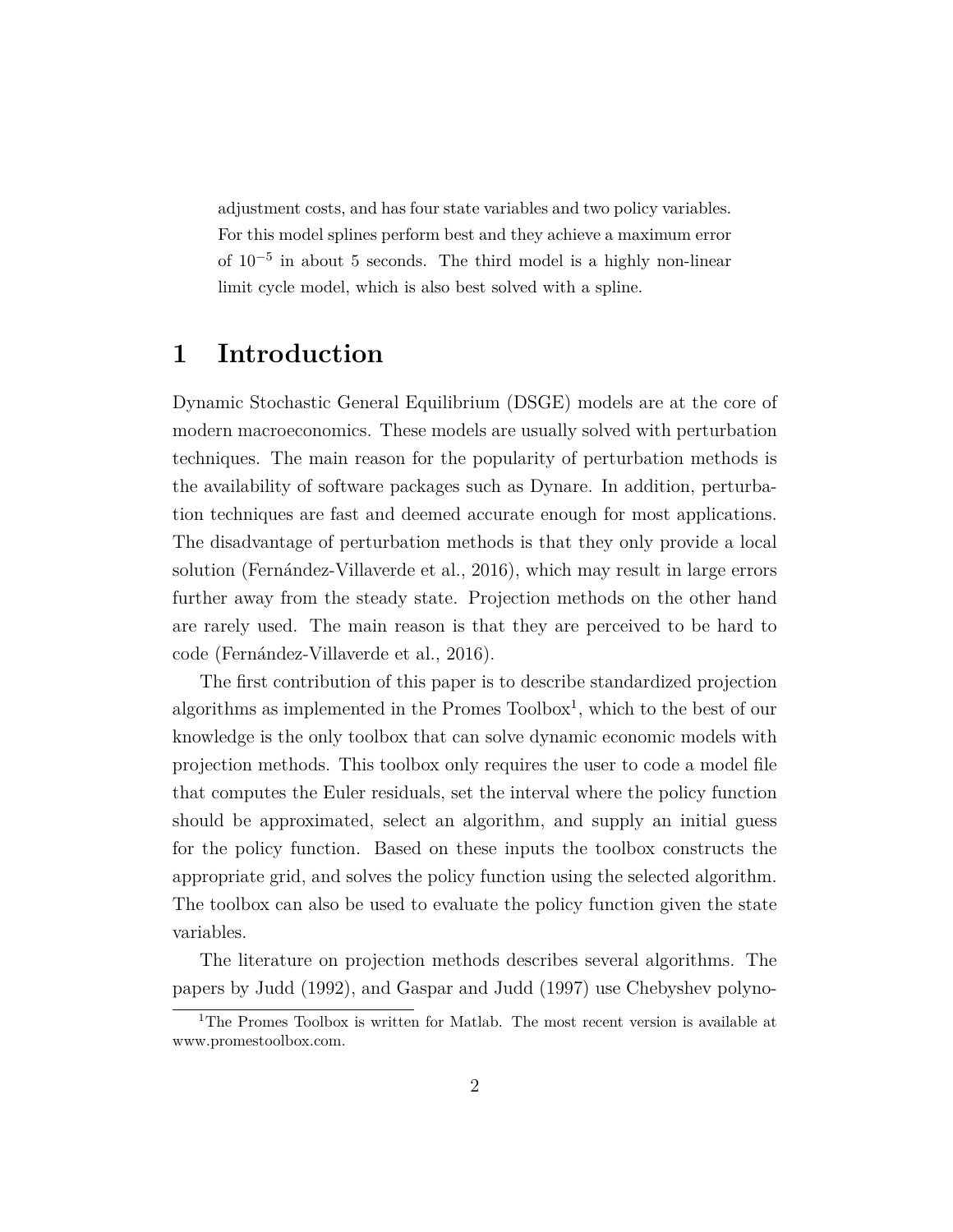mials, while McGrattan (1996) uses Finite Elements. The papers by Aruoba et al. (2006) and Fernández-Villaverde et al. (2016) discuss both polynomials and Finite Elements. For small, near-linear models projection yields very accurate solutions, especially when the exogenous variable is discretized. Relative to global polynomials Finite Elements are better at capturing local behavior (Fernández-Villaverde et al., 2016). For this reason they are more accurate, especially for highly non-linear models. For example, Finite Elements can be customized to increase the number of gridpoints where the accuracy is low. Finite Elements are harder to implement though, and are in general slower than polynomials.

To solve high dimensional systems Smolyak's algorithm is powerful, because it uses a sparse grid, and sparse polynomials. This sparseness is very effective at addressing the curse of the dimensionality, which puts a bound on more traditional projection algorithms. Applications of this algorithm in economic models were first described in the papers by Krueger and Kubler (2004) and Malin et al. (2011). Examples with many dimensions are Fernández-Villaverde et al. (2015) who use a model with 5 state variables, Fernández-Villaverde and Levintal (2018) who use a model with 12 state variables, and Malin et al. (2011) who use a model with 20 continuous state variables.

The economic literature is relatively silent on the use of splines, or piecewise polynomials, in combination with projection methods. Two exceptions that discuss splines in economic models are Judd et al. (2000) and Judd et al. (2003). These authors use cubic splines to solve a heterogeneous agent model with a borrowing constraint.

Most of the literature on projection methods describes applications to relatively standard models as in Judd (1992), McGrattan (1996), Gaspar and Judd (1997), Aruoba et al. (2006) and Fernández-Villaverde et al. (2016). Some papers describe the application of projection methods to non-standard models. Fernández-Villaverde et al. (2015) analyze a model with a Zero Lower Bound, and five state variables, which is solved with the Smolyak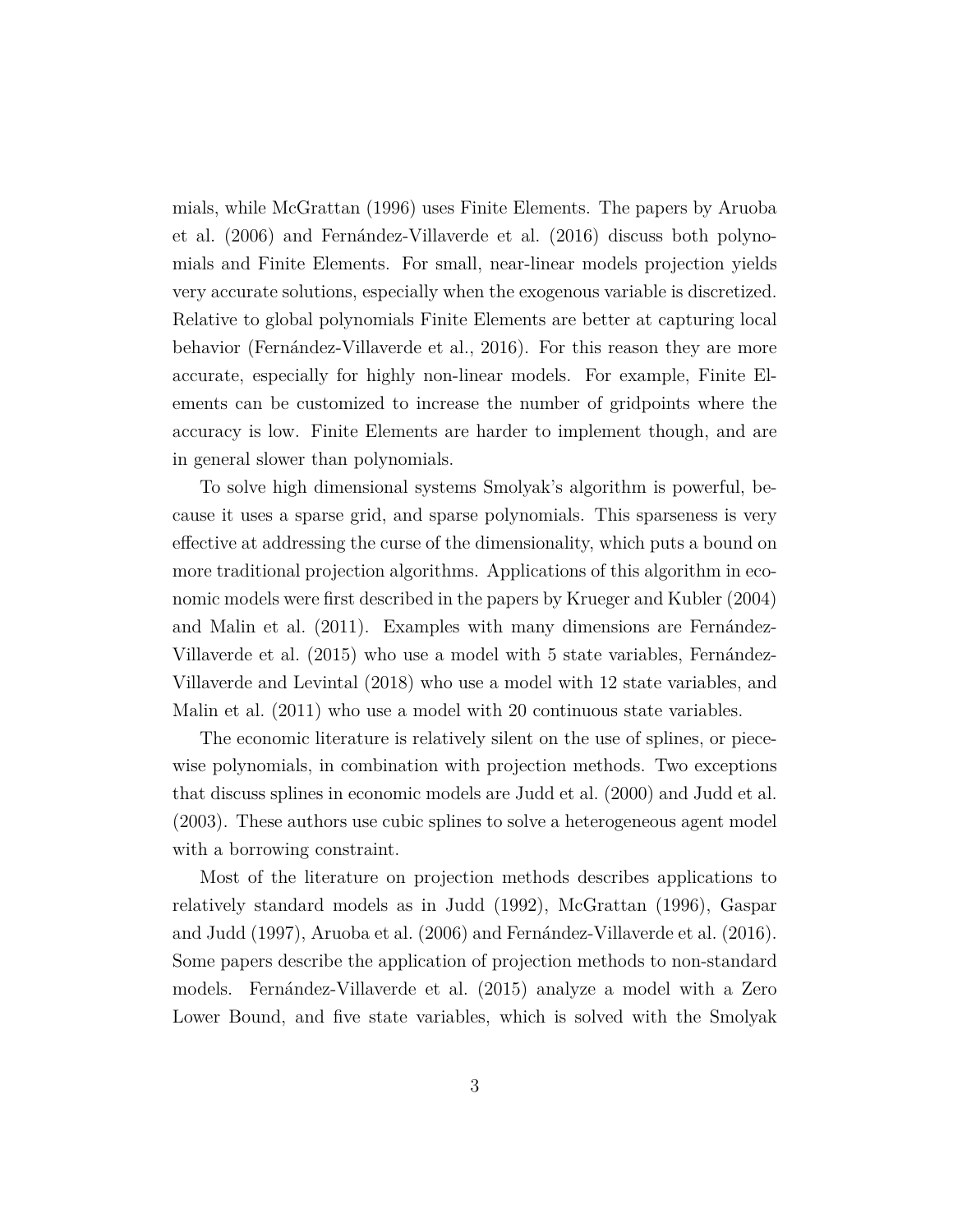algorithm, and results in errors between  $10^{-3}$  and  $10^{-5}$ . Caldara et al. (2012) and Fernández-Villaverde and Levintal (2018) analyze a rare disaster model. McGrattan (1996) discusses a model with an inequality constraint, and solves this with a penalty function.

The second contribution of our paper is to compare the performance of splines with global (Chebyshev) polynomials in several models with continuously differentiable policy functions. To be more precise we evaluate three types of basis functions. The first are cubic splines, the second complete Chebyshev polynomials, and the third sparse Chebyshev polynomials as used in Smolyak's algorithm described by Judd et al.  $(2014)^2$ .

We evaluate the performance in terms of accuracy and computation time<sup>3</sup> for three models. The first model is a Standard RBC model with two continuous state variables and one policy variable. This model is near-linear and shows that projection methods can be both fast and accurate for such a simple model. For each of the three basis functions we obtain errors smaller than 10<sup>−</sup><sup>6</sup> is less than 0.05 seconds. Especially Galerkin with Chebyshev polynomials performs very well in terms of speed and accuracy. This method achieves a maximum error smaller than  $10^{-13}$  in less than 0.3 seconds.

Next we analyze the performance of the algorithms in an RBC model with Habits in consumption and Investment Adjustment costs (HIA model). This model has four continuous state variables, and two policy variables. For this model a third order perturbation solution results in an error of 10<sup>−</sup><sup>2</sup> . Projection methods can achieve a similar accuracy level in about 1 second. When a higher accuracy level is required splines outperform global polynomials.

The third contribution of this paper is the application of projection algo-

<sup>&</sup>lt;sup>2</sup>The Promes toolbox uses the code provided by these authors to implement the Smolyak algorithm, see Footnote 19.

<sup>3</sup>All reported computation times are on a PC with Matlab 2019a and a Ryzen 2700x processor, and without any parallel computing. We do not use parallel computing, because we would use parallel computing in the outer most loop during a calibration procedure. The computation time of each iteration is then similar to the reported time.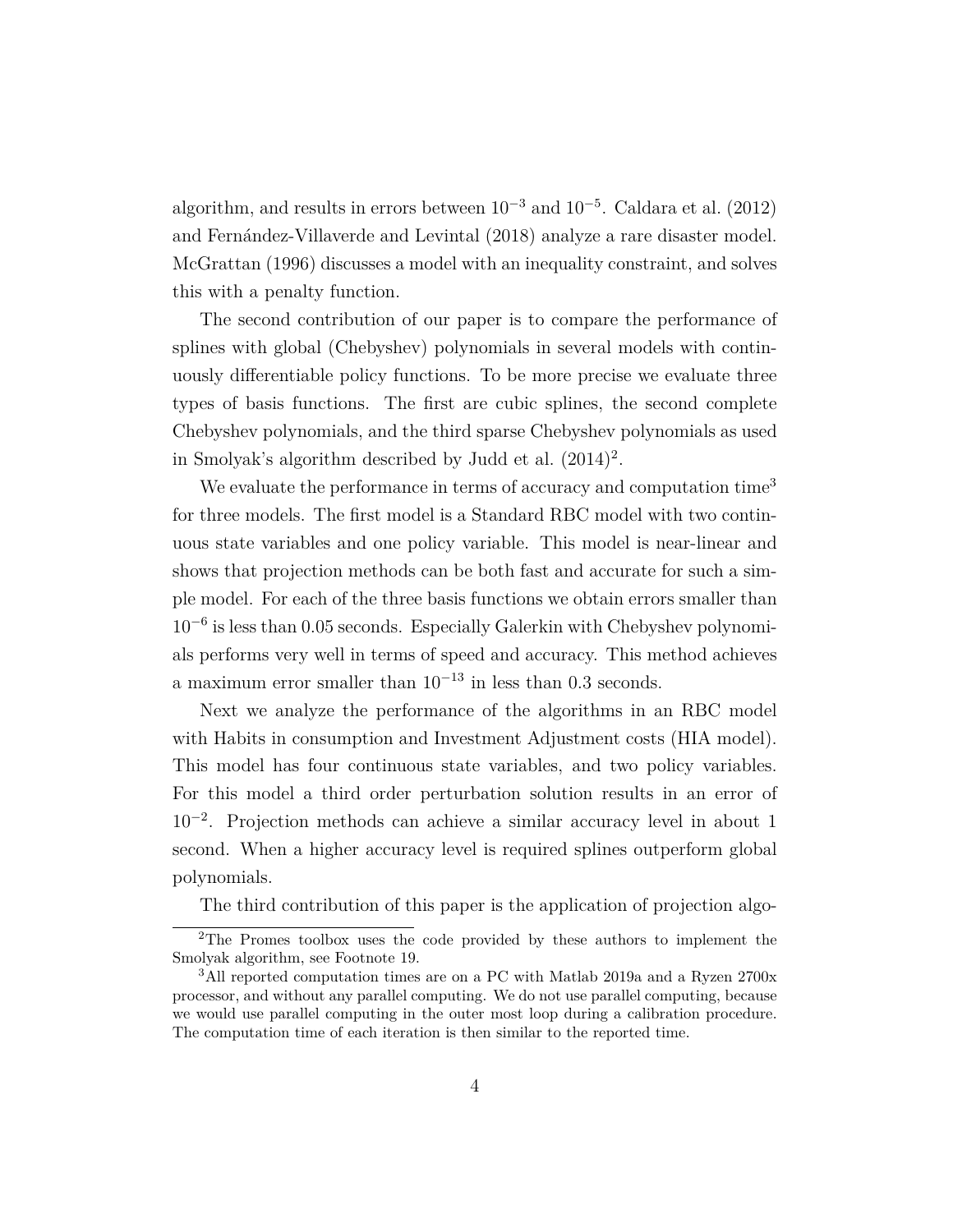rithms to a model featuring an attracting limit cycle, which is the third and last model we analyze. Limit cycle models have regained interest in macroeconomics (Beaudry et al., 2020), but little is known about solving these models. Galizia (2021) shows that models with an attracting limit cycle can be solved with perturbation methods, although most perturbation software packages have not yet implemented this method<sup>4</sup>. The model equations in Beaudry et al. (2020) are restricted to have at most cubic terms, which will be approximated well with a third order perturbation solution. Instead we choose a highly non-linear example described in Duineveld (2021), which is an RBC model with external habits in the labor supply. To illustrate the performance we use the deterministic version of the model<sup>5</sup>, which has two continuous state variables.

For this model splines perform better than global polynomials. The third order perturbation approximation is very inaccurate, and simulations are completely out of phase after just one cycle. Smolyak's algorithm does not converge to the solution, even when we start from a highly accurate solution. The reason is that Smolyak's algorithm does not preserve the shape of the policy function sufficiently.

The paper is organized as follows. Section 2 describes the projection algorithms. Each section thereafter discusses a model where projection methods are applied to. The performance measures for each model consist of the accuracy and computation time. Section 3 analyzes the performance of the algorithms for a Standard RBC model. In Section 4 an RBC model with Habits in consumption and Investment Adjustment is used to compare the algorithms. Section 5 analyzes the performance of the algorithms for a limit cycle model with external habits in the labor supply (Duineveld, 2021). Fi-

<sup>&</sup>lt;sup>4</sup>The only known exception is the CSD toolbox, which can solve limit cycle models with perturbation methods up to an order three approximation. See https://www.saduineveld.com/tools.

<sup>&</sup>lt;sup>5</sup>In Duineveld (2021) the model includes stochastic Total Factor Productivity, and has therefore one state variable more.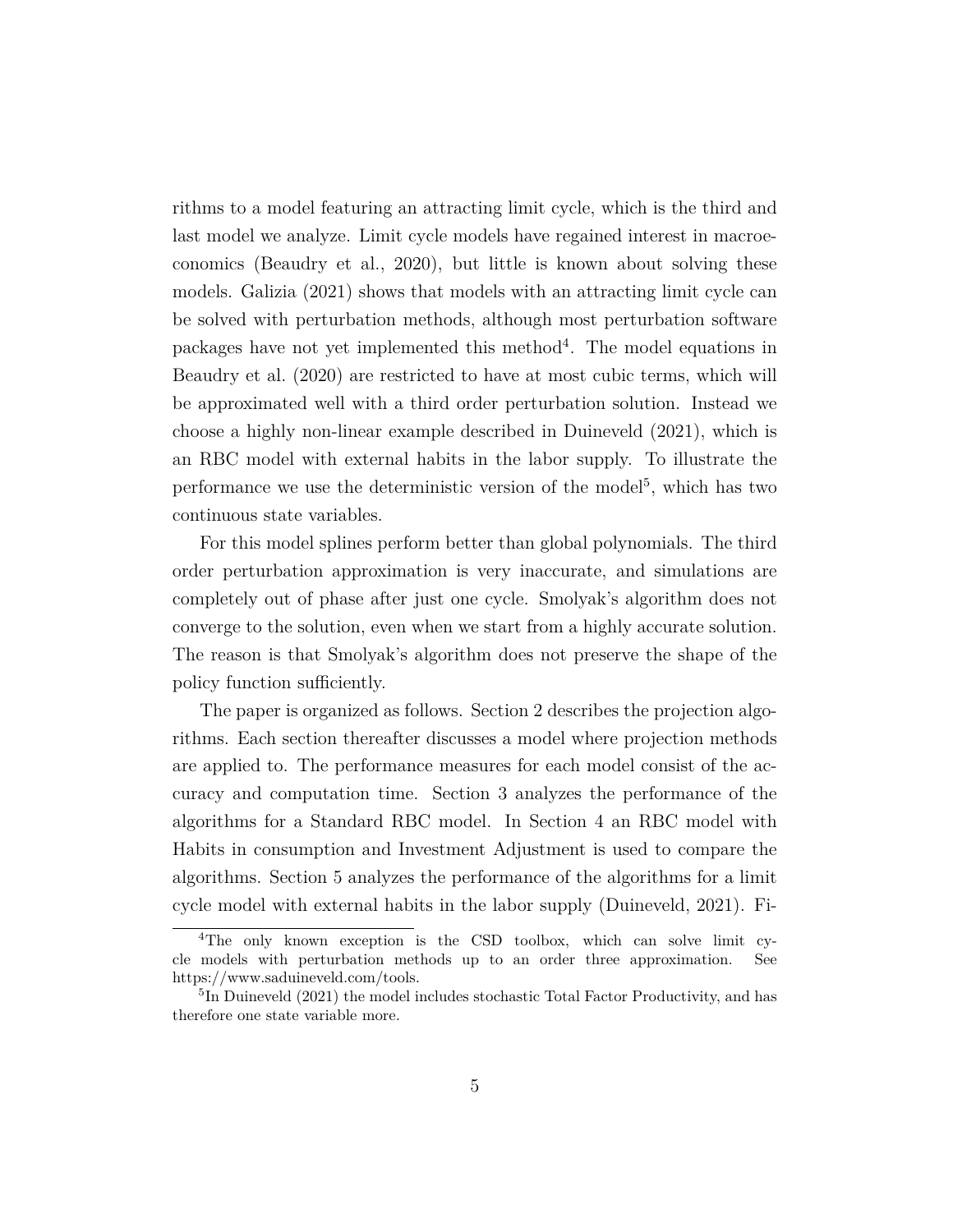nally we draw a conclusion in Section 6.

# **2 Projection algorithms**

The goal of each of the algorithms is to numerically approximate a policy function that solves a recursive dynamic optimization problem. A policy function gives the control (or policy) variable *Y* as a function of the state variables x. If the exact policy function is  $Y(x)$  the algorithm approximates this function with  $\hat{Y}(x;\theta)$  where  $\theta$  is a vector of parameters of the basis function, either a spline or a polynomial in this paper.

The objective of projection methods is to find the policy function that solves the dynamic optimization problem. The algorithms require a function that computes the Euler residuals for a given approximation of the policy function. In practice the residual function  $R(x;\theta)$  is a function with the model equations, which is best explained with a simple example.

Assume households face the dynamic problem:

$$
\max \sum_{t=1}^{\infty} \beta^{t-1} \log (C_t)
$$
  
s.t.  $K_{t+1} + C_t = K_t^{\alpha}$ 

Taking the First Order Conditions we derive the Euler equation:

$$
C_t^{-1} = \beta C_{t+1}^{-1} \alpha K_{t+1}^{\alpha - 1} \tag{1}
$$

We choose consumption  $C_t$  as the policy variable, which is a function of the state variable capital  $K_t$ . There exists a policy function  $C_t = C(K_t)$ , which exactly solves this dynamic optimization problem. Instead we numerically approximate the policy function with  $\hat{C}(K_t;\theta)$ . The approximation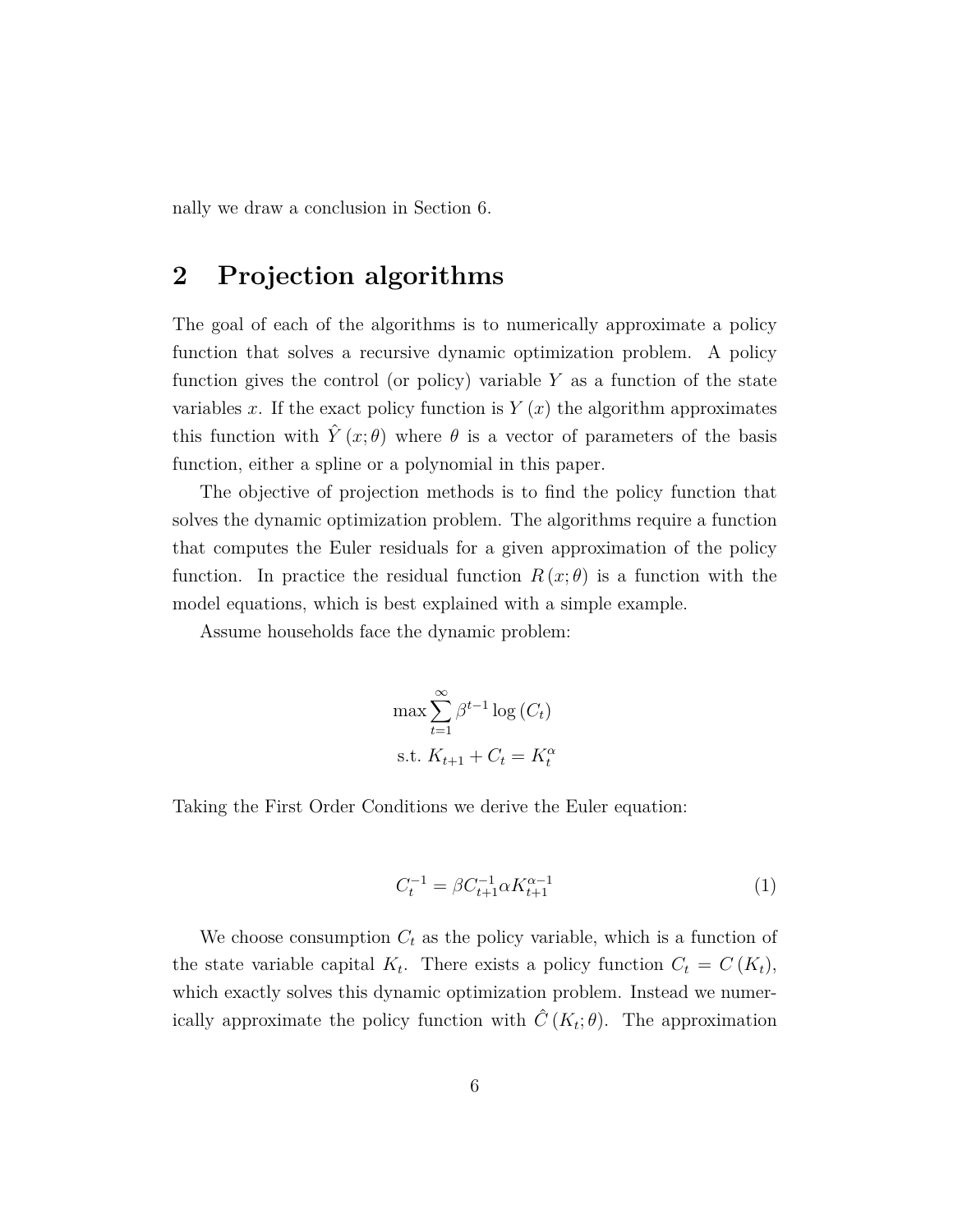$\hat{C}(K_t; \theta)$  will not exactly solve this dynamic system, and we need to compute the errors with a residual function.

Given the approximation of consumption we can compute next period's variables:

$$
\hat{K}_{t+1} = \hat{K}(K_t; \theta) = K_t^{\alpha} - \hat{C}(K_t; \theta)
$$
\n(2)

$$
\hat{C}_{t+1} = \hat{C}\left(\hat{K}_{t+1};\theta\right) \tag{3}
$$

The residuals in the Euler equation (1) as a result of the approximation are:

$$
R(K_t; \theta) = \beta \hat{C} \left( \hat{K}(K_t; \theta); \theta \right)^{-1} \alpha \hat{K}(K_t; \theta)^{\alpha - 1} - \hat{C}(K_t; \theta)^{-1}
$$
 (4)

The objective is to find the policy function that minimizes the residuals on a specified interval of the state variables. This interval is determined by a lower and upper bound of each state variable. Within this interval discrete points, or gridpoints, are chosen, where we evaluate the Euler residuals.

#### **2.1 Projection Algorithms**

Projection method algorithms consist of three main choices<sup>6</sup>. The first choice are the basis functions used for the approximation of the policy function. The most popular choices are Chebyshev polynomials, Finite Elements and Splines. The second choice is the projection condition of which Galerkin, Collocation, and Minimization of the Squared Errors are the most widely known. Galerkin's method sets the basis functions such that they are orthogonal to the errors, similar to the Method of Moments (Judd, 1998). Collocation solves the model at the gridpoints.

 ${}^{6}$ Gaspar and Judd (1997, Table 3) mention a fourth choice, which is the integration method to compute the expected value of future states of the economy.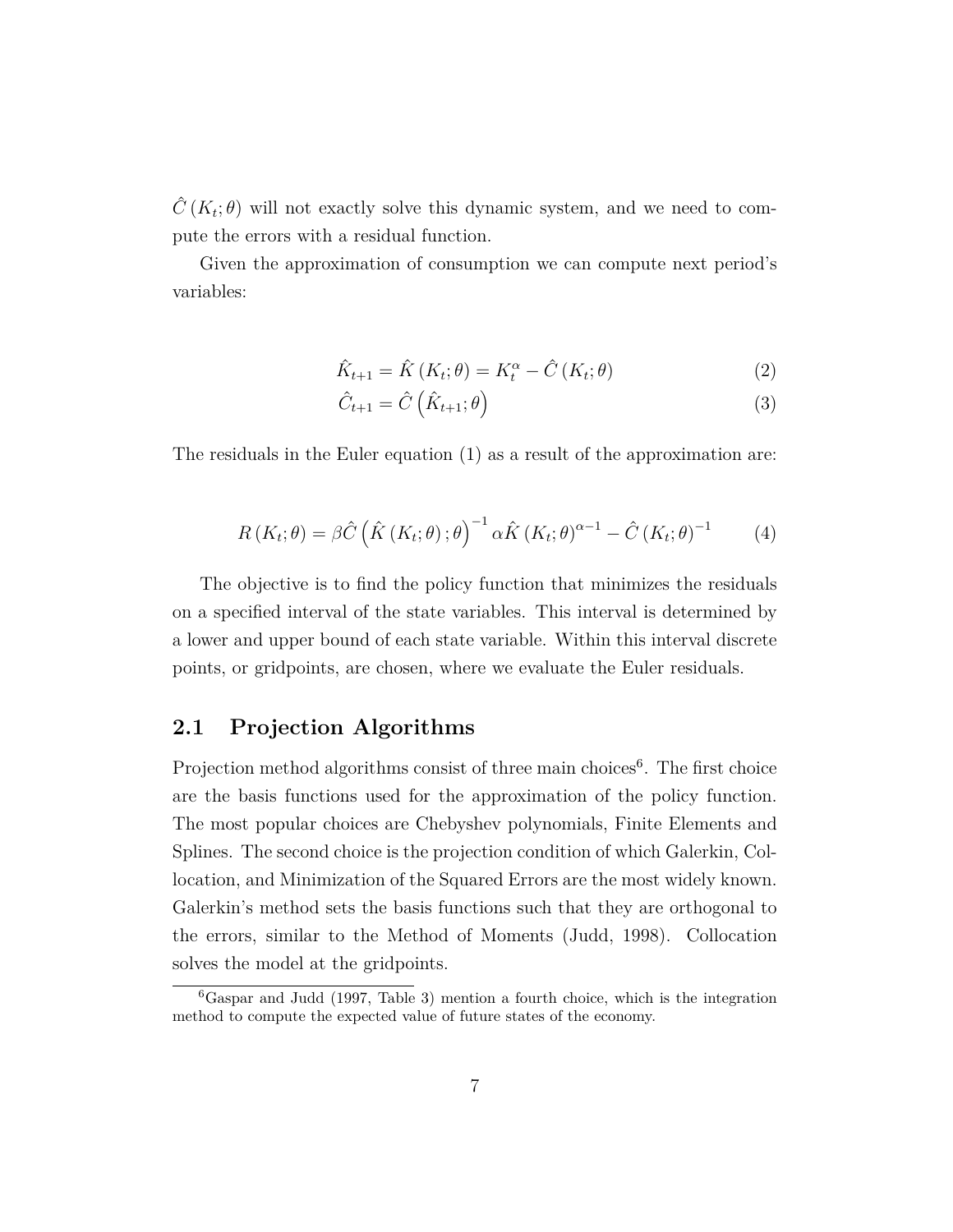The third choice is the method to solve the objective function. For our algorithms we use two solution methods. The first is a Newton-type of nonlinear equation solver<sup>7</sup>. When a Newton-type of solver is used to solve the model at the gridpoints we call this Direct Computation. The second option is Time Iteration, which is an iterative scheme described in Subsection 2.3.

We do not describe the Fixed Point algorithm (Miranda and Helmberger, 1988) to solve the objective function as advocated by Gaspar and Judd (1997). This method is known to perform well, because it is is derivative free. The method is not included, because the format of the Promes Toolbox requires a residual function that computes the Euler residuals. This contrasts with the Fixed Point algorithm, which requires a model function that returns the policy variables as output (Gaspar and Judd, 1997).

From all the possible combination of basis functions, projection conditions and solution methods we have chosen the combinations which perform best. In total we evaluate three types of basis functions, each with two different algorithms. The first type of basis functions are splines, which are determined with the collocation projection condition. The solution at gridpoints is obtained using either Direct Computation or Time Iteration. A spline is fitted through the solution at the gridpoints.

The second type of basis functions are complete Chebyshev polynomials, which is used for two algorithms. One algorithm is based on Galerkin's projection condition, where the coefficients are obtained using a Newtontype of solver. The algorithm sets each coefficient of the polynomial such that each polynomial term is orthogonal to the errors of the residual function. The other algorithm with complete Chebyshev polynomials uses Time Iteration to obtain the solution at the gridpoints. The coefficients of the polynomial are determined by Minimization of the Squared Errors at the gridpoints<sup>8</sup>.

The third basis function is based on Smolyak's algorithm. The Smolyak

<sup>7</sup>We use Matlab's fsolve.

<sup>8</sup>See Footnote 18.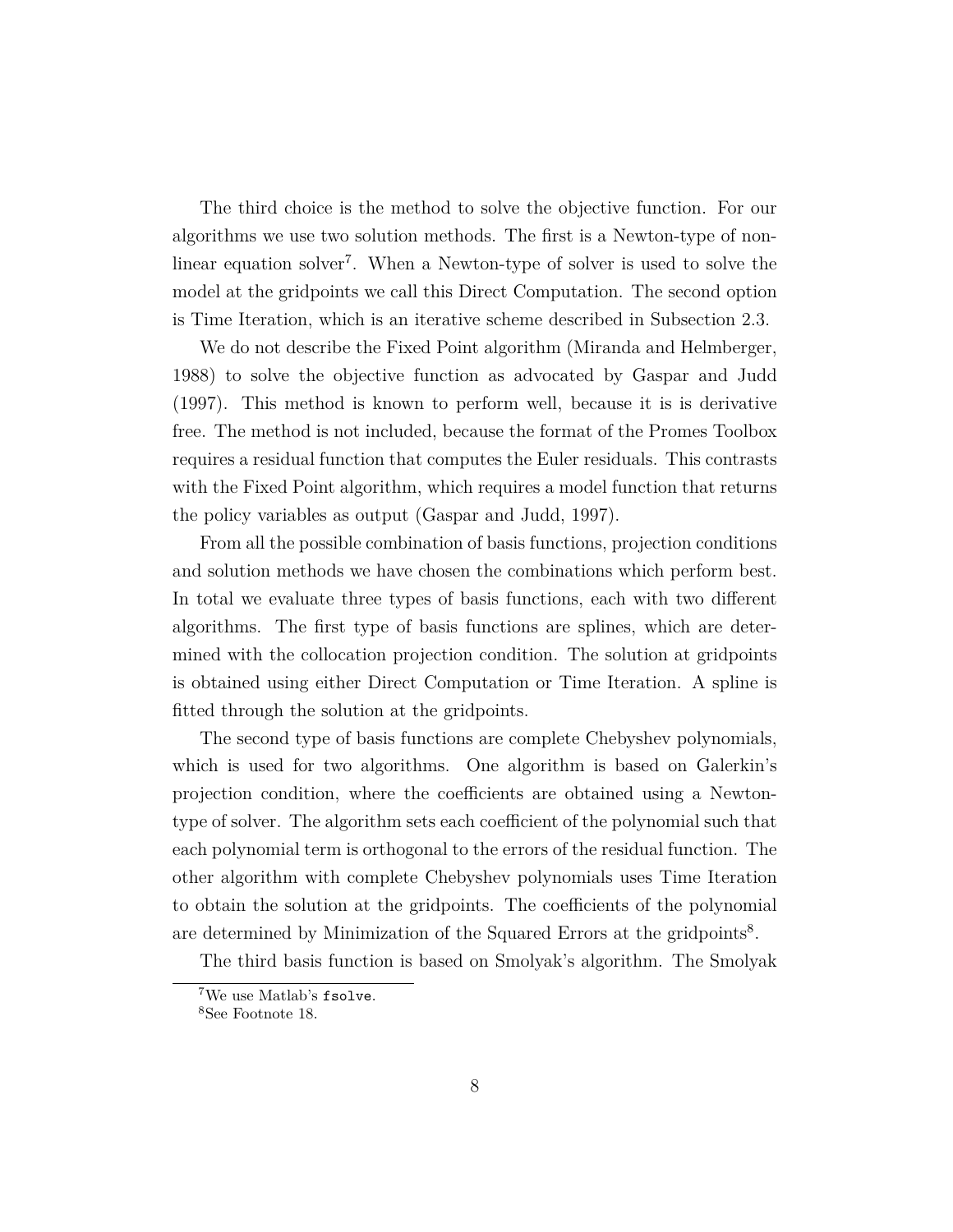approximation uses a sparse Chebyshev polynomial in combination with a sparse grid. The projection condition is collocation. As with splines the solution at the gridpoints is obtained with either Direct Computation or Time Iteration.

Galerkin's method with Chebyshev polynomials is fast and accurate for small scale near-linear models. For more complex models or less linear models splines perform better in terms of accuracy and speed. Splines are especially robust in combination with Time Iteration. Time Iteration is the only method that should theoretically converge to the saddle path stable solution, although this requires that the shape of the policy function is preserved (Judd, 1998). Cubic splines will preserve the shape of the policy function better than global polynomials. Or as De Boor (1978) puts it: "... the essential limitation of polynomial approximation: If the function to be approximated is badly behaved anywhere in the interval of approximation, then the approximation is poor everywhere. This global dependence on local properties can be avoided when using piecewise polynomial approximants."

Smolyak's algorithm is primarily recommended for models with a high number of state variables, because it is the most effective method to address the curse of the dimensionality. The reason is that the number of gridpoints grows only polynomially in the number of state variables, while the number of gridpoints grows exponentially for the other algorithms.

Some caution is warranted because Smolyak's algorithms might approximate the shape of a policy function poorly, which can result in convergence problems. For example, in the Limit Cycle model of Section 5 the Smolyak algorithms diverges even from a very accurate solution, because it fails to preserve the shape sufficiently.

### **2.2 Defining a grid**

To solve the policy function the residuals are calculated on an interval of the *n* state variables where we want the approximation to be good. The intervals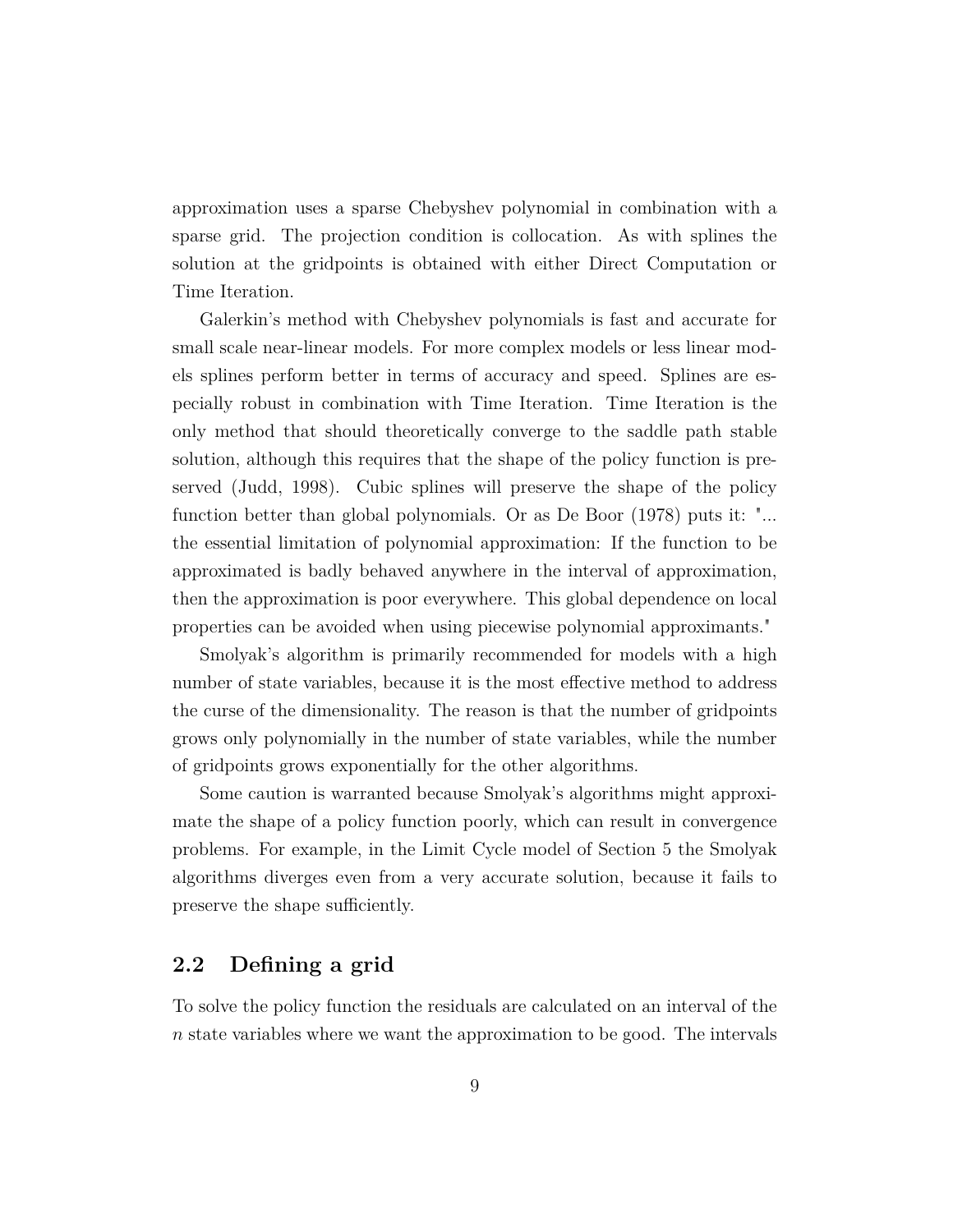are defined by the lower and upper bounds  $[\underline{x}^i, \overline{x}^i]$  for  $i = [1, \ldots, n]$ .

For all methods except Smolyak's algorithm<sup>9</sup> we use a Cartesian product to construct the grid. For each state variable *i* a set of  $q<sup>i</sup>$  nodes  $X<sup>i</sup>$  =  $\{x_1^i, x_2^i, \ldots, x_{q^i}^i\}$  are defined on the interval between the lower and upper bound. For splines we use equidistant nodes, and for complete Chebyshev polynomials we use the Chebyshev nodes. We call the Cartesian product of these sets the initial grid:

$$
\mathcal{X} = X^1 \times \ldots \times X^n \tag{5}
$$

This set consists of  $m = \prod_{i=1}^n q^i$  points where the residual function is evaluated.

### **2.3 Solving a model at the gridpoints**

.

For the collocation and Minimization of Squared Errors projection condition we solve the model at the gridpoints with either Direct Computation or Time Iteration. Direct Computation uses a non-linear equation solver based on a Newton-type of algorithm. Time Iteration is a method specifically designed to solve recursive dynamic optimization problems. With Time Iteration we solve for period's t choices, holding the policy function in period  $t + 1$  constant. This makes each iteration computationally less intensive, but also less effective than with Direct Computation.

For both Direct Computation and Time Iteration the solution at the gridpoints uniquely defines the coefficients  $\theta$  of the basis function, either a spline or a polynomial. Assume the solution is  $\tilde{Y}$  at the gridpoints  $x \in \mathcal{X}$ . The coefficients of the basis function  $\theta$  can be determined by some function:

$$
\theta = \Omega\left(x, \tilde{Y}\right) \tag{6}
$$

<sup>&</sup>lt;sup>9</sup>See Subsection 2.6 for the construction of the grid with Smolyak's algorithm.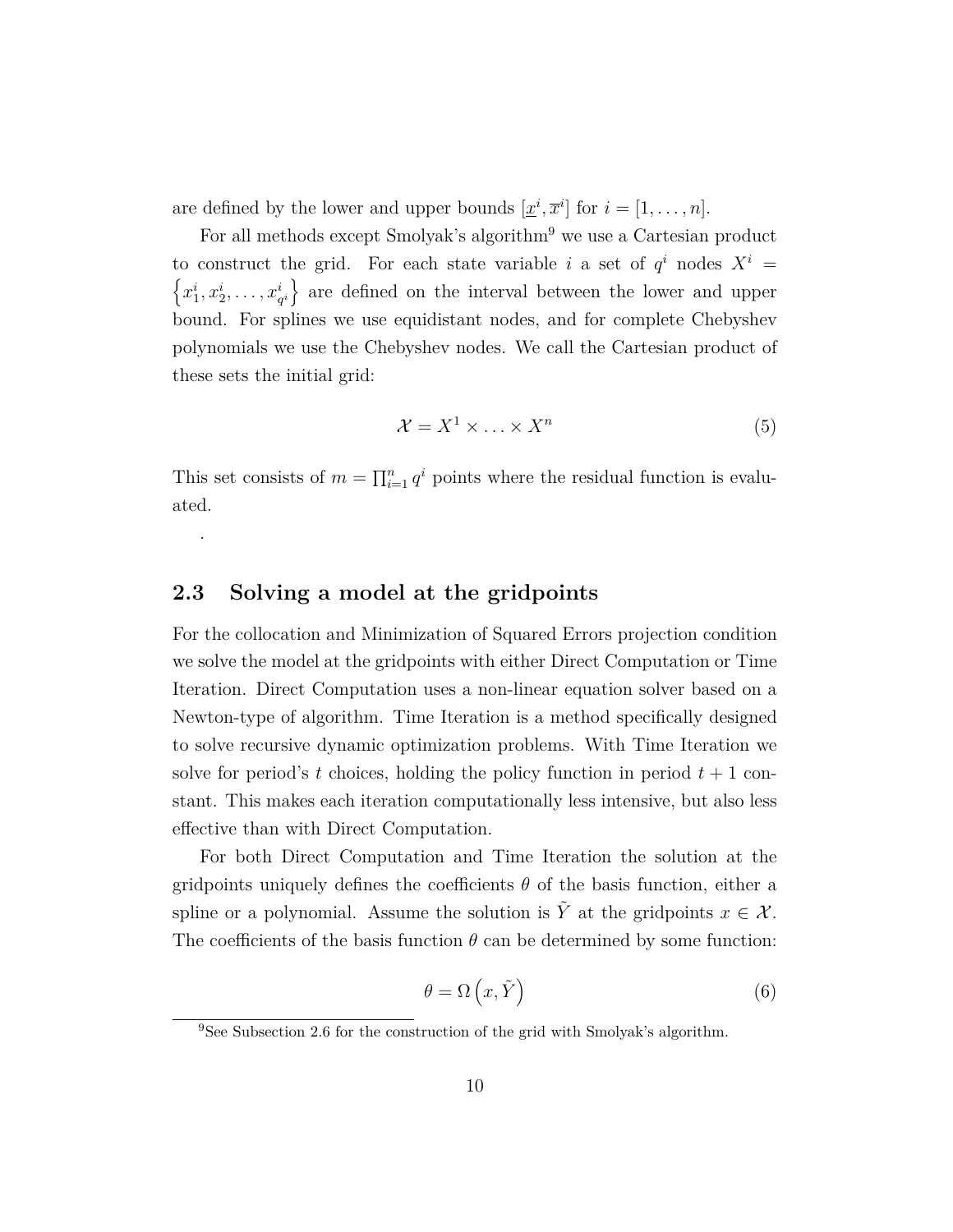For collocation we can either (a) solve the policy variable at the gridpoints, and determine the coefficients with (6), or by (b) directly set the coefficients  $\theta$  such that the model is solved at the gridpoints. With Time Iteration we use option (a), because that ensures that the Jacobian matrix of the system of equations is sparse. With splines in combination with Direct Computation we use (a), because the number of gridpoints is smaller than the number of coefficients, and results in a smaller Jacobian matrix. With Smolyak's algorithm in combination with Direct Computation we choose (b). We discuss both Direct Computation and Time Iteration using the simple example described earlier.

**Direct Computation** For Direct Computation the residuals can be written as a function of either the coefficients  $\theta$  or the choice variable  $\tilde{C}$  at the gridpoints. In equation (4) the residuals were a function of the coefficients  $\theta$ . Using  $(6)$  the alternative formulation of  $(4)$  in terms of choice variable *C* is:

$$
R\left(K_t, \tilde{C}_t\right) = R\left(K_t; \Omega\left(K_t, \tilde{C}_t\right)\right)
$$

This is a system of *m* equations, where *m* is the total number of gridpoints<sup>10</sup>. Note that a change in  $\tilde{C}_{i,t}$  at gridpoint *i* affects the coefficients  $\theta$ , which also affects the solution at other gridpoints  $j \neq i$ .

The system of equations can be solved with a Newton-type of non-linear equation solver<sup>11</sup>. This requires the numerical approximation of the  $m \times m$ Jacobian. As the dense Jacobian has  $m^2$  elements each iteration is computationally expensive for a large number of gridpoints *m*. As Direct Computation is basically a Newton-type of solver it will converge at least quadratically close to the solution (Judd, 1998)

 $10$ See equation (5).

<sup>11</sup>We use Matlab's fsolve with the 'trust-region-dogleg' algorithm.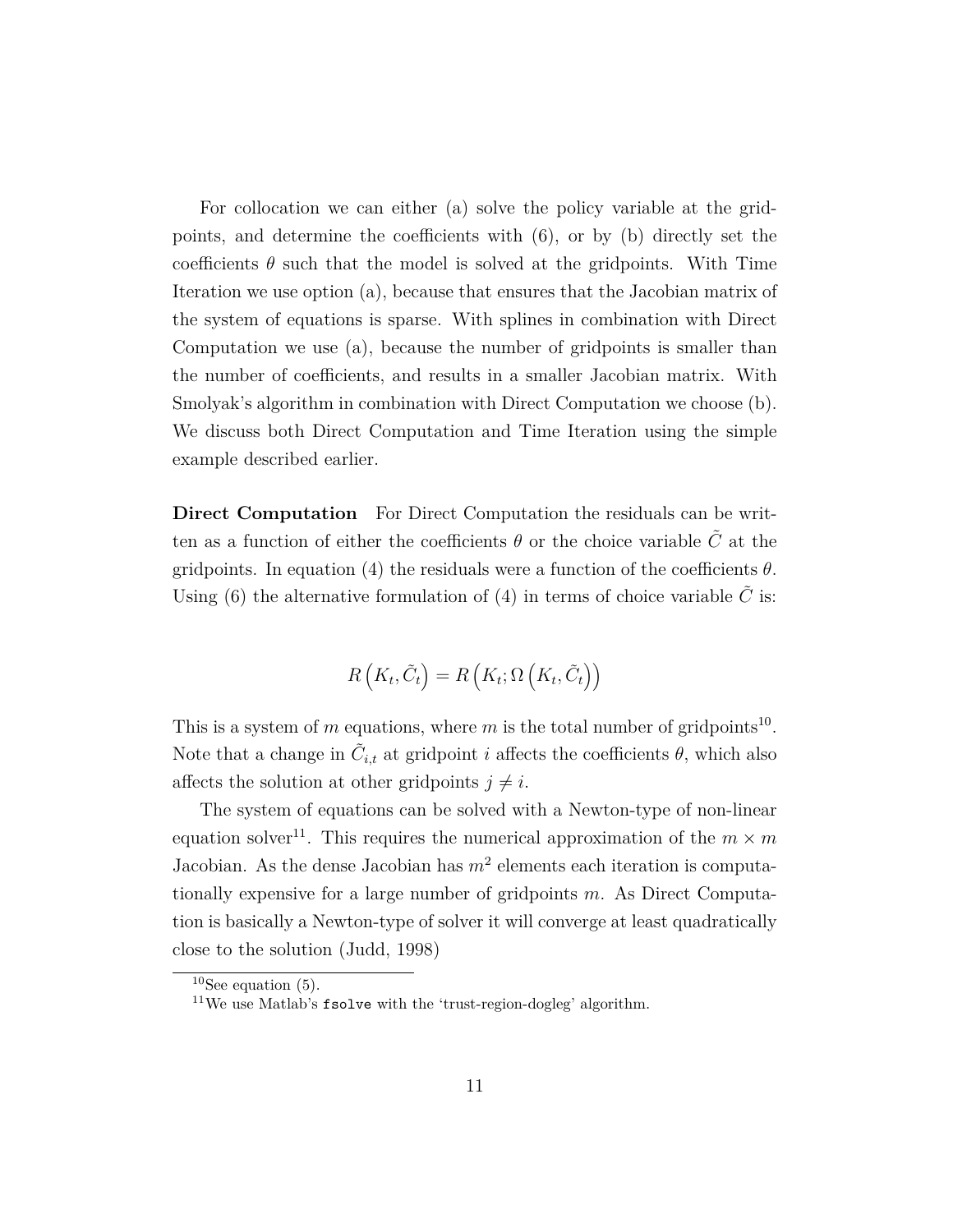**Time Iteration** The Time Iteration algorithm is described by Judd (1998). Compared to Direct Computation it economizes on the iteration step. In iteration *j* the algorithm solves for period *t* choices  $\tilde{C}_t$ *j* , while using the coefficients of the previous iteration  $\theta^{j-1}$  for period  $t+1$  choices. For the simple example we replace (2) and (3) with:

$$
\hat{K}_{t+1} = K_t^{\alpha} - \tilde{C}_t^j = \hat{K} \left( K_t, \tilde{C}_t^j \right)
$$
\n
$$
\hat{C}_{t+1} = \hat{C} \left( \hat{K}_{t+1}; \theta^{j-1} \right)
$$
\n
$$
= \hat{C} \left( \hat{K} \left( K_t, \tilde{C}_t^j \right); \theta^{j-1} \right)
$$

This gives us the residual function:

$$
R\left(K_t, \tilde{C}_t^j; \theta^{j-1}\right) = \beta \hat{C}\left(\hat{K}\left(K_t, \tilde{C}_t^j\right); \theta^{j-1}\right)^{-1} \alpha \hat{K}\left(K_t, \tilde{C}_t^j\right)^{\alpha-1} - \left(\tilde{C}_t^j\right)^{-1} (7)
$$

Equation (7) defines a system of *m* non-linear equations in as many unknowns  $\tilde{C}^j_t$ . We solve this system of equations with a Newton type of algorithm<sup>12</sup>. As the residual at gridpoint *i* only depends on  $\tilde{C}^j_{i,t}$  the Jacobian matrix is sparse with entries on the diagonal only<sup>13</sup>. In addition, we do not have to recompute the spline or polynomial when numerically approximating the Jacobian. This makes the algorithm efficient for recursive dynamic problems. After solving the system of equations (7) for the policy variable  $\tilde{C}_t^j$  we update the coefficients  $\theta$  using (6), and repeat the process until convergence.

We use two stopping criteria, which both have to be satisfied. The first criterion is the maximum absolute difference in the policy variable between iterations, which has to satisfy  $\max |\tilde{Y}^j - \tilde{Y}^{j-1}| \leq \epsilon^d$ . The second criterion is the maximum Euler residual at the gridpoints when using the updated

 $12$ Matlab's fsolve with the 'trust-region' algorithm for square problems. This algorithm allows the use of a sparse Jacobian.

<sup>&</sup>lt;sup>13</sup>With multiple policy functions the Jacobian consists of repeated blocks of diagonal matrices.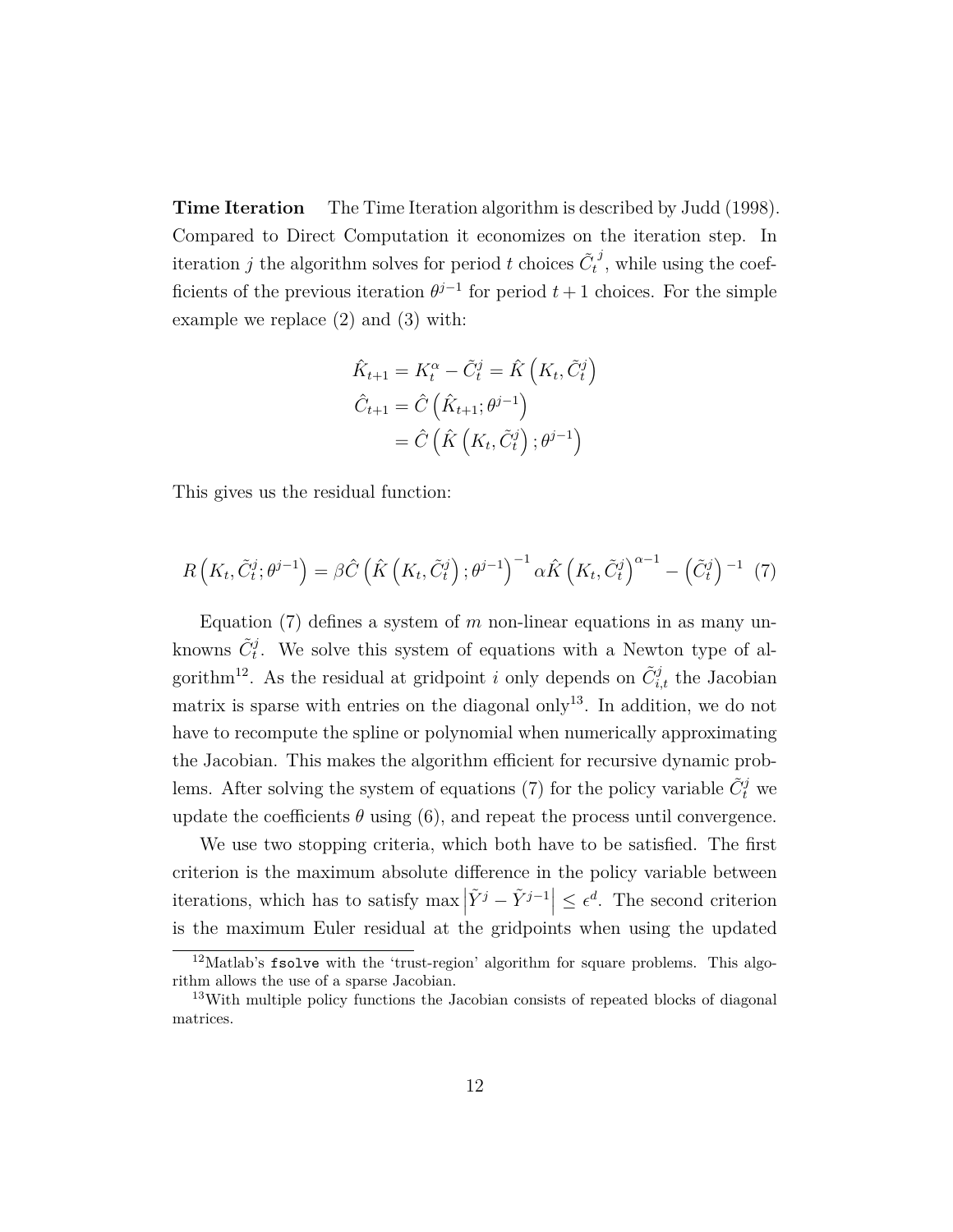policy  $\theta^j$  for both current and next period's policy. Formally this stopping criterion is max  $|R(x, \tilde{Y}^j; \theta^j)| \leq \epsilon^r$ , where *x* are the state variables.

For consistency with the other methods we use an alternative notation for (7) in the examples of the next sections. The alternative notation uses the coefficients  $\theta$  to define the policy functions  $\hat{C}(K_t; \theta^j) = \tilde{C}_t^j$ , and  $\hat{K}(K_t; \theta^j) =$  $\hat{K}\left(K_t, \tilde{C}_t^j\right)$ . This results in:

$$
R(K_t; \theta) = \beta \hat{C} \left( \hat{K} \left( K_t; \theta^j \right); \theta^{j-1} \right)^{-1} \alpha \hat{K} \left( K_t; \theta^j \right)^{\alpha-1} - \hat{C} \left( K_t; \theta^j \right)^{-1}
$$

instead of (7).

#### **2.4 Splines**

Spline basis functions are best used in combination with collocation. The policy variable(s)  $\tilde{Y}$  at each gridpoint  $x \in \mathcal{X}$  is obtained with either Direct Computation or Time Iteration. The solution at the gridpoints determines the parameters  $\theta$  of a piece-wise cubic polynomial, or spline as in (6). For simplicity we use a grid with equidistant nodes.

To determine the coefficients we use not-a-knot end conditions, which results in a twice differentiable spline<sup>14</sup>. When such a cubic spline is used to approximate a four times differentiable function the convergence is  $\mathcal{O}(q^{-4})$ , where *q* is the number of nodes per dimension (De Boor, 1978).

For the univariate case with *q* data points  $(x_1, y_1), \ldots, (x_q, y_q)$  a cubic spline takes the piece-wise form:

<sup>14</sup>Matlab's griddedInterpolant with the method set to 'spline'.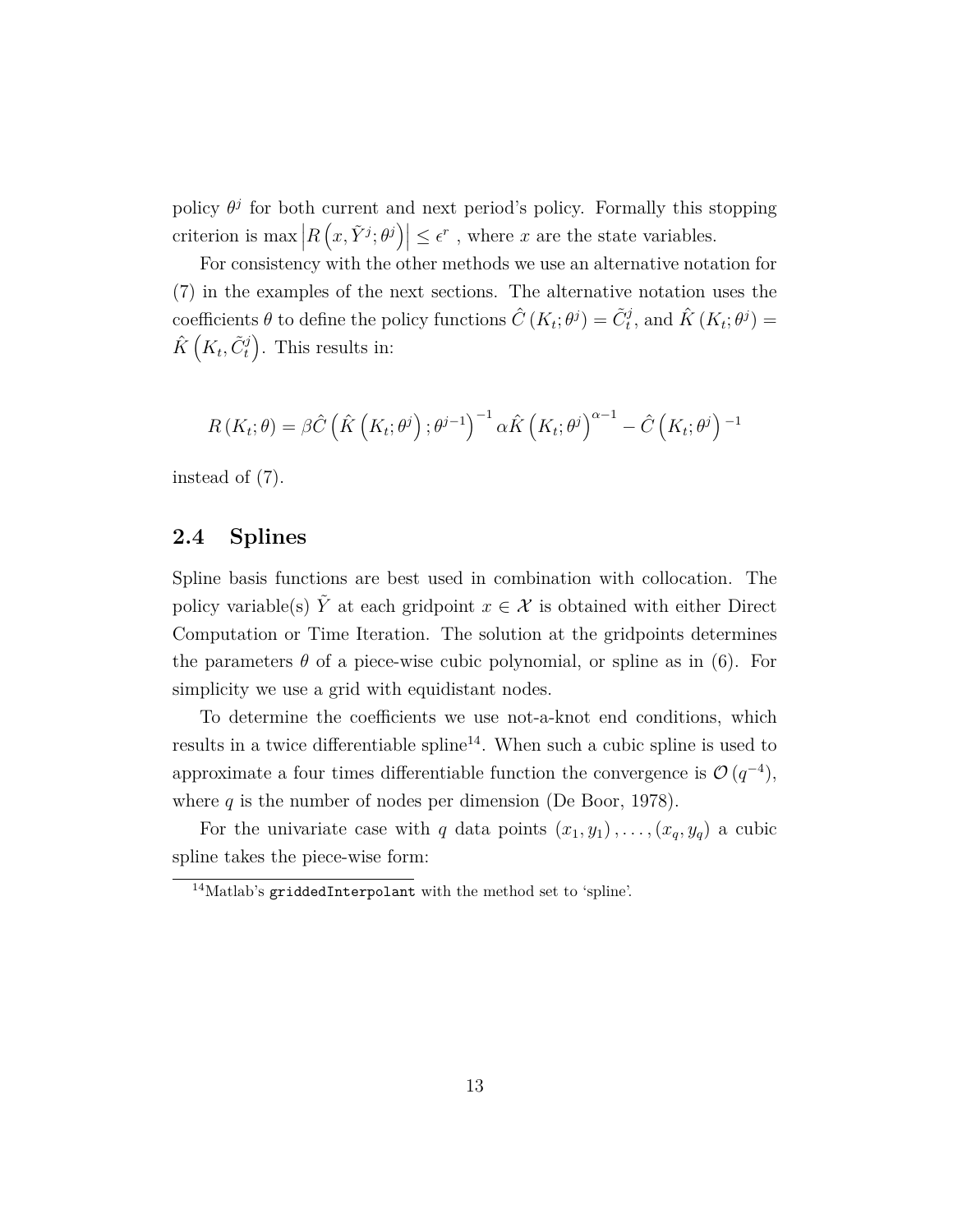$$
S_1(x) = y_1 + \theta_{1,1}\Delta x_1 + \theta_{1,2}\Delta x_1^2 + \theta_{1,3}\Delta x_1^3 \quad \text{for } x \in [x_1, x_2]
$$
  
\n
$$
S_2(x) = y_2 + \theta_{2,1}\Delta x_2 + \theta_{2,2}\Delta x_2^2 + \theta_{2,3}\Delta x_2^3 \quad \text{for } x \in [x_2, x_3]
$$
  
\n
$$
\vdots \quad \vdots
$$
  
\n
$$
S_{q-1}(x) = y_{q-1} + \theta_{q-1,1}\Delta x_{q-1} + \theta_{q-1,2}\Delta x_{q-1}^2 + \theta_{q-1,3}\Delta x_{q-1}^3 \quad \text{for } x \in [x_{q-1}, x_q]
$$

with  $\Delta x_i = x - x_i$ .

This univariate spline has  $3(q-1)$  coefficients, which can be solved with the following conditions. At the interior points the function needs to be continuous, which gives us  $q-1$  conditions:

$$
S_i(x_{i+1}) = y_{i+1}
$$

In addition the first and second derivative have to be continuous at the interior points, which gives us two times  $q - 2$  conditions:

$$
S'_{i}(x_{i+1}) = S'_{i+1}(x_{i+1})
$$
  

$$
S''_{i}(x_{i+1}) = S''_{i+1}(x_{i+1})
$$

The not-a-knot end conditions require that the third derivative is also continuous at the gridpoints  $x_2$  and  $x_{q-1}$ :

$$
S_1^{'''}(x_2) = S_2^{'''}(x_2)
$$
  

$$
S_{q-2}^{'''}(x_{q-1}) = S_{q-1}^{'''}(x_{q-1})
$$

This yields a linear system of  $3(q-1)$  equations in the univariate case. With multi-dimensional interpolation each dimension is treated independently, and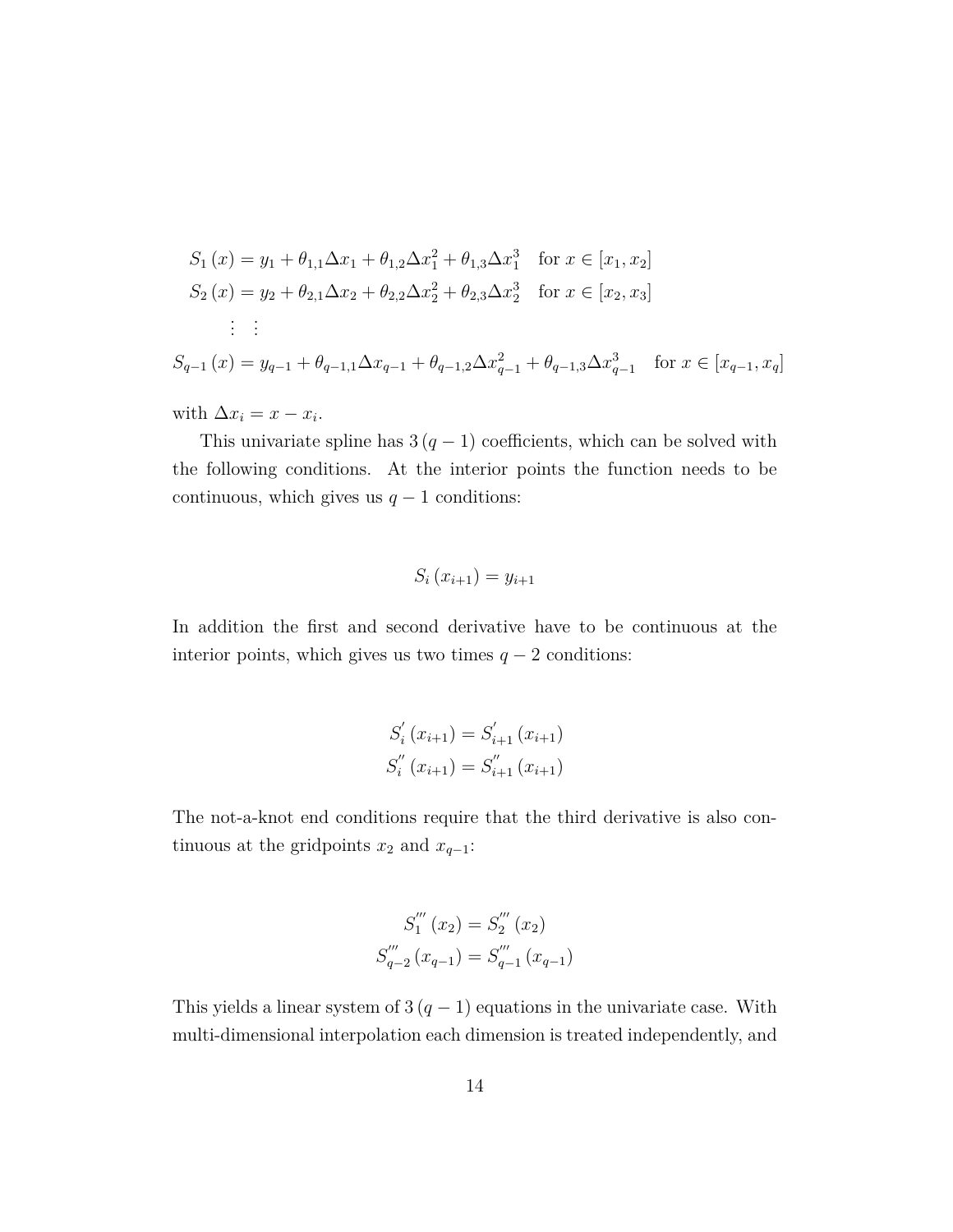sequential one-dimensional interpolation is carried out<sup>15</sup>.

#### **2.5 Complete Chebyshev polynomials**

The most commonly used basis functions are Chebyshev polynomials. Chebyshev polynomials are superior to monomial basis functions for three reasons. The first is that Chebyshev polynomials of the first kind are orthogonal to the weight  $\frac{1}{\sqrt{1-x^2}}$  on the interval [-1, 1] (Judd, 1998). For Chebyshev polynomials  $T_i(x)$  of degree *i* we have:

$$
\int_{-1}^{1} T_i(x) T_j(x) \frac{dx}{\sqrt{1 - x^2}} = 0 \quad \text{if } i \neq j
$$

Note that this orthogonality is defined for the one dimensional case. For multiple dimensions we could use the tensor product of these one-dimensional polynomials as they would be orthogonal to the product norm (Judd, 1992). However, for tensor products the number of coefficients increases exponentially with the number of state variables. For this reason we use complete polynomials<sup>16</sup>, which only increase polynomially with the number of dimensions.

The second reason for the superiority of Chebyshev polynomials is that they are scaled such that the absolute value of the extrema never exceeds 1. The third reason is that they are very effective at reducing Runge's phenomenon. Runge's phenomenon is that polynomial interpolation results in oscillation at the edges of an interval for polynomials of high degree when equidistant nodes are used. This phenomenon is avoided with Chebyshev nodes.

To make use of the favorable properties of Chebyshev polynomials it is

<sup>15</sup>Matlab does not specify the algorithm for multi-dimensional interpolation, but the results are equivalent to sequential one dimensional interpolation.

 $16$ See Judd (1998) for a definition.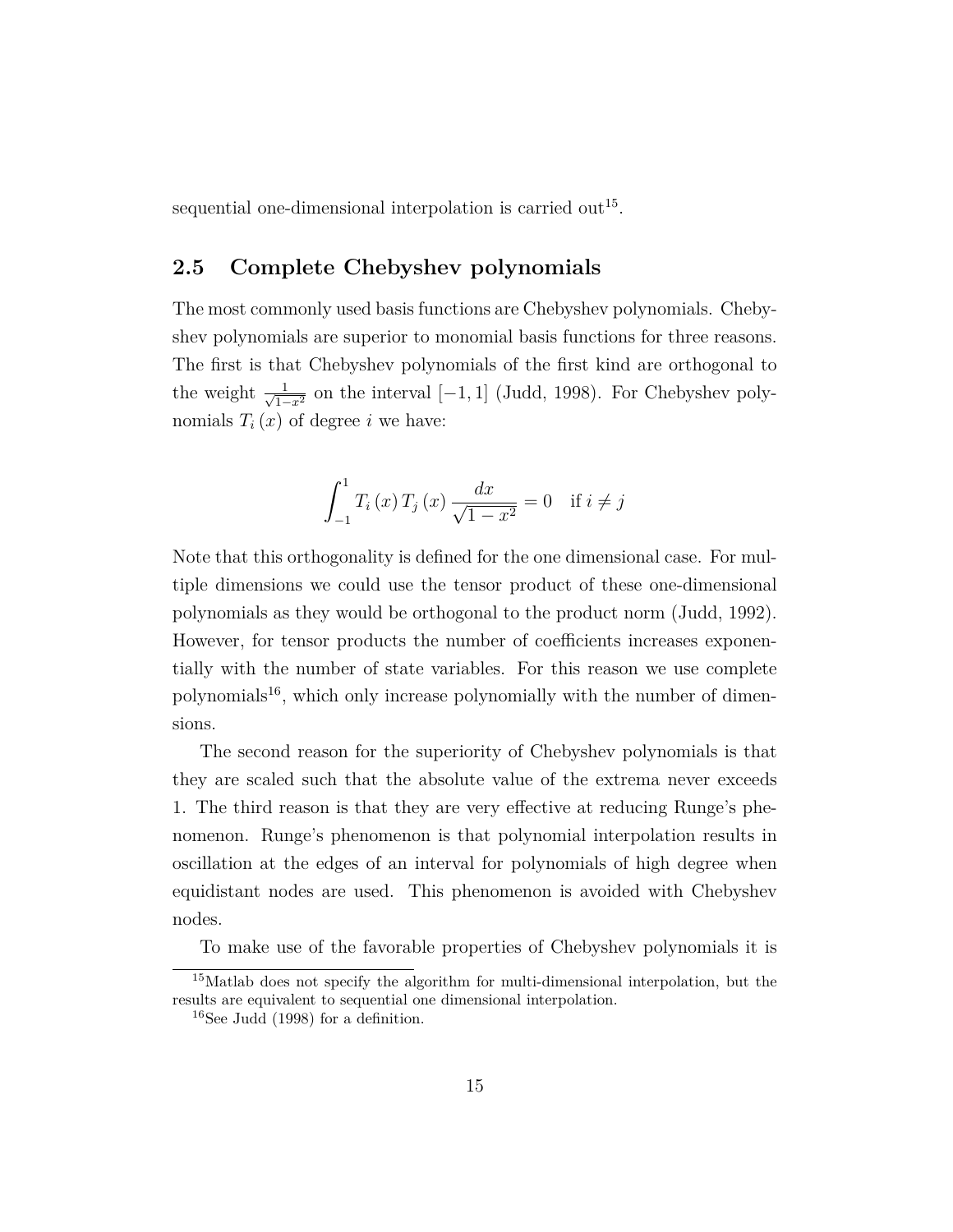necessary to linearly map variables from the interval  $[\underline{x}, \overline{x}]$  to  $[-1, 1]$ . This transformation is given by:

$$
\tilde{x}(x) = 2\frac{x - \underline{x}}{\overline{x} - \underline{x}} - 1\tag{8}
$$

which we call the scaling down of variables. The inverse of this map, which we call scaling up, is:

$$
x\left(\tilde{x}\right) = \frac{\left(\tilde{x} + 1\right)\left(\overline{x} - \underline{x}\right)}{2} + \underline{x} \tag{9}
$$

Chebyshev polynomials of the first kind are defined for the scaled down variables  $\tilde{x}$ . The polynomials have the recurrent relation:

$$
T_0(\tilde{x}) = 1
$$
  
\n
$$
T_1(\tilde{x}) = \tilde{x}
$$
  
\n
$$
T_{j+1}(\tilde{x}) = 2\tilde{x}T_j(\tilde{x}) - T_{j-1}(\tilde{x})
$$
\n(10)

where subscripts are the degree of the polynomial. The algorithm uses complete polynomials, because a complete polynomial achieves almost the same accuracy as a tensor product, despite having a lower number of coefficients (Judd, 1992). For a complete polynomial the number of coefficients grows polynomially in the number of dimensions, while tensor product grow exponentially (Judd, 1998).

For example, the complete Chebyshev polynomial of degree two with two variables  $x_1$  and  $x_2$  is:

$$
\hat{H}\left(\tilde{x};\theta\right) = \theta_1 + \theta_2 \tilde{x}_1 + \theta_3 \tilde{x}_2 + \theta_4 \left(2\tilde{x}_1^2 - 1\right) + \theta_5 \tilde{x}_1 \tilde{x}_2 + \theta_6 \left(2\tilde{x}_2^2 - 1\right) \tag{11}
$$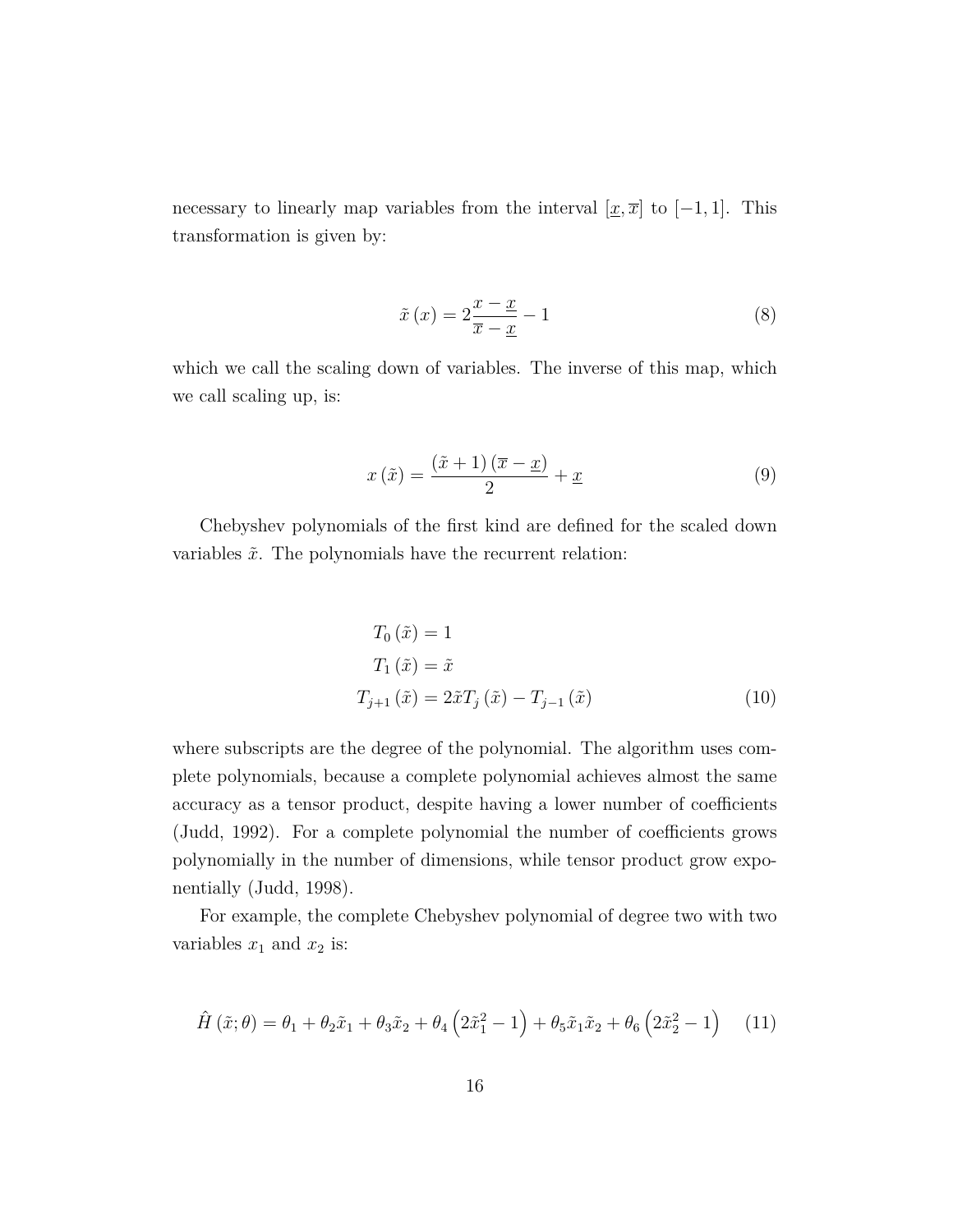where  $\theta$  are the coefficients on the polynomial terms  $i = 1, \ldots, P$ . We refer to the Chebyshev polynomial terms as  $\psi_i(\tilde{x}_1, \tilde{x}_2)$ . The approximation of the policy function with a complete Chebyshev polynomial is:

$$
\hat{H}(x; \theta) = \sum_{i=1}^{P} \theta_i \psi_i (\tilde{x}(x))
$$
\n(12)

where  $\tilde{x}(x)$  scales each of the *n* state variable down as in equation (8).

The Chebyshev nodes are chosen on the interval [−1*,* 1]. For *q* nodes these are determined by the formula:

$$
\tilde{x}_i = \cos\left(\frac{2i-1}{2q}\pi\right)
$$

for  $i = 1, \ldots, q$ . The *q* nodes are the roots of the polynomial of degree *q*. For example for  $q = 2$  the nodes are the roots of  $2\tilde{x}^2 - 1$ , which are  $\pm \frac{1}{2}$ 2 √ 2. Note that these roots do not include the bounds [−1*,* 1]. In fact, the nodes are quite far from the boundaries for low order polynomials.

With Galerkin's method we obtain the coefficients  $\theta$  in (12) as follows. We calculate the product of the residual function (4) and each polynomial term  $\psi_j(\tilde{x}(x))$  at all gridpoints. The objective is to set the sum of these products to zero. The objective is to solve the system of equations:

$$
0 = \sum_{x \in \mathcal{X}} R(x; \theta) \psi_j \left( \tilde{x}(x) \right) \tag{13}
$$

As there are  $j = 1, ..., P$  coefficients  $\theta_j$  this is a system of P-equations in *P*-unknowns. This system is solved using a non-linear equations solver, based on a Newton-type of algorithm<sup>17</sup>. If multiple policy variables need to

<sup>17</sup>We use Matlab's fsolve with the 'trust-region-dogleg' algorithm.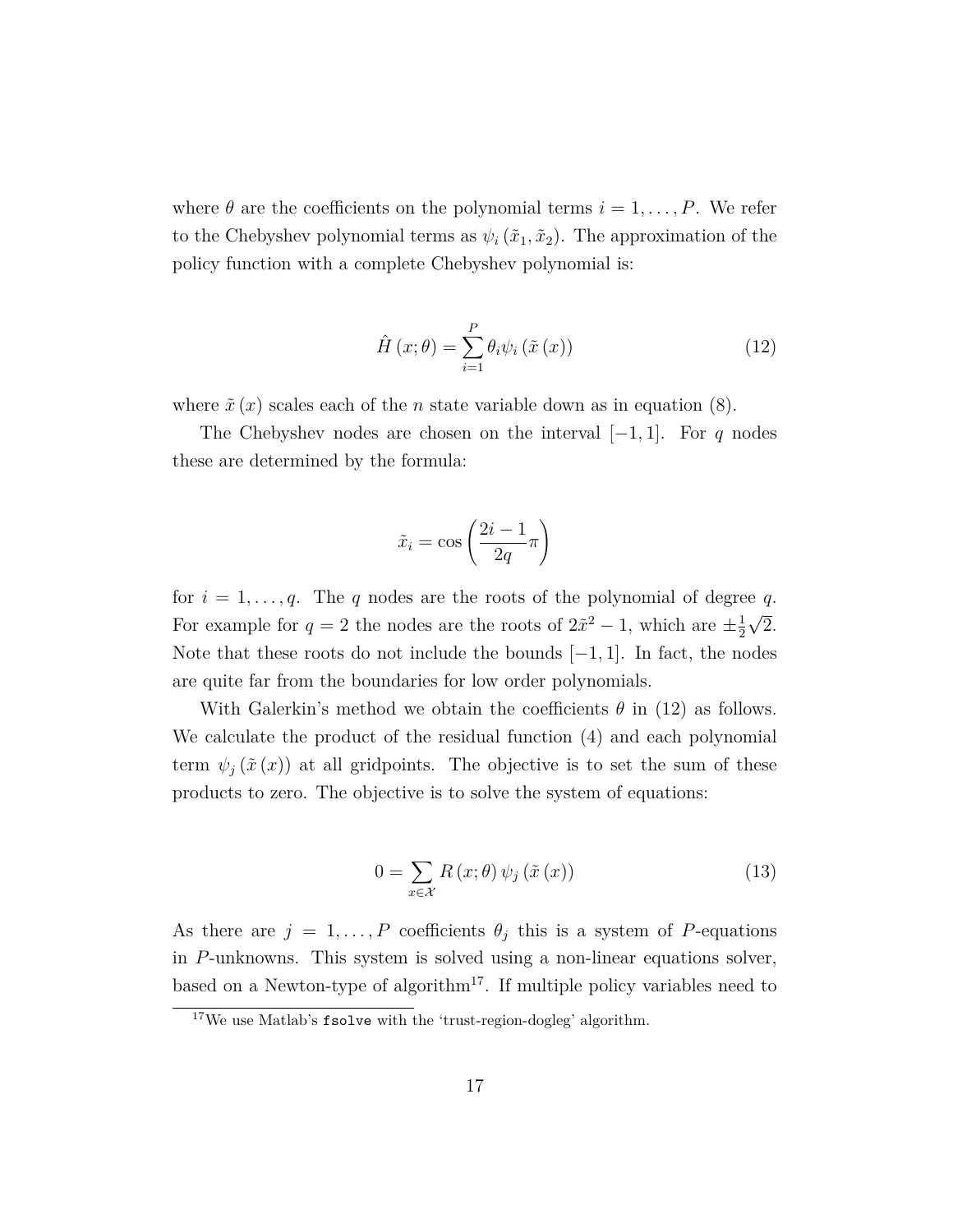be solved each policy variable has its own residual function. With *d* policy variables this is a system of  $d \times P$  equations.

For a large number of coefficients it is more efficient to solve the coefficients of the complete polynomial with Time Iteration in combination with the Minimization of the Squared Errors. Time Iteration solves the problem at the gridpoints. Given the solution at the gridpoints the coefficients are obtained by solving a least square problem<sup>18</sup>.

#### **2.6 Smolyak's algorithm**

Smolyak's algorithm can be implemented in various ways. We use the method described by Judd et al.  $(2014)^{19}$ . The algorithm constructs a sparse grid consisting of Chebyshev extrema. The solution at the gridpoints determines the coefficients of a sparse Chebyshev polynomial. The (sparse) gridpoints are concentrated on the axis and the corners of the grid $^{20}$ . The solution at the gridpoints is computed with Direct Computation or Time Iteration. With Direct Computation we use the coefficients *θ* as choice variables. With Time Iteration we solve the policy variable at the gridpoints, and obtain the coefficients by solving a linear system of equations.

For the construction of the isotropic sparse grid<sup>21</sup> we largely follow the exposition by Fernández-Villaverde et al. (2016). First we choose the accuracy parameter  $\mu^{22}$ . The degree of the Chebyshev polynomial will be  $2^{\mu}$ . For accuracy  $\mu > 0$  there are  $q_{\mu} = 2^{\mu} + 1$  number of nodes in each dimension,

<sup>18</sup>Matlab's mldivide gives the least-squares solution of a linear system of equations  $Ax = B$  when it is overidentified. This approach is similar to solving equation (16) as discussed in Subsection 2.6.

<sup>&</sup>lt;sup>19</sup>We implemented the provided Matlab code: Rafa Valero  $(2021)$ , Smolyak Anisotropic Grid (https://www.mathworks.com/matlabcentral/fileexchange/50963 smolyak-anisotropic-grid), MATLAB Central File Exchange. Retrieved November, 2021.

<sup>20</sup>See for example Figure 11 in Fernández-Villaverde et al. (2016).

<sup>21</sup>The construction of the anisotropic grid as described by Judd et al. (2014) is very similar. The accuracy parameter  $\mu$  is then specified for each dimension.

<sup>&</sup>lt;sup>22</sup>In the notation of Fernández-Villaverde et al. (2016):  $\mu = q - n$ .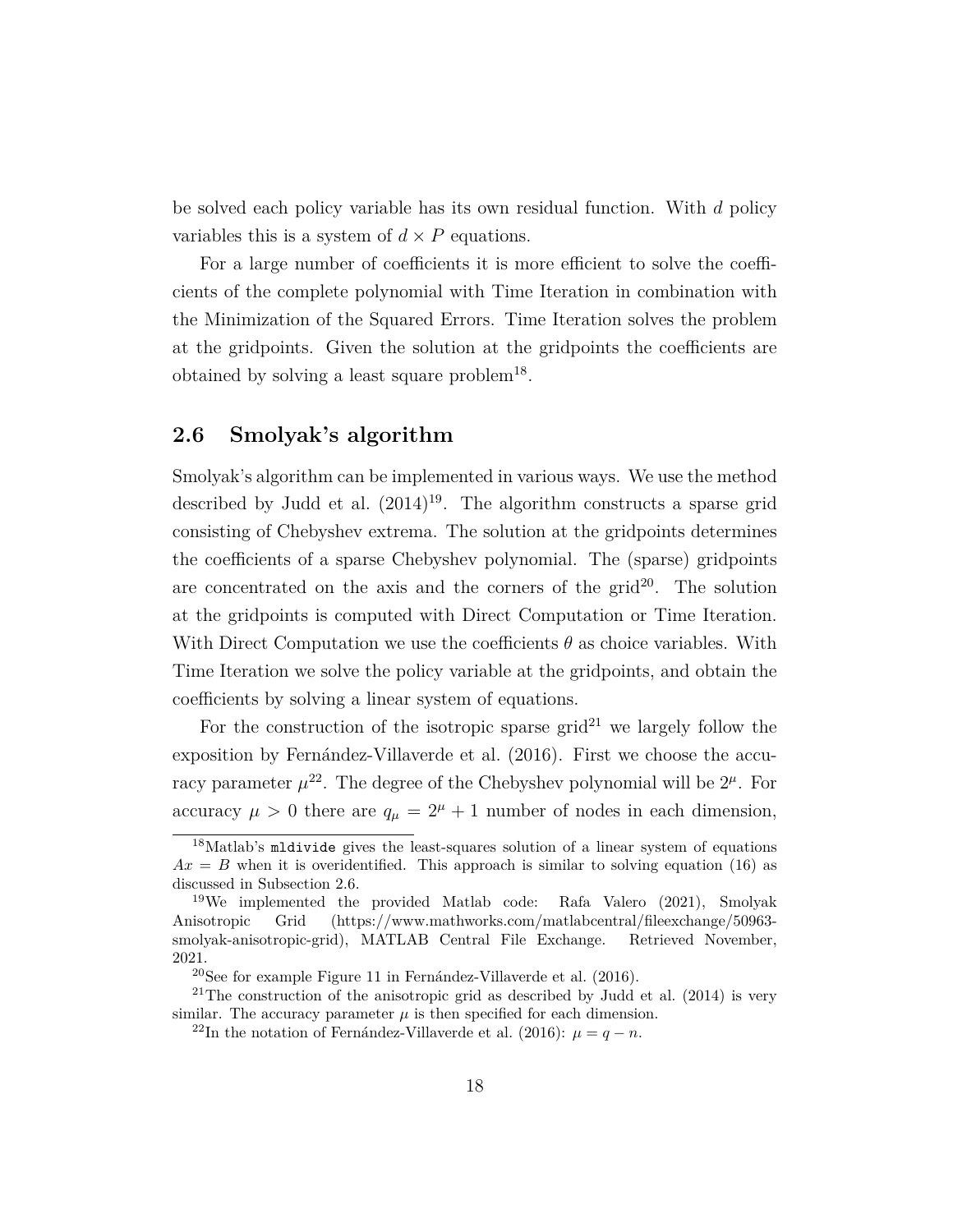and for  $\mu = 0$  there is one node  $q_0 = 1$ .

The extrema of a univariate Chebyshev polynomial (also called Gauss-Lobotto nodes) for given  $\mu$  with  $j = 1, \ldots, q_{\mu}$  are (Judd et al., 2014):

$$
\zeta_j^{\mu} = \begin{cases} 0 & \text{for } \mu = 0\\ -\cos\left(\frac{j-1}{q_{\mu}-1}\pi\right) & \text{for } \mu > 0 \end{cases}
$$

We define the nested sets:

$$
\mathcal{G}^\mu = \left\{\zeta_1^\mu,\ldots,\zeta_{q_\mu}^\mu\right\}
$$

where  $\mathcal{G}^{\mu} \subset \mathcal{G}^{\mu+1}$ . The first three sets are:  $\mathcal{G}^{0} = \{0\}, \mathcal{G}^{1} = \{-1,0,1\},\$ and  $\mathcal{G}^2 = \{-1, -1\}$  $\sqrt{2}$  $\frac{\sqrt{2}}{2}, 0,$  $\sqrt{2}$  $\left\{\frac{\sqrt{2}}{2}, 1\right\}$ . We introduce the notation  $T_k^i = T_k(\tilde{x}_i)$ , which is the univariate Chebyshev basis function of degree *k* in dimension i as defined in (10). The nodes  $\mathcal{G}^{\mu}$  correspond to the extrema of the basis functions  $T_0, \ldots, T_{2^{\mu}},$  with the extremum of  $T_0$  set at 0.

The multivariate sparse grid is a union of the Cartesian products<sup>23</sup>:

$$
\mathbb{G}\left(\mu,n\right) = \bigcup_{\sum \mu_n = \mu} \left(\mathcal{G}^{\mu_1} \times \ldots \times \mathcal{G}^{\mu_n}\right) \tag{14}
$$

For example with  $n = 2$  dimensions and  $\mu = 1$  (meaning a degree  $2^{\mu} = 2$ polynomial) we get:

<sup>&</sup>lt;sup>23</sup>Fernández-Villaverde et al. (2016) include Cartesian products with  $\sum \mu_n < \mu$ , but since  $\mathcal{G}^{\mu} \subset \mathcal{G}^{\mu+1}$  these lower ranked Cartesian products are redundant. For example  ${\cal G}^1 \times {\cal G}^0 \subset {\cal G}^2 \times {\cal G}^0$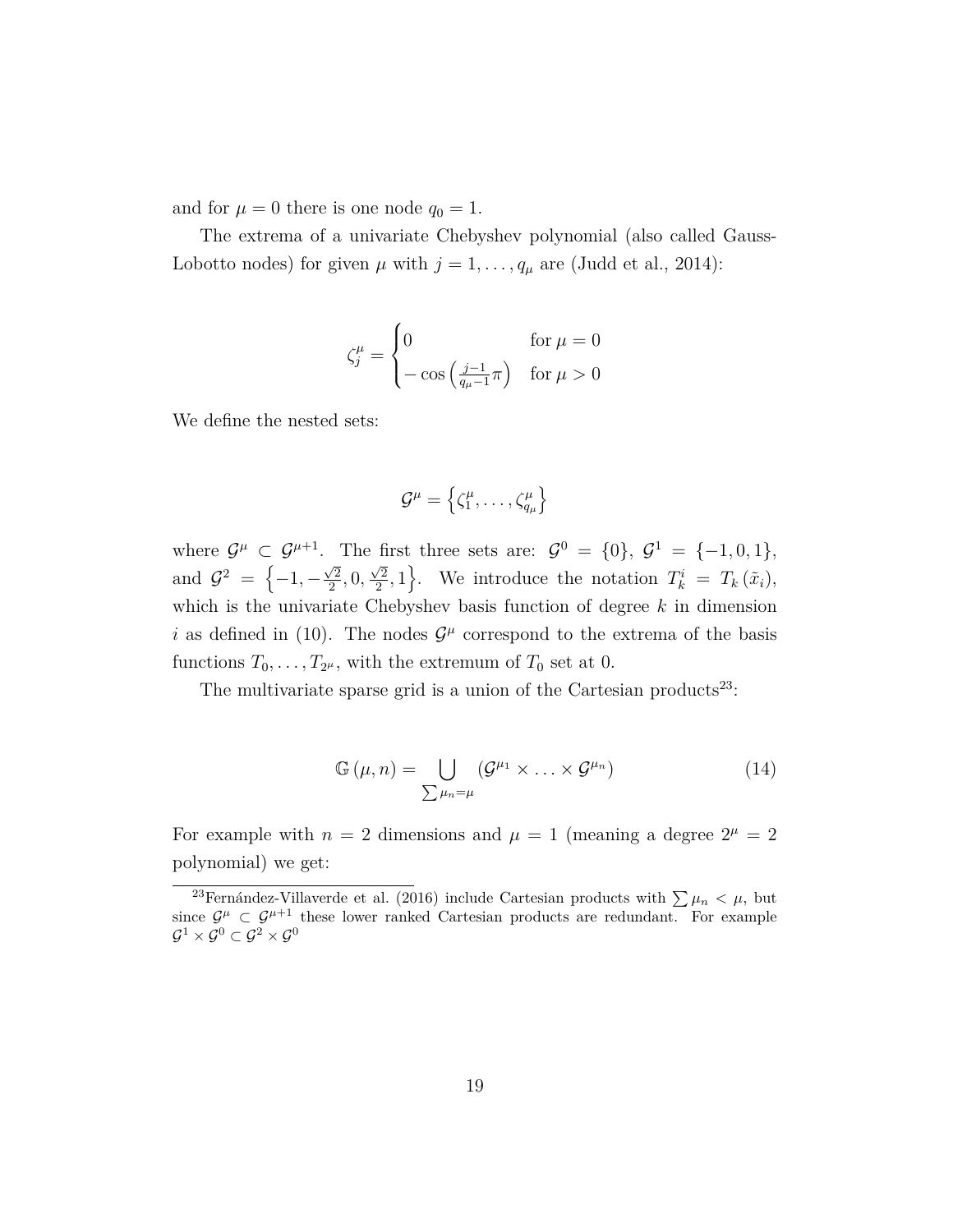$$
\mathbb{G}(1,2) = \bigcup_{\sum \mu_n=1} (\mathcal{G}^{\mu_1} \times \mathcal{G}^{\mu_2})
$$
  
=  $(\mathcal{G}^1 \times \mathcal{G}^0) \cup (\mathcal{G}^0 \times \mathcal{G}^1)$   
= { $(-1,0), (0,0), (1,0)$ }  $\cup$  { $(0,-1), (0,0), (0,1)$ }  
= { $(0,0), (-1,0), (1,0), (0,-1), (0,1)$ }

Similarly with  $n = 2$  dimensions and  $\mu = 2$  (meaning a degree  $2^{\mu} = 4$ polynomial) we get:

$$
\mathbb{G}(2,2) = \bigcup_{\sum \mu_n=2} (\mathcal{G}^{\mu_1} \times \mathcal{G}^{\mu_2})
$$
  
=  $(\mathcal{G}^2 \times \mathcal{G}^0) \cup (\mathcal{G}^0 \times \mathcal{G}^2) \cup (\mathcal{G}^1 \times \mathcal{G}^1) \cup (\mathcal{G}^1 \times \mathcal{G}^1)$ 

Note that  $\mathcal{G}^1 \times \mathcal{G}^0 \subset \mathcal{G}^2 \times \mathcal{G}^0$ , so  $\mathbb{G}(1,2) \subset \mathbb{G}(2,2)$ .

The sparse grid exactly identifies the coefficients of a polynomial, and we can infer from the grid, which polynomial terms are included. For example, for a two dimensional grid  $(n = 2)$  and an accuracy  $\mu = 1$  we get a degree  $2^{\mu} = 2$  polynomial. The grid consists of the sets  $(\mathcal{G}^1 \times \mathcal{G}^0) \cup (\mathcal{G}^0 \times \mathcal{G}^1)$ . This corresponds to a polynomial consisting of only univariate terms  $T_0$ ,  $T_1^i$ , and  $T_2^i$  for  $i = 1, 2$ . The degree 2 bivariate terms  $T_1^{i}T_1^{j}$  $j_1^j$  for  $i \neq j$  are omitted.

To generalize this we define the set of univariate Chebyshev polynomials up to order  $k$  as  $\mathcal{T}_i^k = \{T_0^i, T_1^i, \ldots, T_k^i\}$ . Note that for accuracy  $\mu$  the degree of the polynomial is  $2^{\mu}$ . For example, in two dimensions with  $\mu_1 = 2$  and  $\mu_2 = 1$ the Cartesian product  $\mathcal{G}^2 \times \mathcal{G}^1$  defines 15 gridpoints. The corresponding tensor product  $\mathcal{T}_1^{2^{\mu_1}} \otimes \mathcal{T}_2^{2^{\mu_2}}$  $\epsilon_2^{2\mu_2}$  is a set of 15 bivariate polynomials: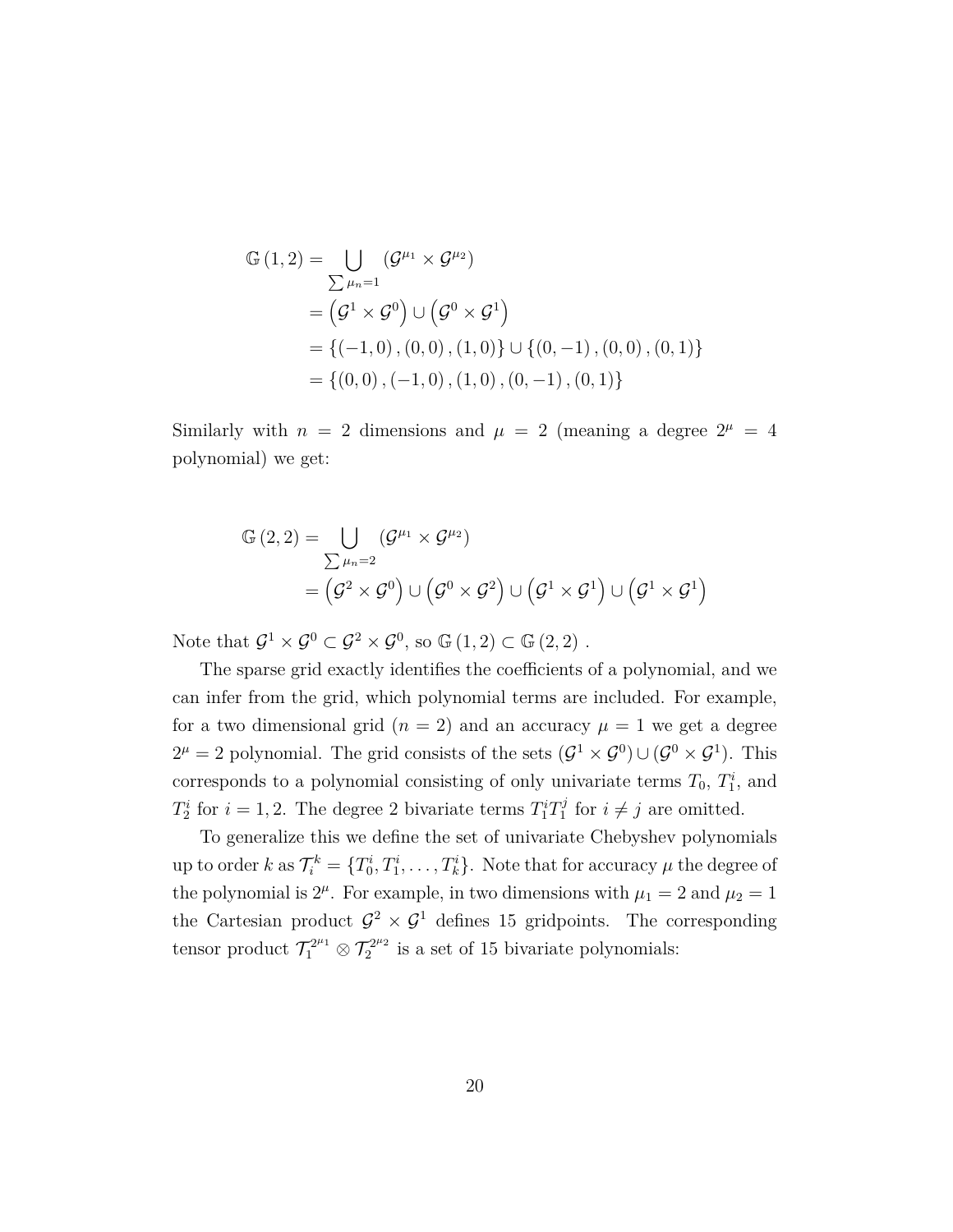$$
\mathcal{T}_1^4 \otimes \mathcal{T}_2^2 = \begin{Bmatrix} T_0^1 T_0^2, & \dots & T_4^1 T_0^2 \\ T_0^1 T_1^2, & \dots & T_4^1 T_1^2 \\ T_0^1 T_2^2, & \dots & T_4^1 T_2^2 \end{Bmatrix}
$$
 (15)

This sparse grid and sparse set of polynomials is very effective at tackling the curse of the dimensionality. A standard Cartesian product with *q* nodes in *n* dimensions consists of a total of  $q^n$  nodes. We would need at least 5 gridpoints in each dimension to estimate a degree 4 complete polynomial. For 8 dimensions this would result in  $5^8 = 390,625$  gridpoints to estimate a total of 495 coefficients.

The Smolyak algorithm with a sparse degree 4 polynomial (ie.  $\mu = 2$ ) in 8 dimensions results in only 145 nodes and coefficients. The resulting polynomial consists of the univariate terms  $T_0$ ,  $T_1^i$ ,  $T_2^i$ ,  $T_3^i$ , and  $T_4^i$  for  $i =$ 1, . . . , 8, and all possible combinations of the bivariate terms  $T_1^{i}T_1^{j}$  $T_1^j, T_2^i T_1^j$  $j<sub>1</sub>$ , and  $T_2^i T_2^j$ <sup>2</sup>/<sub>2</sub> for  $i \neq j$ . Compared to a complete polynomial 350 terms are omitted by the Smolyak algorithm: the degree 3 terms  $T_1^i T_1^j T_1^l$ , and the degree 4 terms  $T_1^i T_1^j T_1^l T_1^m$ ,  $T_2^i T_1^j T_1^l$  and  $T_3^i T_1^j$ <sup>1</sup>/<sub>1</sub> for all possible combination with  $i \neq j \neq l \neq m$ . In general, a degree 4 Smolyak polynomial does not contain polynomial terms consisting of more than 2 variables.

Following the explanation by Judd et al. (2014) the polynomial results in the approximation of the policy variable:

$$
\hat{Y}(x; \theta) = \sum_{i=1}^{m} \theta_i \varphi_i(x)
$$

where *m* is the total number of polynomial terms, equal to the number of gridpoints, and  $\varphi_i(x)$  are the sets of multivariate polynomial terms as in the example (15).

With Time Iteration we get a linear system of equations given the solution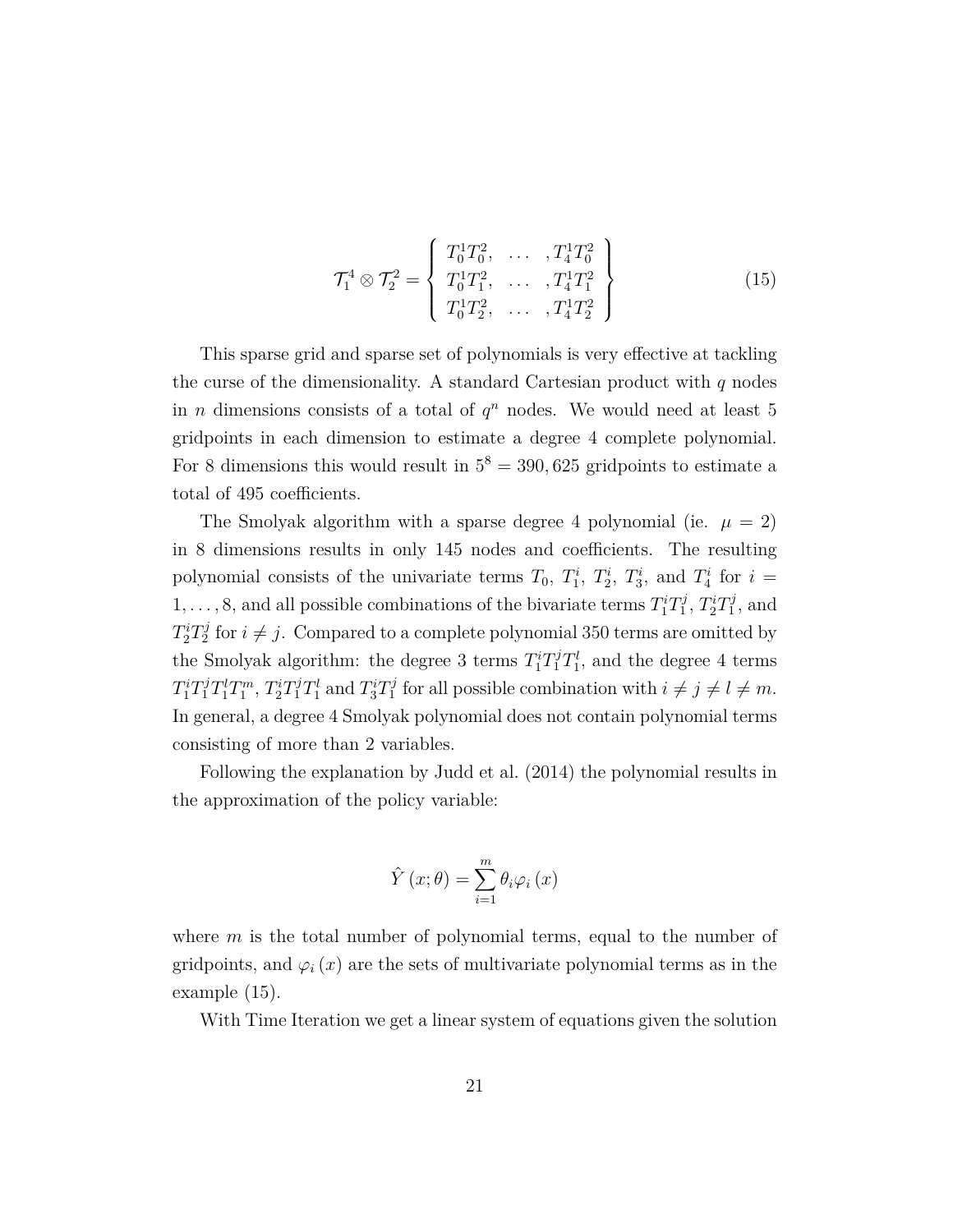at the gridpoints:

$$
\begin{bmatrix}\n\hat{Y}(x_1; \theta) \\
\vdots \\
\hat{Y}(x_m; \theta)\n\end{bmatrix} = \begin{bmatrix}\n\varphi_1(x_1) & \cdots & \varphi_m(x_1) \\
\vdots & \ddots & \vdots \\
\varphi_1(x_m) & \cdots & \varphi_m(x_m)\n\end{bmatrix} \begin{bmatrix}\n\theta_1 \\
\vdots \\
\theta_m\n\end{bmatrix}
$$
\n(16)

or in matrix notation  $\hat{Y} = \Phi \theta$ . The coefficients  $\theta$  can be determined using matrix inversion  $\theta = \Phi^{-1} \hat{Y}$ .

### **2.7 Implementation of algorithms**

In the next sections we discuss the performance of the described algorithms for three models. We implement the algorithms using a simple approach, where we use pre-determined lower and upper bounds for the grid, and a linear policy function as initial guess. For the discussed models this suffices to converge to the saddle path stable solution. The results are thus obtained with a single-step approach.

In practice one will usually have to use a multi-step approach (Fernández-Villaverde et al., 2016). One reason is that we cannot know the appropriate bounds of the grid without simulating the model. Another reason is that the algorithms might not converge to the saddle path stable solution from a simple initial guess. In that case one would first have to improve the initial guess, before computing the final solution. For example, Fernández-Villaverde et al. (2016) first solve a low order approximation, and then increase the order of the approximation. A multi-step approach can also be used to improve the accuracy. For example, we can improve the accuracy by increasing the order of the polynomial, increasing the number of nodes for splines, or use asymmetric grids or polynomials.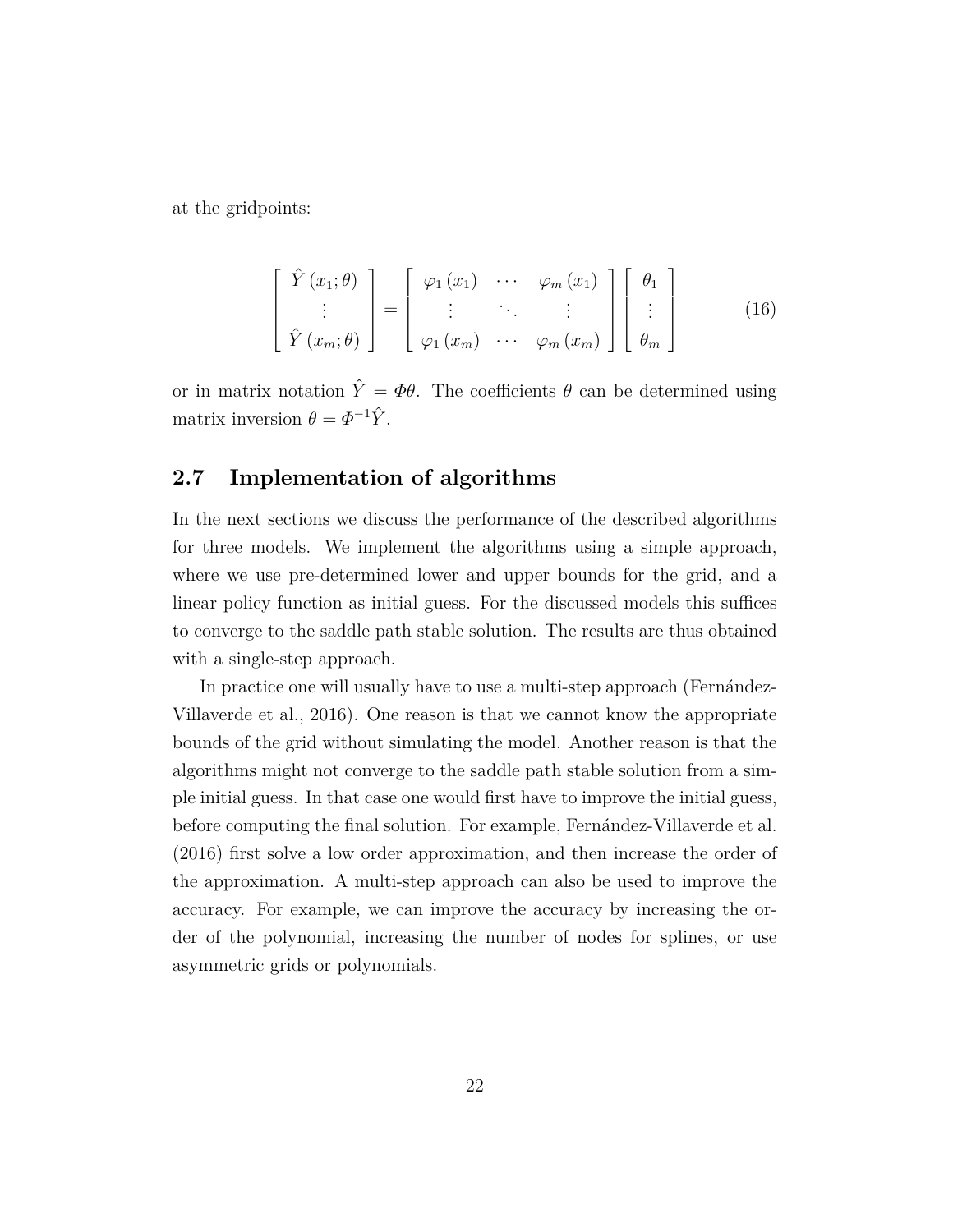### **3 Application to Standard RBC model**

In this section we discuss the performance of the projection algorithms for a standard RBC model. The model consists of two continuous state variables, capital *K<sup>t</sup>* and Total Factor Productivity (TFP) *Z<sup>t</sup>* . Capital is determined endogenously, while TFP follows a stochastic process.

The objective function of the agent is:

$$
\max E_0 \sum_{t=0}^{\infty} \beta^t \frac{C_t^{1-\nu}}{1-\nu} - \chi \frac{H_t^{1+\frac{1}{\eta}}}{1+\frac{1}{\eta}}
$$
  
s.t.  $C_t + K_{t+1} = Z_t K_t^{\alpha} H_t^{1-\alpha} + (1-\delta) K_t$  (17)

The law of motion for Total Factor Productivity is given by:

$$
z_t = \rho_z z_{t-1} + \sigma_z \epsilon_t \tag{18}
$$

where a small case indicate logs, ie.  $z_t = \log(Z_t)$ . The autocorrelation coefficient is  $\rho_z$ , and the shocks are scaled by  $\sigma_z$ . The shocks are standard normally distributed  $\epsilon_t \sim \mathcal{N}(0, 1)$ .

The First Order Conditions yield:

$$
C_t^{-\nu} = \beta E_t C_{t+1}^{-\nu} \left[ Z_{t+1} \alpha K_{t+1}^{\alpha-1} H_{t+1}^{1-\alpha} + 1 - \delta \right]
$$
 (19)

$$
H_t = \left[\frac{1-\alpha}{\chi} C_t^{-\nu} Z_t K_t^{\alpha}\right]^{\frac{\eta}{1+\alpha\eta}}
$$
\n(20)

Equation (19) is the dynamic optimality condition, and (20) is a static equation that determines the labor supply, given the state variables and consumption.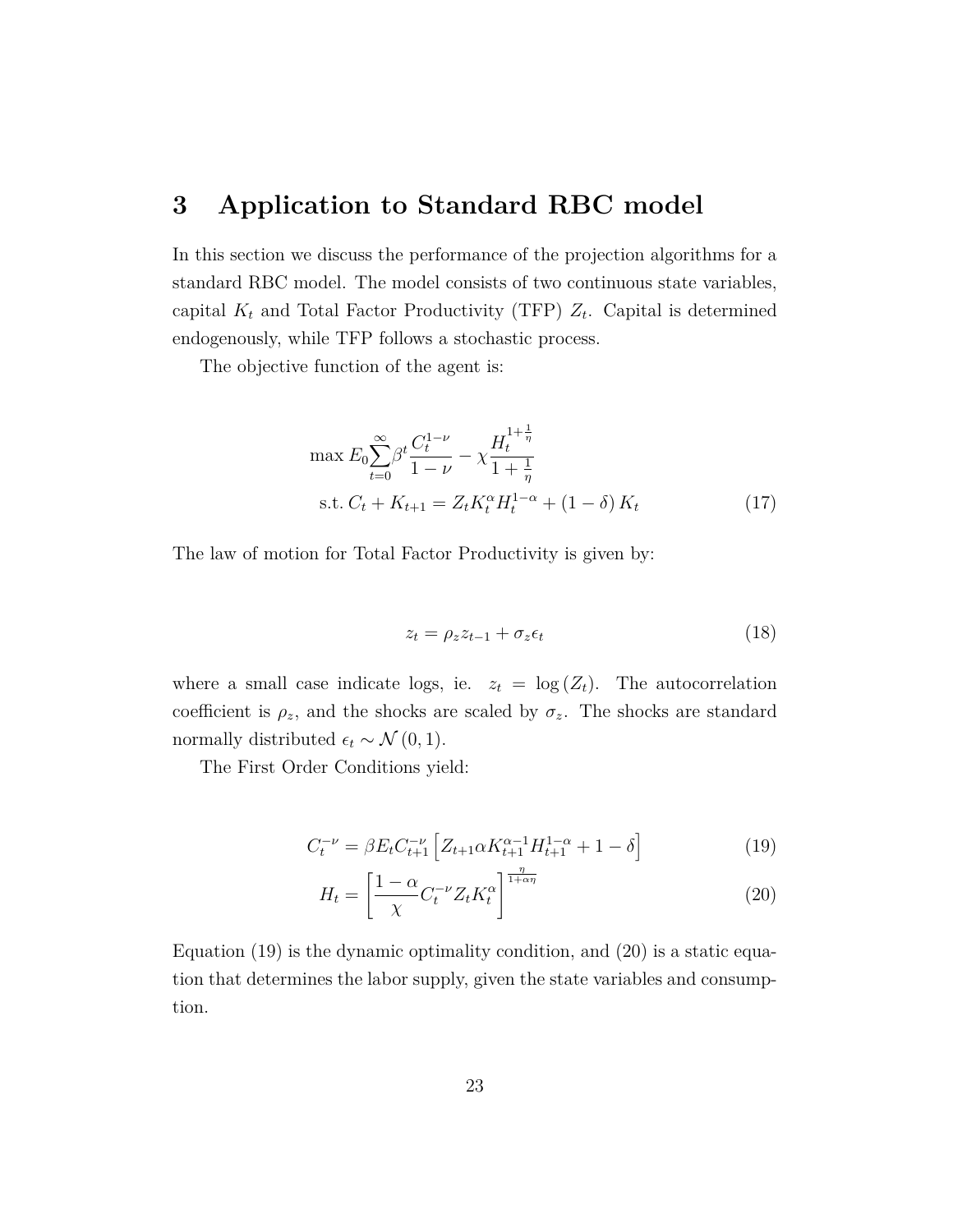#### **3.1 Residual function for Standard RBC model**

To solve the model we want to numerically approximate the solution that solves the Euler equation (19). We choose consumption as the policy variable. The exact solution gives consumption as function of the state variables  $C_t = C(K_t, Z_t)$ . We approximate the policy function numerically  $\hat{C}_t = \hat{C}(K_t, Z_t; \theta)$ , where  $\theta$  is the vector of parameters<sup>24</sup>. These parameters define either a spline or a polynomial. We use  $\theta^j$  to denote period *t* choices and  $\theta^{j-1}$  for period  $t+1$  choices. We only need this distinction for Time Iteration though. For the other methods these policies are the same  $\theta^j = \theta^{j-1}.$ 

To determine the coefficients  $\theta$  we need a residual function that computes the errors when we use the approximation instead of the exact solution. This residual function is based on the Euler equation (19). We first introduce the functions:

$$
H_t = H(K_t, Z_t, C_t)
$$
\n
$$
K_{t+1} = Z_t K_t^{\alpha} H(K_t, Z_t, C_t)^{1-\alpha} + (1 - \delta) K_t - C_t
$$
\n
$$
= K(K_t, Z_t, C_t)
$$
\n(22)

For a given approximation of the policy function  $\hat{C}_t = \hat{C}(K_t, Z_t; \theta^j)$  we can compute  $\hat{H}_t = H\left(K_t, Z_t, \hat{C}\left(K_t, Z_t; \theta^j\right)\right)$  and  $\hat{K}_{t+1} = K\left(K_t, Z_t, \hat{C}\left(K_t, Z_t; \theta^j\right)\right)$ . Note that  $K_{t+1}$  depends on period *t* choices determined by  $\theta^j$ .

Next we need to evaluate the right-hand side of the Euler equation (19), which consists of time  $t + 1$  variables. Using (21) we define a function  $G$  for part of the right-hand side of the Euler equation:

<sup>&</sup>lt;sup>24</sup>In practice we use control and state variables in logs to approximate the policy func- $\text{tion } \log \left( \hat{C}_t \right) = \hat{c} \left( \log \left( K_t \right), \log \left( Z_t \right); \theta \right).$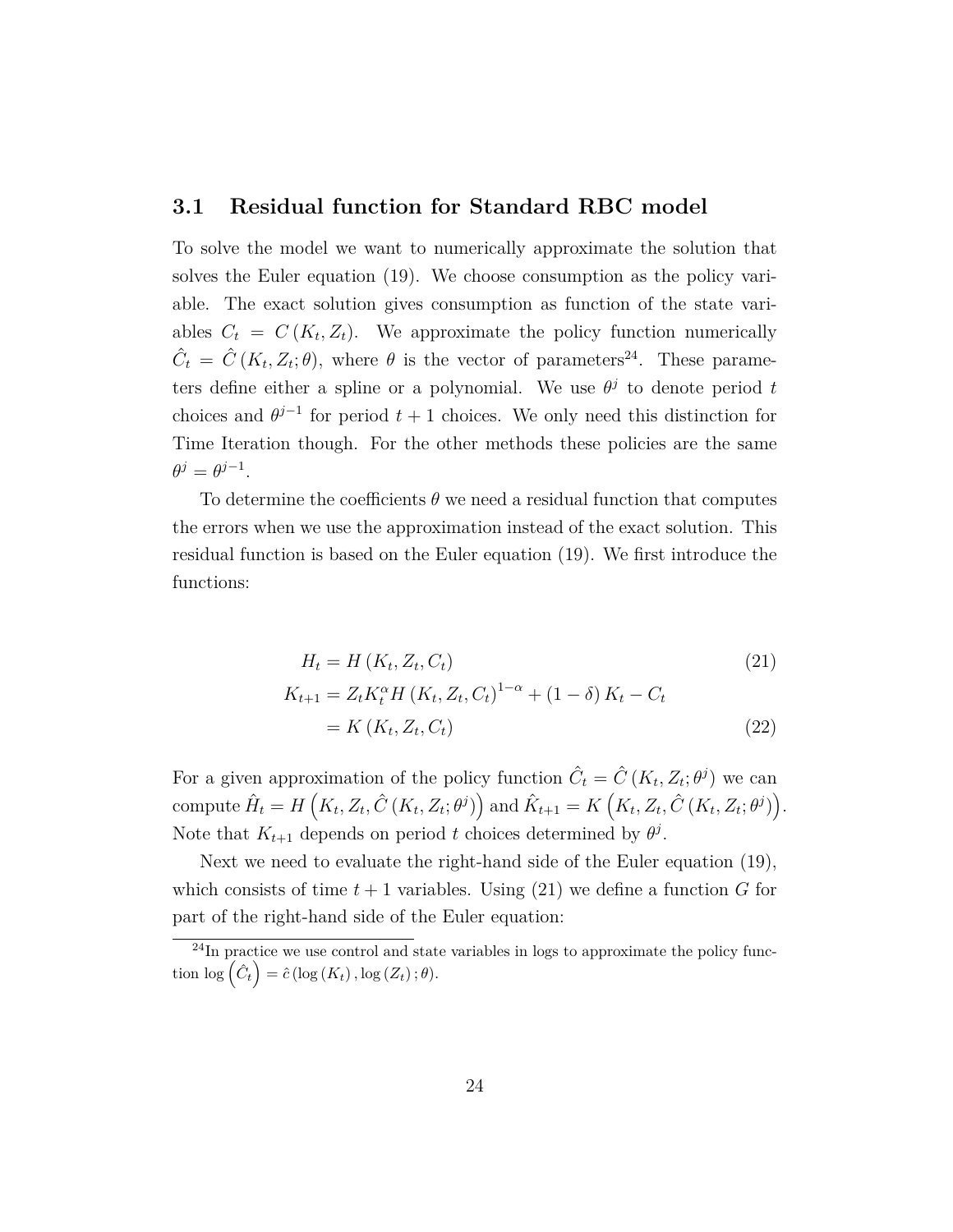$$
G(K_{t+1}, Z_{t+1}, C_{t+1}) = C_{t+1}^{-\nu} \left[ Z_{t+1} \alpha K_{t+1}^{\alpha-1} H(K_{t+1}, Z_{t+1}, C_{t+1})^{1-\alpha} + 1 - \delta \right]
$$

The approximation of *G* is:

$$
\hat{\Phi}\left(K_{t+1}, Z_{t+1}; \theta^{j-1}\right) = G\left(K_{t+1}, Z_{t+1}, \hat{C}\left(K_{t+1}, Z_{t+1}; \theta^{j-1}\right)\right) \tag{23}
$$

The right-hand side of the Euler equation (19) includes an expectation operator. We use Gauss-Hermite quadrature to approximate the expected value. Assume we have a function  $f(z_{t+1},x)$  and  $z_{t+1}$  is governed by (18) with standard normally distributed shocks  $\epsilon_{t+1}$ . The Gauss-Hermite approximation is then:

$$
E_t f(z_{t+1}, x) \approx \sum_{l=1}^{L} \frac{\omega_l}{\sqrt{\pi}} f(\rho_z z_t + \sigma_z \sqrt{2} \zeta_l, x)
$$
 (24)

where  $\zeta_l$  are the Gauss-Hermite nodes, and  $\omega_l$  are the Gauss-Hermite weights (see Appendix A for the derivation).

With the Gauss-Hermite formula (24) the approximation of the expected value of (23) becomes:

$$
\Psi(K_t, Z_t; \theta) \approx E_t \left\{ \hat{\Phi}\left(K\left(K_t, Z_t, \hat{C}\left(K_t, Z_t; \theta^j\right)\right), Z_{t+1}; \theta^{j-1}\right) \right\}
$$
\n
$$
= \sum_{l=1}^L \frac{\omega_l}{\sqrt{\pi}} \hat{\Phi}\left(K\left(K_t, Z_t, \hat{C}\left(K_t, Z_t; \theta^j\right)\right), \exp\left(\rho_z \log\left(Z_t\right) + \sigma_z \sqrt{2}\zeta_l\right); \theta^{j-1}\right) \tag{25}
$$

After substituting this expression into the Euler equation (19) we obtain a residual function that depends on  $K_t$ ,  $Z_t$  and the parameters  $\theta$ :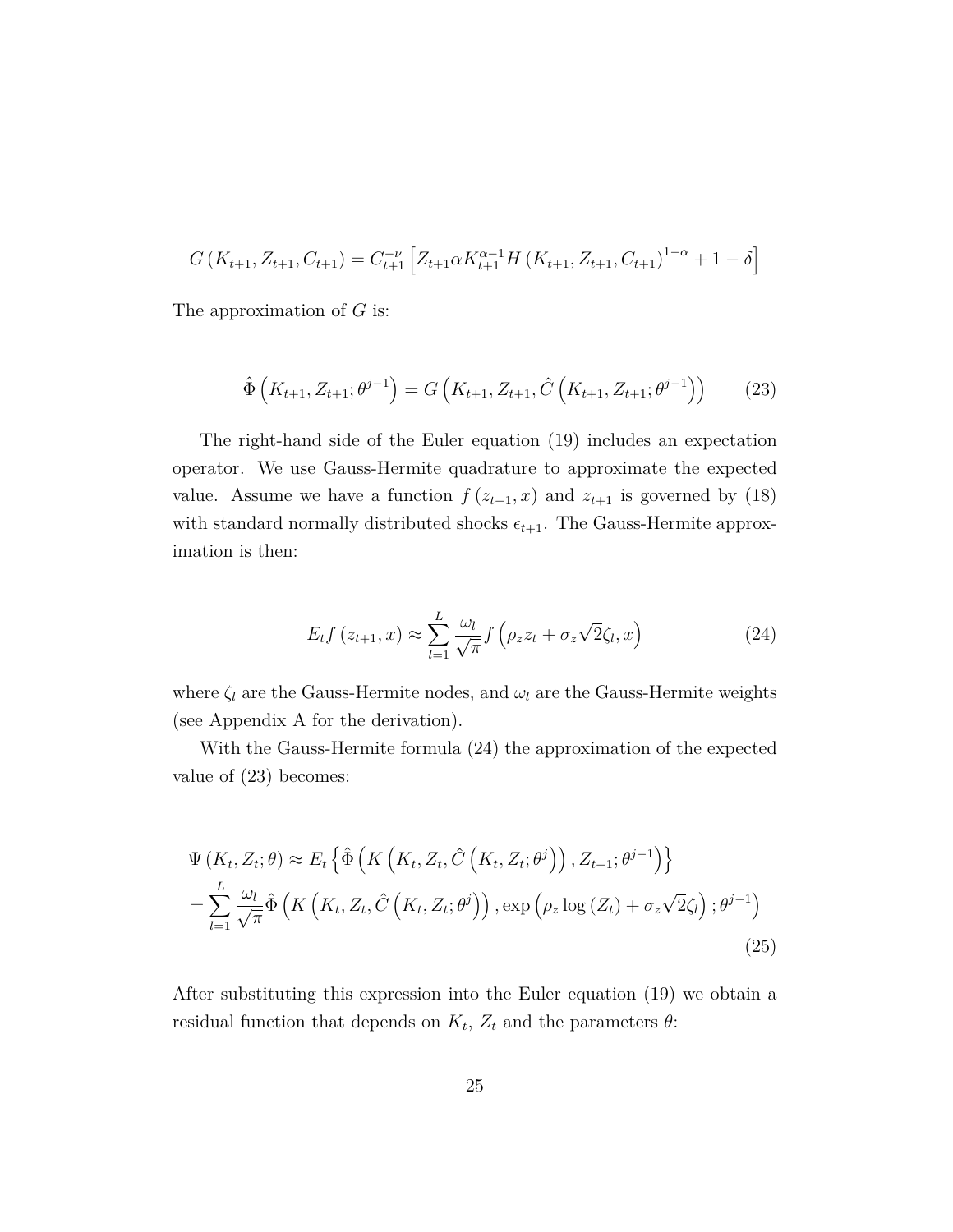Table 1: Parameters of Standard RBC model

| Parameter                    | Value |
|------------------------------|-------|
| Exponent capital $(\alpha)$  | 0.36  |
| Discount factor $(\beta)$    | 0.985 |
| Depreciation $(\delta)$      | 0.025 |
| Risk aversion $(\nu)$        | 2.00  |
| Labor supply el. $(\eta)$    | 4.00  |
| Scalar labor supply $(\chi)$ | 1.00  |
| Autoc. TFP $(\rho_z)$        | 0.95  |
| St.d. shocks $(\sigma_z)$    | 0.01  |

$$
R(K_t, Z_t; \theta) = \beta \Psi(K_t, Z_t; \theta) / \hat{C}(K_t, Z_t; \theta)^{-\nu} - 1
$$
\n(26)

We divided the Euler equation by  $\hat{C}(K_t, Z_t; \theta)^{-\nu}$  to ensure the approximation is good over the whole interval. Without this scaling the normalized Euler Equation Errors (see Subsection 3.2) will be larger for high levels of consumption. The reason is that stopping criteria will result in similar absolute errors in the objective function over the whole interval. Without scaling the Euler equation (19) that would imply similar errors in the marginal utility of consumption  $C^{-\nu}$ . As the marginal utility decreases with consumption the errors in consumption would then increase with the level of consumption.

#### **3.2 Performance for Standard RBC model**

To evaluate each of the five algorithms we evaluate the accuracy and computation time for the Standard RBC model. The parameters of the model are listed in Table 1. We set the boundaries of the grid at  $k_{ss} \pm 0.1275$  for capital (in logs) and  $\pm 2.6 \cdot \sigma_z \sqrt{\frac{1}{1-\rho_z^2}}$  for TFP (in logs). These values ensure that roughly 99% of all observations in a simulation fall within the grid. To approximate the expected value we use 5 Gauss-Hermite nodes for both the residual function (26), and the computation of the normalized errors (see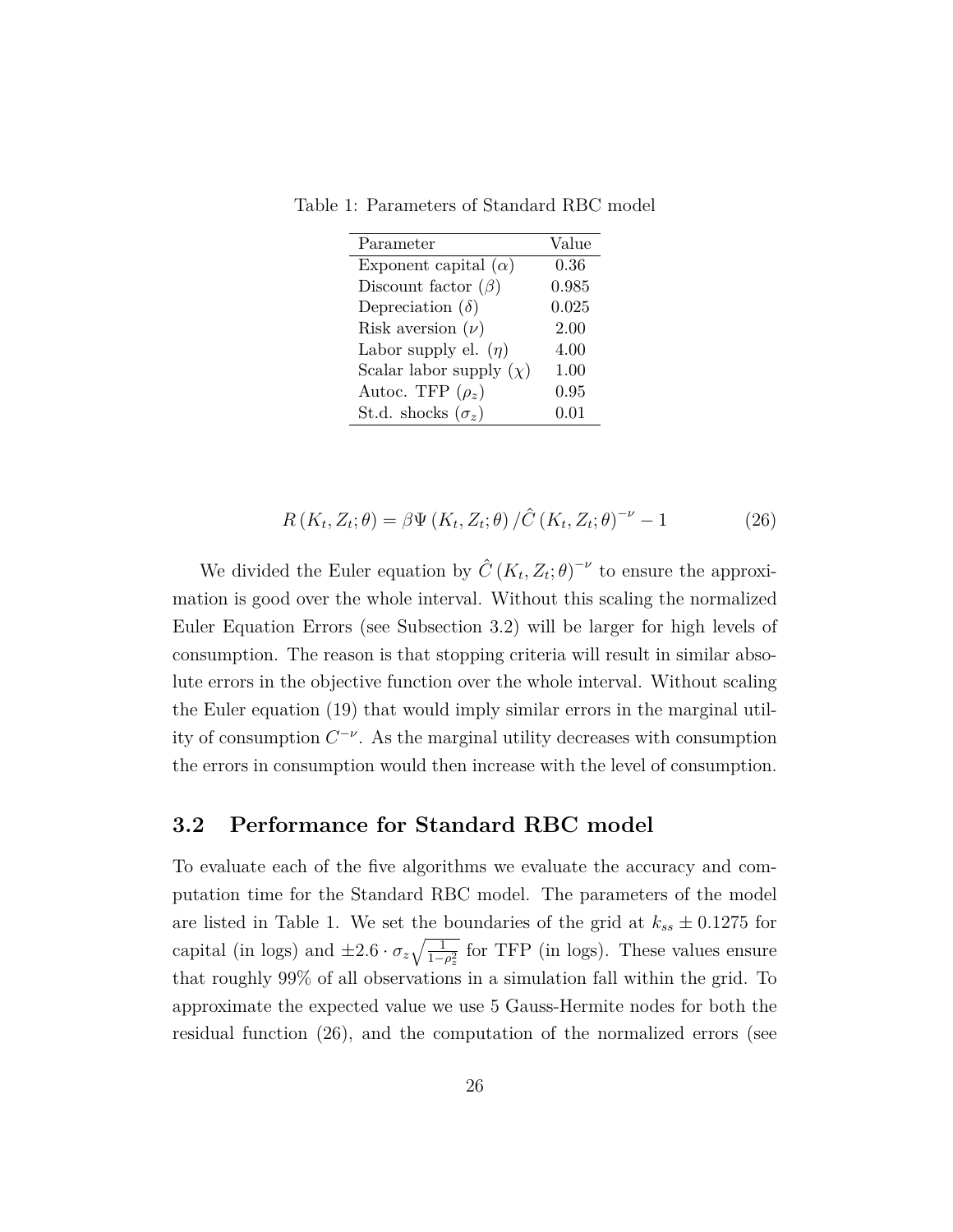equation (27) below).

As initial guess for the policy function we use a linear guess:

$$
c = c_{ss} + c_k (k - k_{ss}) + c_z (z - z_{ss})
$$

where smaller cases refer to variables in logs, ie.  $x = \log(X)$  for  $X =$ [*K, Z, C*]. We have used an initial guess with  $c_k = 0.25$  and  $c_z = 0.25$ , which is not too close to the first order perturbation solution ( $c_k = 0.346$  and  $c_z =$ 0*.*353). We used tight stopping criteria to obtain very good approximations at the cost of computation times. We reduced the tolerances to  $10^{-12}$  for all solvers<sup>25</sup>, and used  $\epsilon^d = \epsilon^r = 10^{-12}$  for Time Iteration<sup>26</sup>.

As measure for the accuracy we use the maximum of the normalized Euler Equation Errors (EEE) in consumption equivalent units (Judd, 1992), which is a dimension free measure and a standard accuracy measure<sup>27</sup>. A normalized Euler Equation Errors of 0.01 means the error in the Euler Equation in consumption terms is about 1%. The normalized Euler Equation Error is:

$$
EEE\left(K_t, Z_t; \theta\right) = \frac{\left[\beta\Psi\left(K_t, Z_t; \theta\right)\right]^{-1/\nu}}{\hat{C}\left(K_t, Z_t; \theta\right)} - 1\tag{27}
$$

We measure the maximum normalized Euler residuals *on grid* and *off grid*. The *on grid* errors are the errors on the initial grid<sup>28</sup>, which is used to find the optimal solution. The *off grid* errors, referred to as 'the errors', are measured on an equidistant grid with 1,000 nodes in each dimension. For the spline and Smolyak algorithms the *on grid* errors should be close to zero, because the approximation passes through the solution at the gridpoints.

<sup>25</sup>The tolerances for the Matlab solvers are 'OptimalityTolerance', 'FunctionTolerance' and 'StepTolerance'.

<sup>26</sup>See Subsection 2.4 for the definitions.

<sup>27</sup>See for example Fernández-Villaverde et al. (2016) and Guerrieri and Iacoviello (2015) <sup>28</sup>See Subsection 2.2.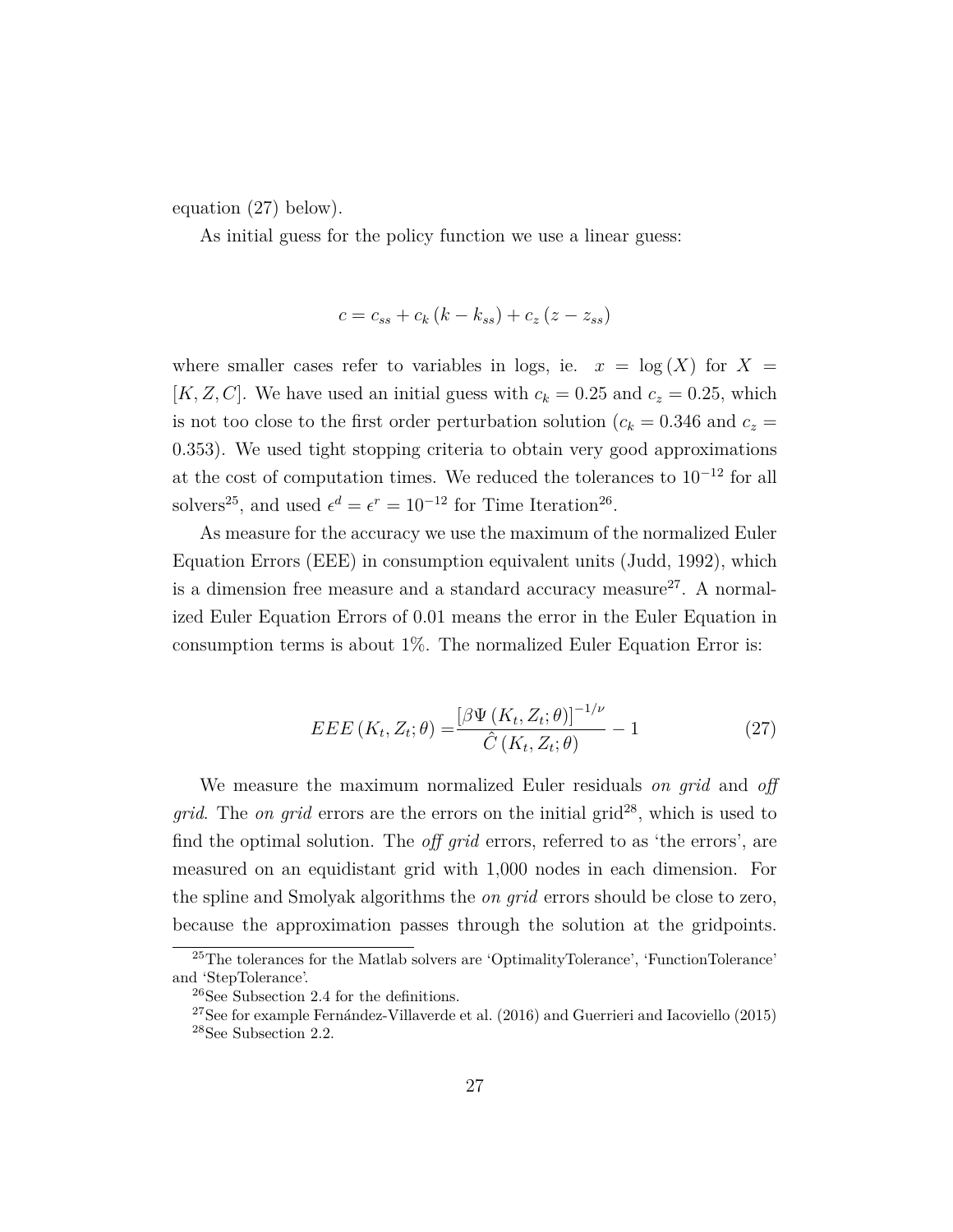Similar errors on and off the grid indicate that errors on the grid drive the errors off the grid. In that case tighter stopping criteria for the spline and Smolyak algorithms can lower errors on the grid, which should lower errors off the grid as well. This will not be the case for the complete polynomials, because they are overidentified as the number of gridpoints is higher than the number of parameters $^{29}$ .

All computation times are based on the average of solving the model 5 times, including the construction of the grid. The evaluation of the errors is not included in the computation time. The computation of simulations is relatively fast though<sup>30</sup>. A simulation consisting of  $1,000$  series, each with a length of 1,000 periods, is computed in less than 0.2 seconds for the spline methods. For the Chebyshev polynomials computation of these 1,000,000 points takes about 0.16 seconds for a degree 1 polynomial approximation, and 0.65 seconds for a degree 7 polynomial. For the Smolyak solution it takes 0.18 seconds when  $\mu = 1$  (degree 2 polynomial) and 0.65 seconds when  $\mu = 4$  (degree 16 polynomial).

For comparison we have also included the performance results of the perturbation solution of orders 1 to 3. For these results we used the CSD toolbox for Matlab<sup>31</sup>, which has much less overhead costs than Dynare. The CSD toolbox will therefore be faster than Dynare when solving a simple model only once. The solutions of the CSD toolbox and Dynare are practically identical with maximum differences in the state variables (in logs) smaller than  $10^{-12}$  after a simulation of 1,000 periods.

For splines we vary the number of nodes in each dimension. For the complete Chebyshev polynomials we use approximations of order 1 to 7. We used the minimum number of nodes (the order plus 1) in each dimension,

<sup>&</sup>lt;sup>29</sup>The exception are policy functions with one state variable and the number of nodes set to the order plus 1.

<sup>30</sup>The policy function is evaluated in vectorized format, which reduces computation times in Matlab.

<sup>31</sup>See www.saduineveld.com/tools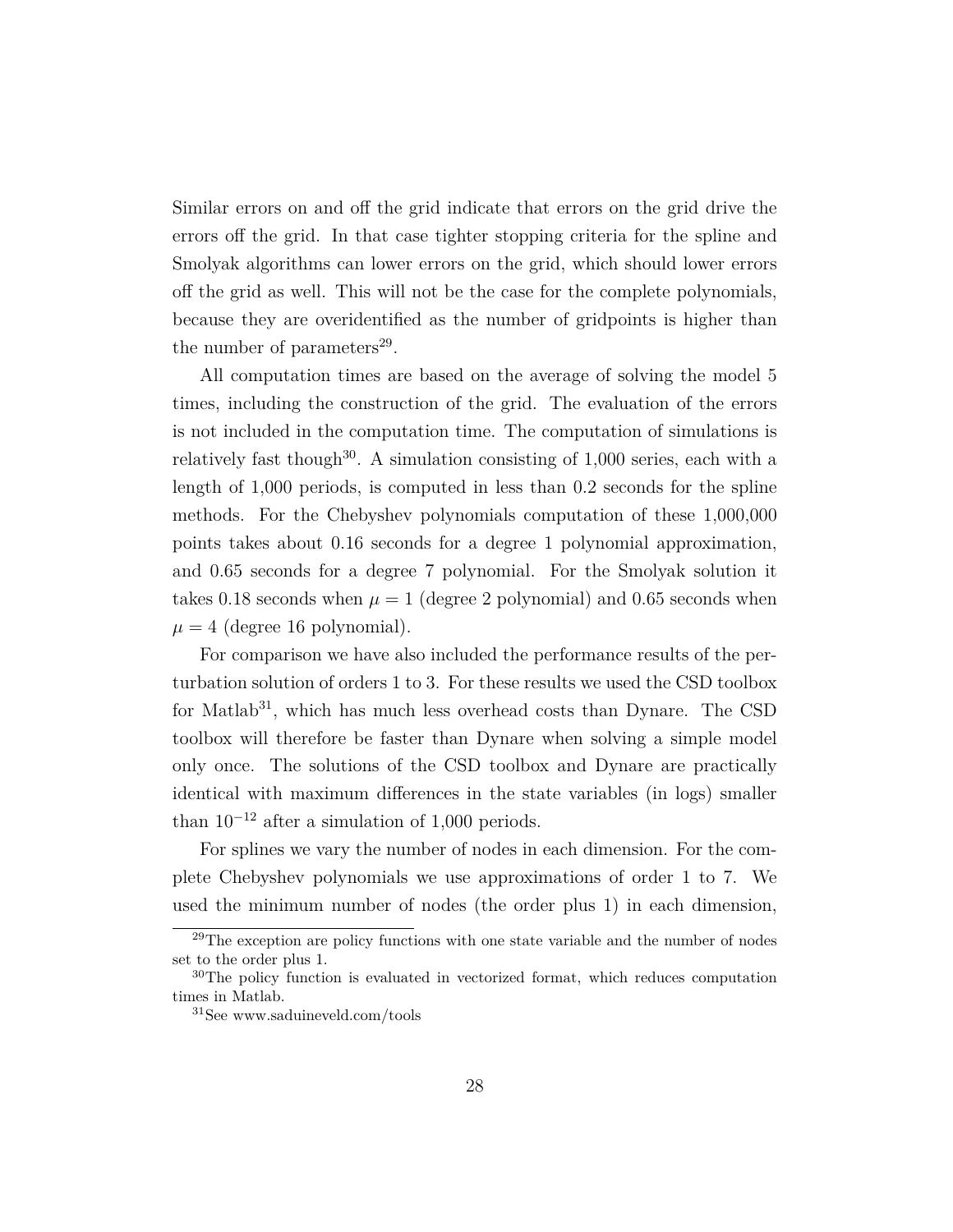because increasing the number of nodes usually has little effect on the accuracy (Fernández-Villaverde et al.,  $2016$ <sup>32</sup>. For the Smolyak algorithm we vary the accuracy parameter  $\mu$ .

The results in terms of accuracy and computation time are shown in Table 2. The most noticeable are the low computation times for projection methods. For all three basis functions a maximum (off grid) error of  $10^{-6}$ can obtained in less than 0.05 seconds. In fact, projection can be faster and more accurate than perturbation when we solve a model only once<sup>33</sup>.

The algorithm using a Spline with Direct Computation is very fast and accurate for a low number of gridpoints<sup>34</sup>. Direct Computation is fast in that case, because the Jacobian matrix is small, and the Newton-solver converges at least quadratically close to the solution (Judd, 1998). This also results in small *on grid* errors. Since the dense Jacobian is  $m \times m$  and will be approximated with finite differences computation time increases rapidly with the total number of nodes *m*. For larger grids Time Iteration therefore outperforms Direct Computation. The algorithm performs well in terms of accuracy as *(off grid)* errors range between 10<sup>−</sup><sup>6</sup> for 3 nodes in each dimension, and  $10^{-10}$  for 15 nodes. It is slower than the methods relying on polynomials though, but the computation time is still below 1 second for a total of 225 gridpoints.

The algorithm Spline with Time Iteration is slower than Direction Computation for a low number of gridpoints, and faster for a high number of gridpoints. The computation time is just above 1 second for a total of 225 gridpoints. The reason for the high computation time is that convergence

<sup>32</sup>Numerical tests confirmed that in general a higher number of nodes has little effect on the accuracy for complete Chebyshev polynomials, which are already overidentified.

<sup>&</sup>lt;sup>33</sup>For perturbation methods computation times can be reduced significantly during a calibration exercise. The reason is that symbolic differentiation is a time consuming process for perturbation methods, which only has to be carried out once for a given model.

<sup>34</sup>With 25 and 50 nodes the equation solver does not converge to a solution from a poor initial guess. The reason is that the system of equations is highly non-linear, and therefore poorly approximated with a local linearization (ie. the Jacobian matrix). With a better initial guess ( $c_k = 0.35$  and  $c_z = 0.35$ ) the solver does converge for 25 and 50 nodes.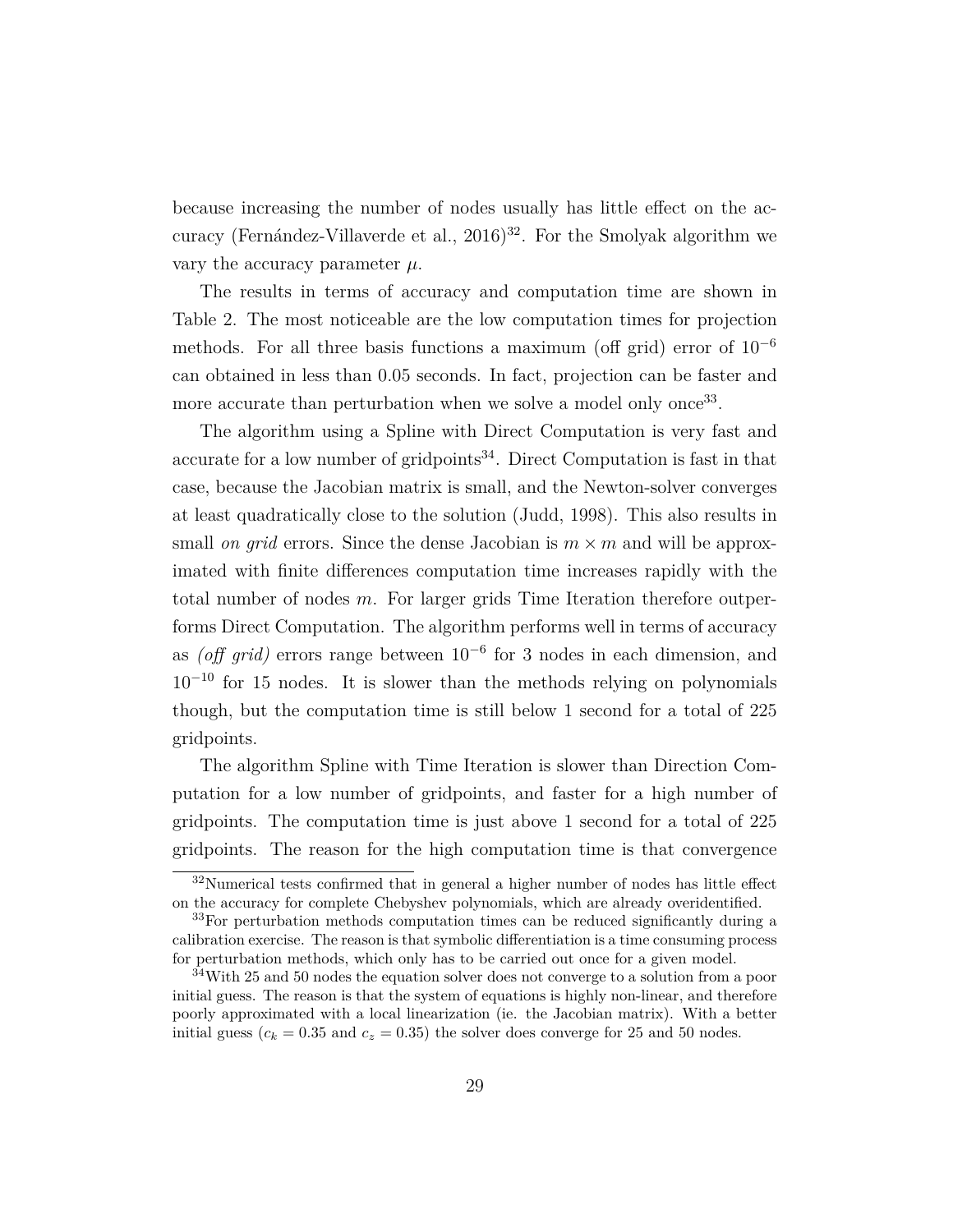|                    | Spline, Direct Computation         |                             |                |                |                |         |                |  |  |
|--------------------|------------------------------------|-----------------------------|----------------|----------------|----------------|---------|----------------|--|--|
| Nodes per dim.     | 3                                  | 5                           | $\overline{7}$ | 10             | 15             |         |                |  |  |
| <b>Total Nodes</b> | 9                                  | 25                          | 49             | 100            | 225            |         |                |  |  |
| Comp. time         | 0.05<br>0.06                       |                             | 0.12           | 0.27           | 0.73           |         |                |  |  |
| EEE, off grid      | $-6.3$                             | $-8.9$                      | $-9.5$         | $-10.1$        | $-10.8$        |         |                |  |  |
| EEE, on grid       | $-15.4$                            | $-15.4$                     | $-14.9$        | $-14.5$        | $-14.1$        |         |                |  |  |
|                    |                                    | Spline, Time Iteration      |                |                |                |         |                |  |  |
| Nodes per dim.     | 3                                  | $\overline{5}$              | 7              | 10             | 15             | 25      | 50             |  |  |
| <b>Total Nodes</b> | 9                                  | 25                          | 49             | 100            | $225\,$        | 625     | 2500           |  |  |
| Comp. time         | 0.81                               | 0.85                        | 0.90           | 0.99           | 1.21           | 2.05    | 5.00           |  |  |
| EEE, off grid      | $-6.3$                             | $-8.9$                      | $-9.5$         | $-10.1$        | $-10.8$        | $-11.7$ | $-12.3$        |  |  |
| EEE, on grid       | $-12.3$                            | $-12.3$                     | $-12.3$        | $-12.3$        | $-12.3$        | $-12.3$ | $-12.3$        |  |  |
|                    | Complete Chebyshev poly., Galerkin |                             |                |                |                |         |                |  |  |
| Order              | $\mathbf{1}$<br>$\overline{2}$     |                             | 3              | $\overline{4}$ | $\overline{5}$ | 6       | $\overline{7}$ |  |  |
| <b>Total Nodes</b> | $\overline{4}$                     | 9                           | 16             | 25             | 36             | 49      | 64             |  |  |
| Comp. time         | 0.04                               | $0.02\,$                    | 0.04           | 0.07           | 0.11           | 0.18    | 0.28           |  |  |
| EEE, off grid      | $-3.4$                             | $-5.6$                      | $-7.1$         | $-8.8$         | $-10.8$        | $-12.0$ | $-13.4$        |  |  |
| EEE, on grid       | $-3.9$                             | $-6.0$                      |                | $-9.2$         | $-10.9$        | $-12.3$ | $-13.7$        |  |  |
|                    |                                    | Smolyak, Direct Computation |                |                |                |         |                |  |  |
| Accuracy $(\mu)$   | $\mathbf{1}$                       | $\overline{2}$              | 3              | $\overline{4}$ |                |         |                |  |  |
| <b>Total Nodes</b> | $\bf 5$                            | 13                          | 29             | 65             |                |         |                |  |  |
| Comp. time         | 0.04                               | 0.04                        | 0.15           | 0.64           |                |         |                |  |  |
| EEE, off grid      | $-3.7$                             | $-7.5$                      | $-11.1$        | $-12.8$        |                |         |                |  |  |
| EEE, on grid       | $-15.6$                            | $-15.5$                     |                | $-12.8$        |                |         |                |  |  |
|                    | Perturbation                       |                             |                |                |                |         |                |  |  |
| Order              | $\mathbf{1}$                       | $\overline{2}$              | 3              |                |                |         |                |  |  |
| Comp. time         | 0.15                               | 0.18                        | 0.30           |                |                |         |                |  |  |
| EEE (off grid)     | $-3.32$                            | $-4.44$                     | $-6.38$        |                |                |         |                |  |  |

Table 2: Performance for Standard RBC model

*Computation times in seconds. Errors are the maximum Euler Equation Errors, in absolute values and log10. 'Off grid' refers to the equidistant grid with 1 million nodes, while 'on grid' refers to the initial grid used to solve the model.*

is linear at best Judd (1998). In addition we used relatively tight stopping criteria<sup>35</sup> with  $\epsilon^d = \epsilon^r = 10^{-12}$ . With looser stopping criteria  $\epsilon^d = \epsilon^r = 10^{-6}$ 

 $35$ See Subsection 2.4 for the definitions.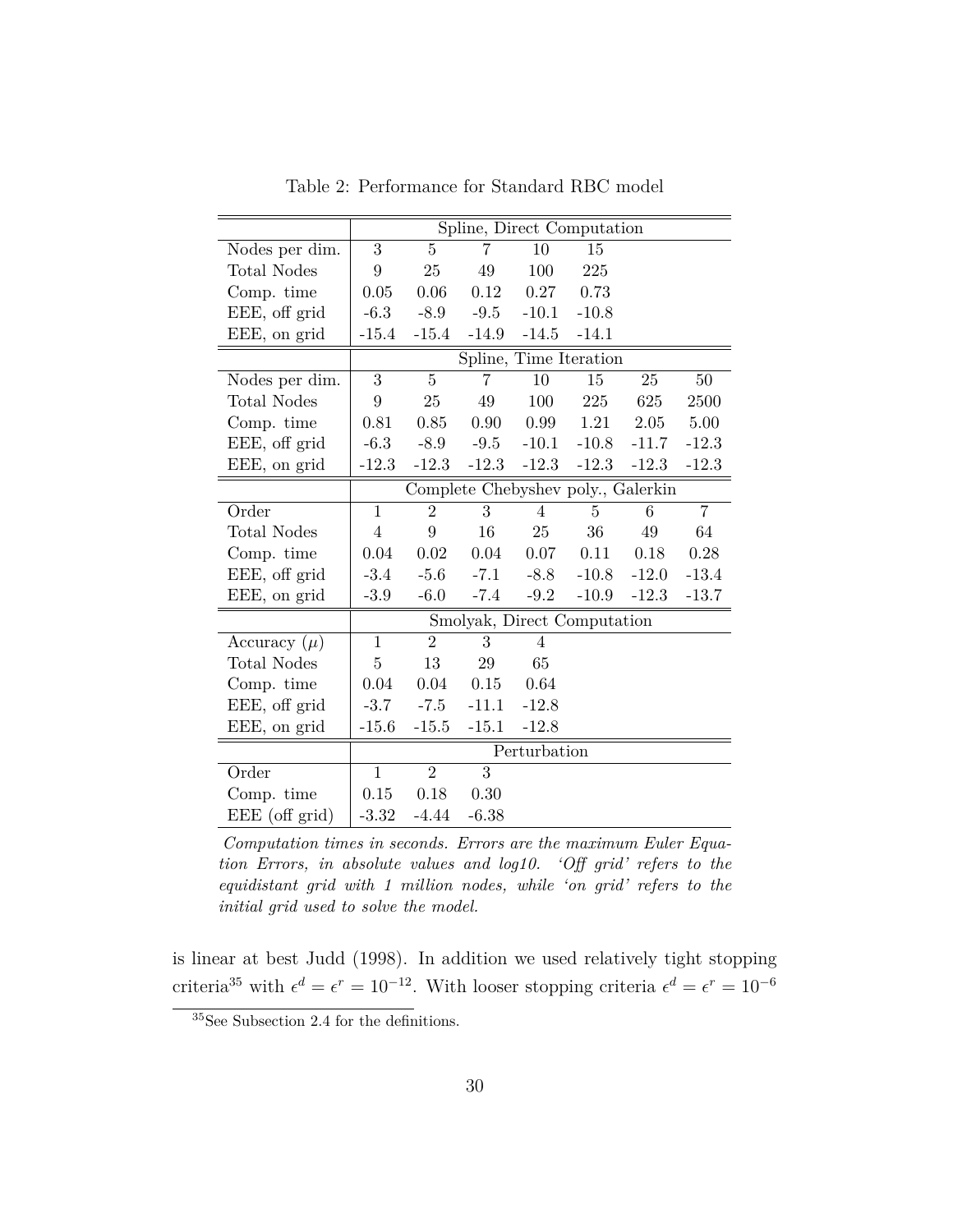computation times can be reduced by a factor 4. With 50 nodes errors can be reduced to 10<sup>-12</sup> in accordance with an error decay of  $\mathcal{O}(q^{-4})$  for four times differentiable functions, where  $q$  is the number of nodes in each dimension (De Boor, 1978).

For both spline algorithms the errors on the grid are much smaller than the errors off the grid, except with 50 nodes. This indicates *off grid* errors result from interpolation for 25 or less nodes. For Time Iteration with 50 nodes in each dimension the interpolation errors become almost zero as *on* and *off grid* errors are almost equal. In this case tighter stopping criteria are necessary to reduce errors further.

The algorithm using complete Chebyshev polynomials with Galerkin projection is both fast and accurate. For example, the third order approximation is found in 0.06 seconds, and has a maximum error of  $10^{-7}$ . Increasing the order of the approximation to 7 we can reduce the maximum error to  $10^{-13}$ , computed in just 0.3 seconds.

For this simple model Smolyak's algorithm with Direct Computation is also fast and accurate. For a required accuracy level it is slower than a complete Chebyshev polynomial with Galerkin projection though. The main reason is that the Smolyak polynomial approximates the policy function less efficiently. For example, for the Smolyak algorithm with  $\mu = 4$  the errors are -12.8 in log10. This approximation has 65 gridpoints and coefficients, and includes a degree 16 monomial. With a complete Chebyshev polynomials we obtain a smaller error of -13.4 in log10 with a degree 7 polynomial, which has 36 coefficients and requires 64 gridpoints.

We may conclude that Chebyshev polynomials with Galerkin projection are the best choice for this model as the algorithm is both fast and accurate. For low accuracy levels the performance differences between Chebyshev polynomials, Splines and Smolyak's algorithm are small. We should however be careful drawing any general conclusions based on these results, because the model has only two state variables and is near-linear. This is reflected in the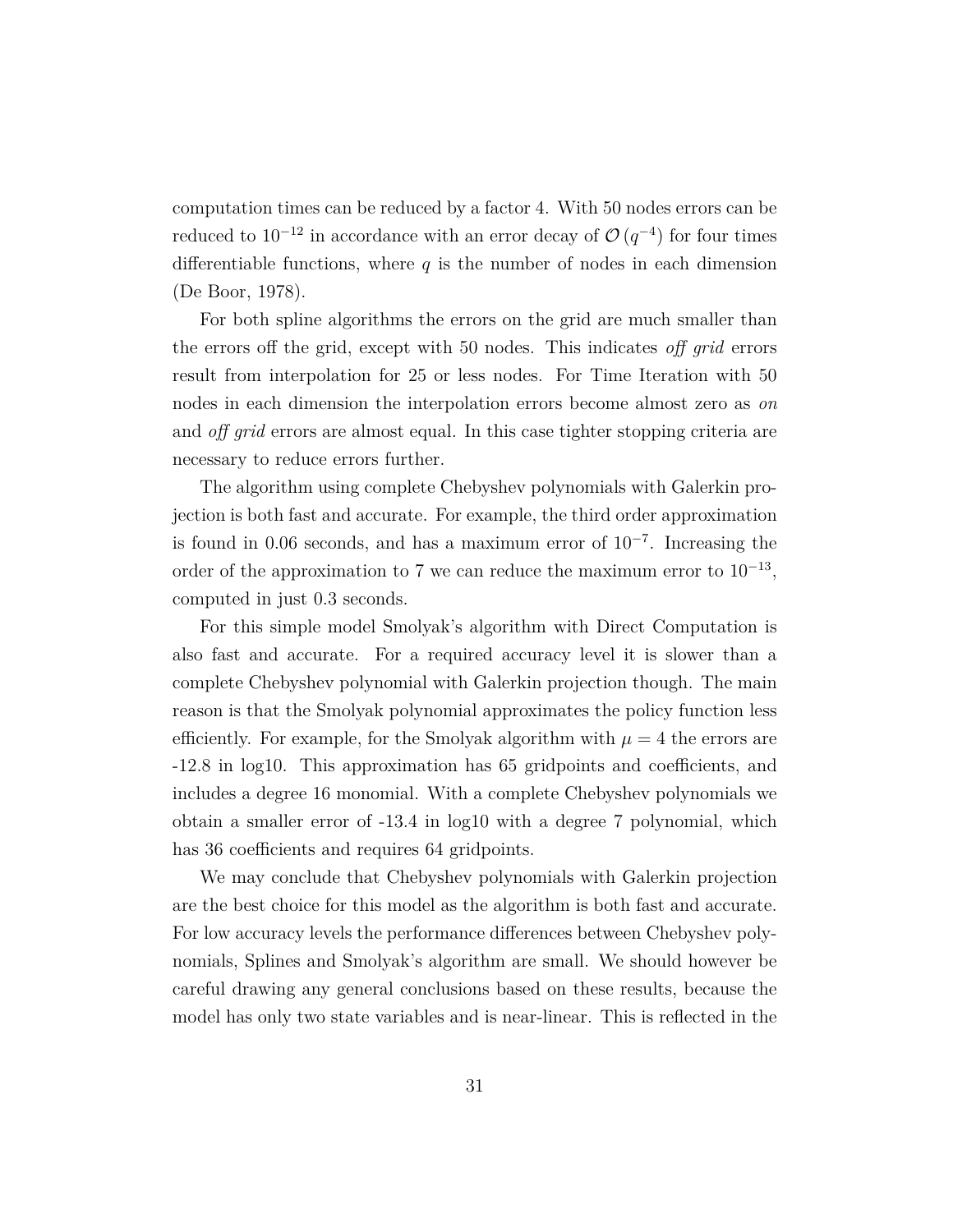

Figure 1: Euler Equation Errors for RBC model  $(Z = 1)$ 

*Vertical dotted lines are the bounds of the grid.*

small errors for low order approximations. Such small errors are unlikely in models with more state variables or in models that are less well-behaved as discussed in the next two sections.

To conclude this section we plot the normalized Euler residuals for a selection of algorithms in Figure  $1^{36}$ . The errors are shown as a function of the capital stock when TFP is at the steady state level. Figures for other values of TFP look similar<sup>37</sup>. For the first and third order perturbation solution the errors increase with the distance from the steady state. This is expected as perturbation solutions are local by definition. For projection methods errors are more constant inside the grid, consistent with their global nature. For projection methods errors can increase rapidly outside the boundaries of the grid.

 $36$ Note the similarity with Figure 15 in Fernández-Villaverde et al. (2016) on page 626.

<sup>&</sup>lt;sup>37</sup>The exception is that the errors of the perturbation solution are more skewed towards one end. Also the figures with TFP on the x-axis look similar (for different values of the capital stock).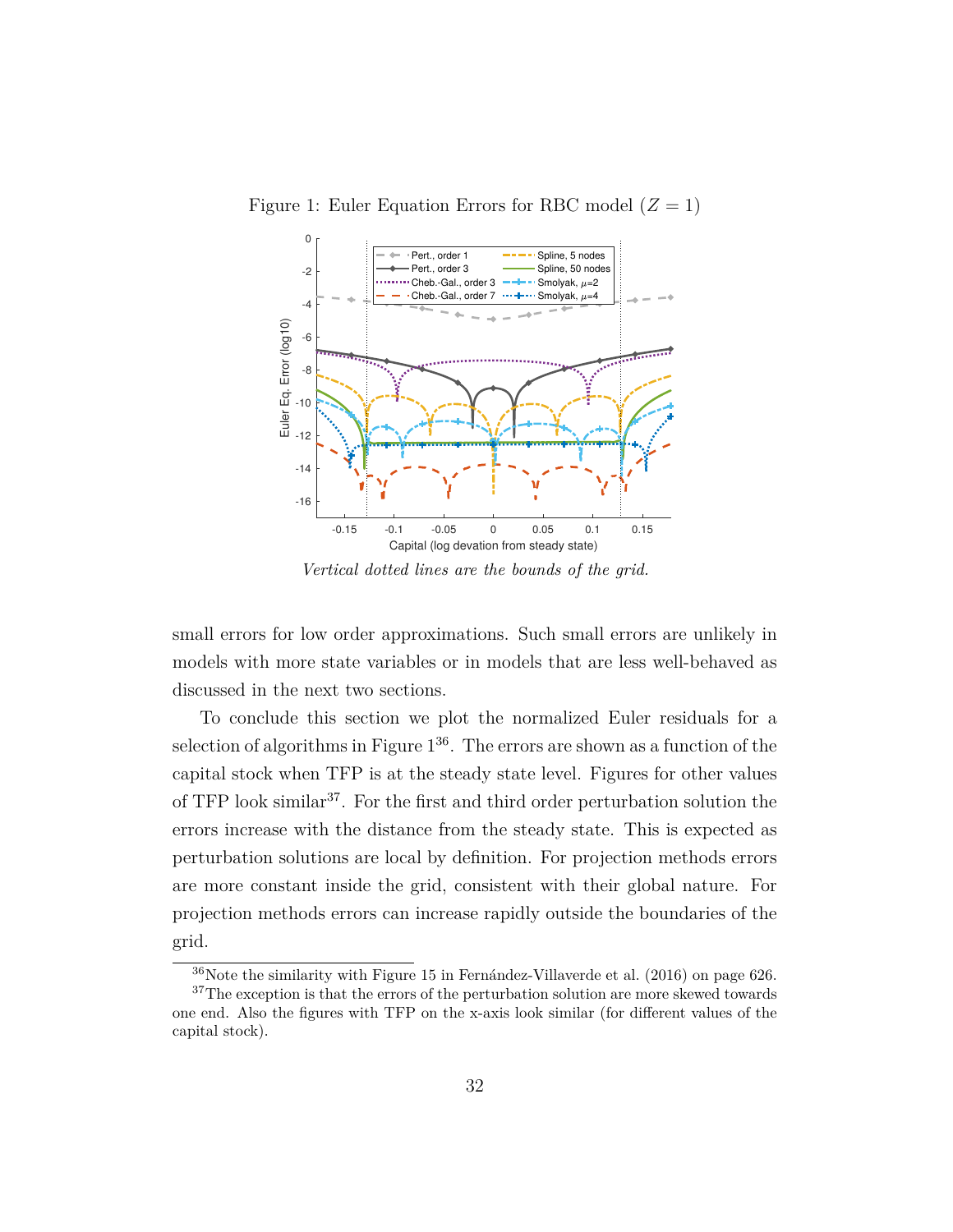For the third order Chebyshev-Galerkin solution the maximum error is only slightly smaller than for the third order perturbation solution. The errors are very small for the seventh order Chebyshev-Galerkin solution. For the Smolyak algorithm with  $\mu = 4$  (degree 16 polynomial) and the Spline with 50 nodes the Euler residuals are very constant inside the bounds of the grid, and of similar magnitude.

# **4 Application to HIA model**

In this section we analyze the performance of the algorithms in an RBC model with Habits in consumption, and Investment Adjustment costs (HIA). The agents in the model maximize expected utility:

$$
\max E_0 \sum_{t=0}^{\infty} \beta^t \frac{(C_t/H_{t-1})^{1-\nu}}{1-\nu}
$$

with  $H_{t-1} = C_{t-1}^{\gamma}$  and  $\gamma \in [0,1)$ . The optimization is subject to the constraints:

$$
C_t + I_t = Z_t K_t^{\alpha} \tag{28}
$$

$$
K_{t+1} = (1 - \delta) K_t + I_t \left( 1 - \varphi \left( \frac{I_t}{I_{t-1}} \right) \right) \tag{29}
$$

The First Order Conditions yield: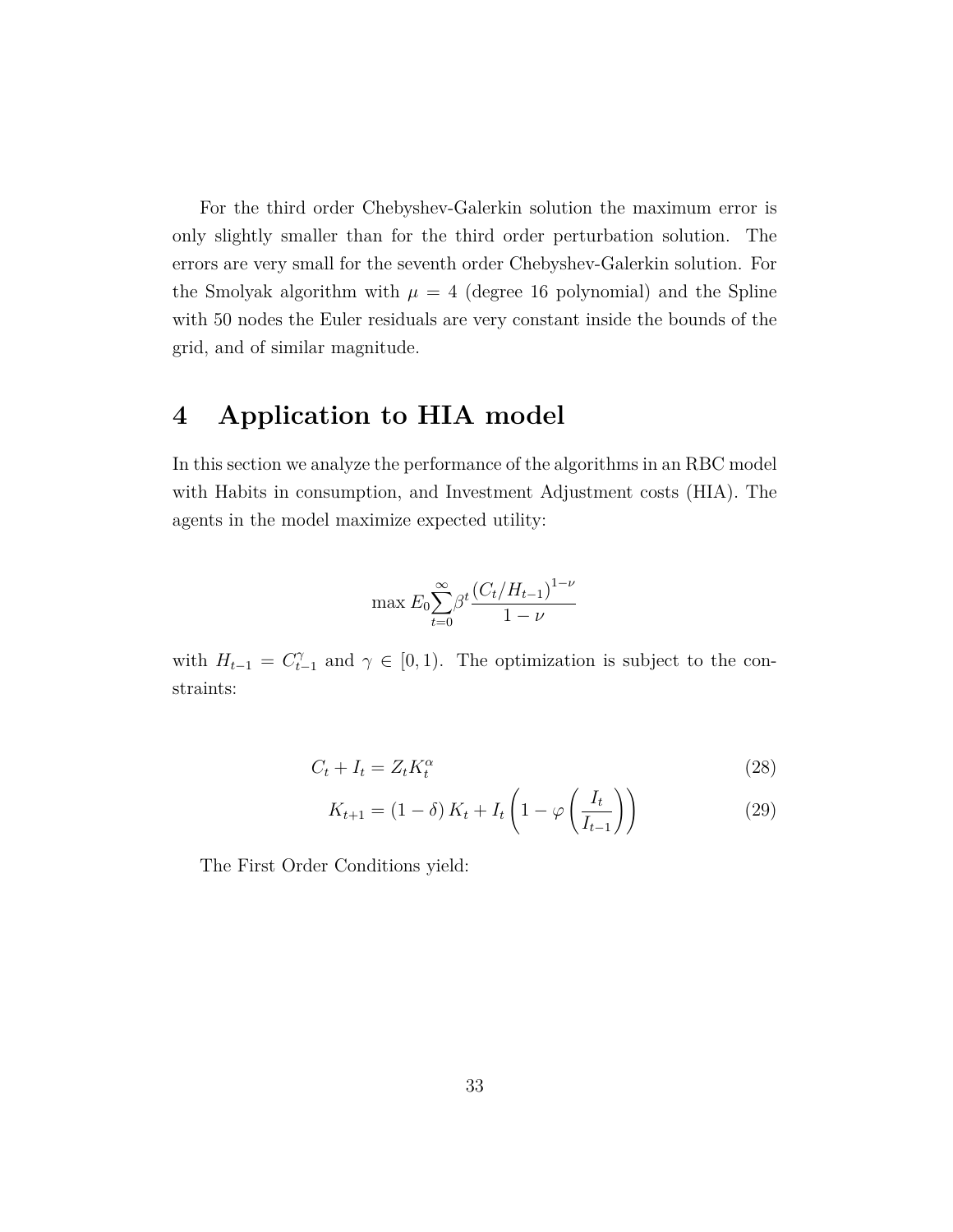$$
\Lambda_t = \Upsilon_t \left[ 1 - \varphi \left( \frac{I_t}{I_{t-1}} \right) - \frac{I_t}{I_{t-1}} \varphi' \left( \frac{I_t}{I_{t-1}} \right) \right] + \beta E_t \Upsilon_{t+1} \left( \frac{I_{t+1}}{I_t^2} \right)^2 \varphi' \left( \frac{I_{t+1}}{I_t} \right)
$$
\n(30)

$$
\Upsilon_{t} = \beta E_{t} \left\{ \Lambda_{t+1} \alpha Z_{t+1} K_{t+1}^{\alpha - 1} + \Upsilon_{t+1} (1 - \delta) \right\}
$$
\n(31)

$$
C_t = H_{t-1} \left( \Lambda_t H_{t-1} \right)^{\frac{1}{-\nu}} \tag{32}
$$

In addition we define  $\varphi\left(\frac{I_t}{I_t}\right)$ *It*−<sup>1</sup>  $=\frac{1}{a}$ *%*  $\int$ *I<sub>t</sub>*  $\frac{I_t}{I_{t-1}} - 1$ <sup>2</sup> such that  $\varphi(1) = 0, \varphi'(1) = 0$ as in Jaimovich and Rebelo (2009). The law of motion for Total Factor Productivity is the same as in the standard RBC model, and given by (18).

As policy variables we take  $\Lambda_t$  and  $\Upsilon_t$ , which are the Lagrangian multipliers on the resource constraint (28), and the evolution of capital (29), respectively. The policy functions are  $\hat{\Lambda}_t = \hat{\Lambda}(K_t, Z_t, I_{t-1}, H_{t-1}; \theta^1)$  and  $\hat{\Upsilon}_t = \hat{\Upsilon}(K_t, Z_t, I_{t-1}, H_{t-1}; \theta^2)$ . Given the policy functions we can compute  $C_t$ ,  $I_t$  and  $K_{t+1}$  with equations (28), (29) and (32). Using the approach as in Subsection 3.1 the residual functions for  $d = \begin{bmatrix} 1 \\ 2 \end{bmatrix}$  can be written in the format:

$$
R^{d}(K_{t}, Z_{t}, I_{t-1}, H_{t-1}; \theta) = \beta \Psi^{d}(K_{t}, Z_{t}, I_{t-1}, H_{t-1}; \theta) / \Xi\left(\cdot; \theta^{d}\right) - 1
$$

where the policy functions are  $\hat{\Lambda}_t = \Xi(\cdot;\theta^1)$  and  $\hat{\Upsilon}_t = \Xi(\cdot;\theta^2)$ .

#### **4.1 Performance for HIA model**

We evaluate the performance in terms of accuracy and computation time. The parameters of the model are listed in Table 3. For the boundaries of the grid (all in logs) we set  $k_{ss} \pm 0.15$  for capital,  $i_{ss} \pm 0.2$  for investment,  $h_{ss} \pm 0.06$  for habits *H*, and  $\pm 0.1$  for TFP. With these boundaries about 99.9% of all observations fall within the grid. We use 5 Gauss-Hermite nodes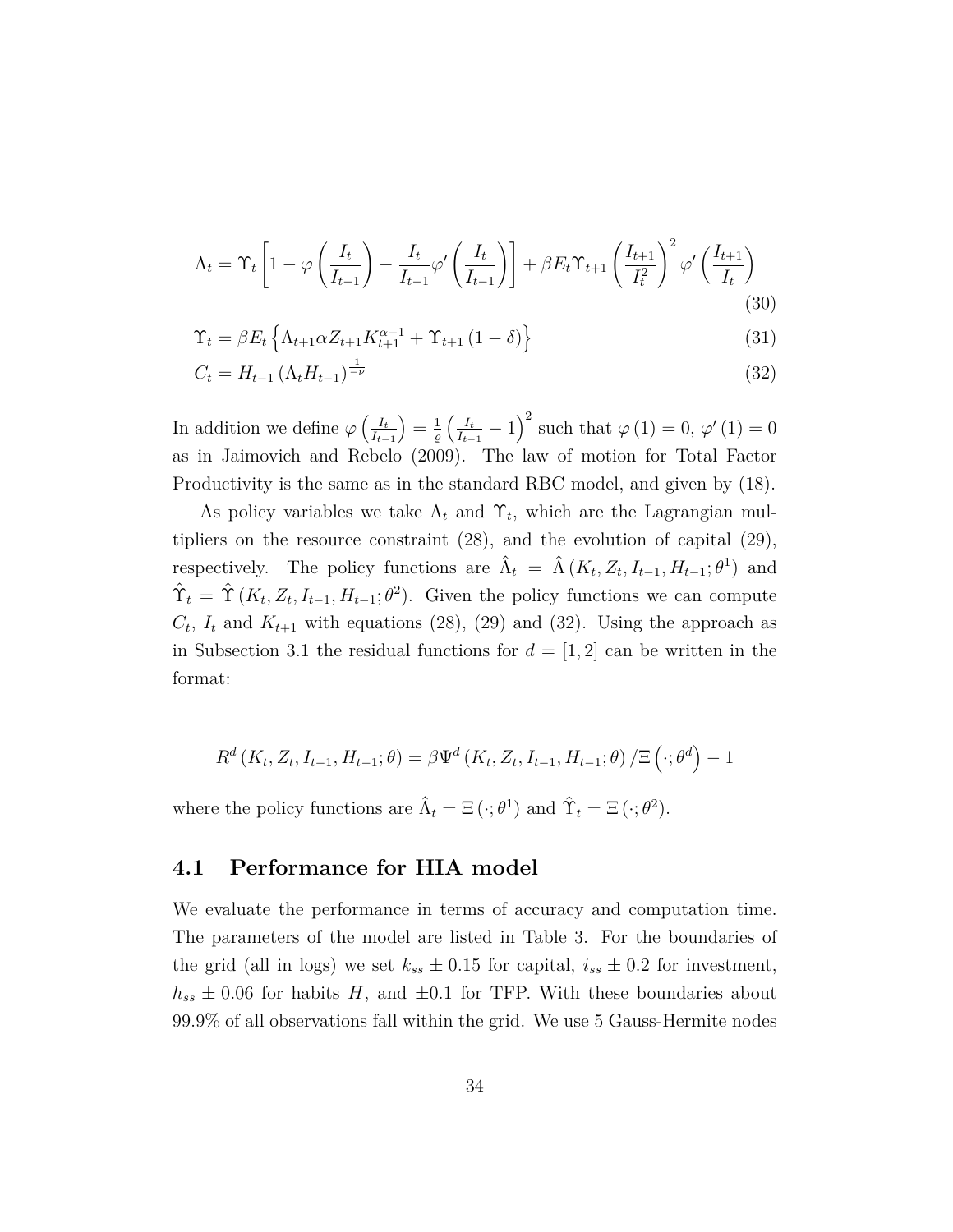Table 3: Parameters of HIA model

| Parameter                     | Value |
|-------------------------------|-------|
| Exponent capital $(\alpha)$   | 0.33  |
| Discount factor $(\beta)$     | 0.960 |
| Depreciation $(\delta)$       | 0.100 |
| Risk aversion $(\nu)$         | 2.00  |
| Habit parameter $(\gamma)$    | 0.50  |
| Investm. adj. param. $(\rho)$ | 1.54  |
| Autoc. TFP $(\rho_z)$         | 0.90  |
| St.d. shocks $(\sigma_z)$     | 0.01  |

to compute the expected value of Total Factor Productivity. As initial guess for the policy function we use the first order perturbation solution.

The normalized Euler Equation Errors (EEE) in consumption equivalent units (Judd, 1992) is used as the accuracy measure. To compute these errors we use a similar procedure as Fernández-Villaverde et al. (2016). We define a function  $C_t = g(H_{t-1}, \Lambda_t)$  based on (32). Using the policy function for  $\Lambda$ in period *t* we get consumption measure  $\hat{C}_t^a$ :

$$
\hat{C}_t^a = g\left(H_{t-1}, \hat{\Lambda}\left(K_t, Z_t, I_{t-1}, H_{t-1}; \theta^1\right)\right)
$$

The alternative  $\hat{C}^b_t$  is based on the implied value of  $\hat{\Lambda}^b_t$  by the righthand side of (30) after substituting the policy function for  $\Upsilon_t$  and  $\Upsilon_{t+1}$ , and computing  $I_t$  and  $I_{t+1}$  using the policy functions and equations (28), (29) and (32). With the implied value  $\hat{\Lambda}^b_t$  we compute  $\hat{C}^b_t = g\left(H_{t-1}, \hat{\Lambda}^b_t\right)$ , and this results in the Euler Equation Errors:

$$
EEE\left(K_{t}, Z_{t}, I_{t-1}, H_{t-1}; \theta\right) = \frac{\hat{C}_{t}^{b}}{\hat{C}_{t}^{a}} - 1
$$

We compute errors on and off the grid as with the Standard RBC model.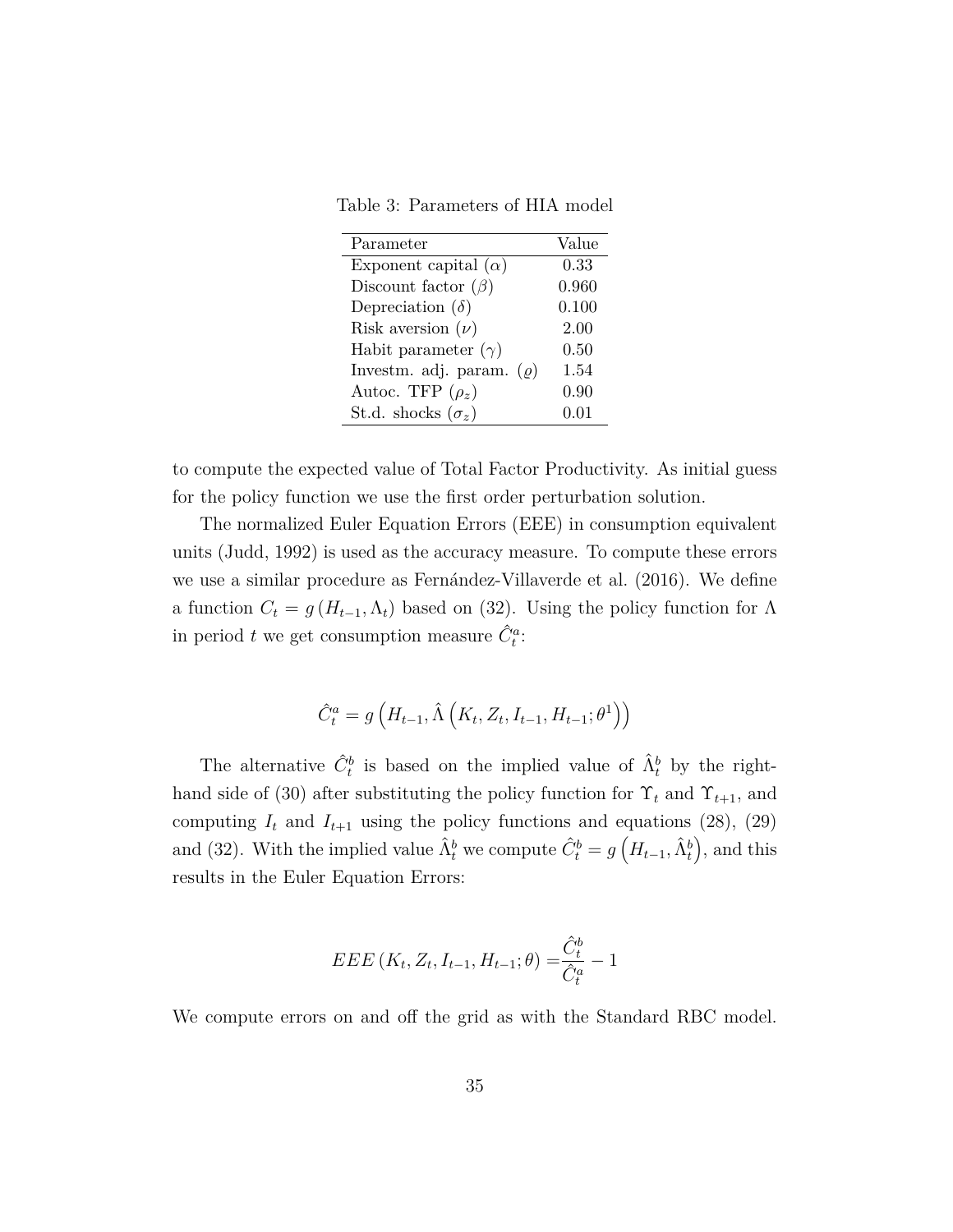The *on grid* errors refer tot the initial grid used to compute the residual function. The *off grid* errors are computed on an equidistant grid with 30 nodes in each dimensions.

The performance results are shown in Table 4. Low order approximations have relatively large errors. For example, degree 3 polynomials have maximum errors of the order  $10^{-2}$ . This is of similar magnitude as the error in the third order perturbation approximation. In addition, higher order polynomials reduce errors relatively slowly, while computation times increase rapidly with the required accuracy level. With splines computation times increase slower with the required accuracy level. For an accuracy of at least 10<sup>−</sup><sup>3</sup> splines are the fastest method with a computation time of 1.39 seconds. Other methods take at least two times longer to achieve the same accuracy level, and this difference increases with the required accuracy level. It should further be noted that Spline approximation with Direct Computation is slower than Time Iteration even with 3 nodes per dimension. The increase in the size of the Jacobian matrix is only part of the explanation<sup>38</sup>, and apparently the system of equations is highly non-linear, which results in slower convergence<sup>39</sup>.

## **5 Application to a Limit Cycle model**

Models featuring an attracting limit cycle can be solved efficiently with perturbation methods<sup>40</sup> or projection methods (Galizia, 2021). This example

<sup>&</sup>lt;sup>38</sup>The Jacobian matrix is  $162 \times 162$  with 3 nodes in each dimension, but for the Standard RBC model Direct Computation was faster than Time Iteration with a  $225 \times 225$  Jacobian matrix.

<sup>39</sup>A change in a policy variable at a gridpoint will change the spline, and also affect the other policy variable, which results in a highly non-linear system. The Newton-type solver will locally linearize the system of equations, and may therefore converge slowly.

<sup>&</sup>lt;sup>40</sup>The perturbation solution will not satisfy the Blanchard-Kahn conditions (Blanchard and Kahn, 1980). For this reason most perturbation toolboxes can not handle such models yet. The only known exception is the CSD toolbox (see www.saduineveld.com/tools), which implements the methodology and code developed Galizia  $(2021)$  to solve limit cycle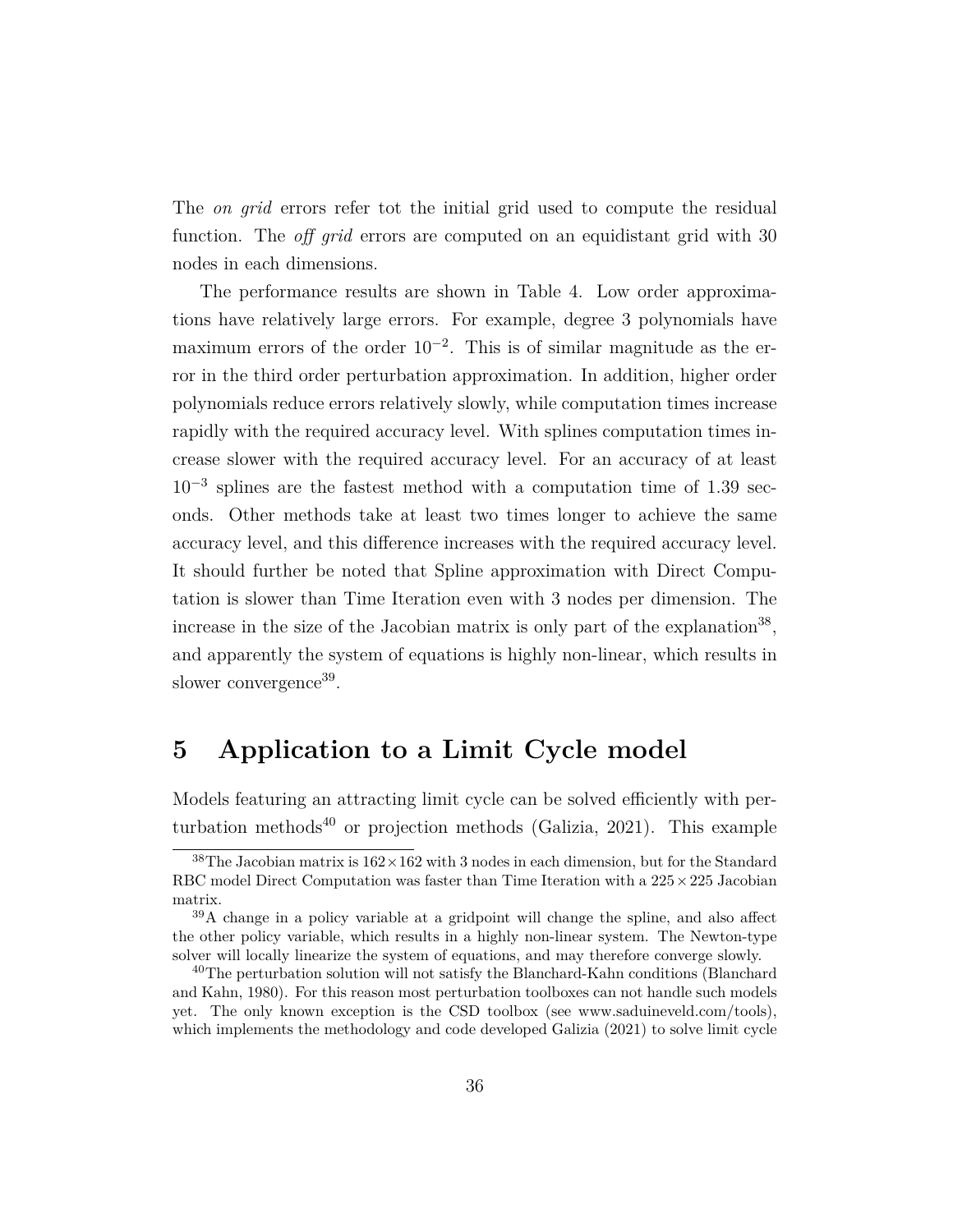|                    | Spline, Time Iteration                   |                                    |                |                |                         |        |                |        |  |  |  |
|--------------------|------------------------------------------|------------------------------------|----------------|----------------|-------------------------|--------|----------------|--------|--|--|--|
| Nodes per dim.     | $\overline{3}$                           | $\overline{4}$                     | $\overline{5}$ | 6              | $\overline{7}$          | 8      | 9              | 10     |  |  |  |
| <b>Total Nodes</b> | 81                                       | 256                                | 625            | 1296           | 2401                    | 4096   | 6561           | 10000  |  |  |  |
| Comp. time         | 0.75                                     | 1.39                               | 2.29           | 3.80           | 4.99                    | 8.76   | 14.77          | 24.10  |  |  |  |
| EEE, off grid      | $-2.6$                                   | $-3.8$                             | $-4.5$         | $-4.8$         | $-5.2$                  | $-5.5$ | $-5.7$         | $-5.9$ |  |  |  |
| EEE, on grid       | $-8.3$                                   | $-8.3$                             | $-8.3$         | $-8.3$         | $-8.3$                  | $-8.3$ | $-8.3$         | $-8.3$ |  |  |  |
|                    |                                          | Complete Chebyshev poly., Galerkin |                |                |                         |        |                |        |  |  |  |
| Order              | $\overline{1}$                           | $\overline{2}$                     | 3              | $\overline{4}$ | $\overline{5}$          |        |                |        |  |  |  |
| <b>Total Nodes</b> | 16                                       | 81                                 | 256            | 625            | 1296                    |        |                |        |  |  |  |
| Comp. time         | 0.24                                     | 0.35                               | 1.57           | 5.96           | 26.07                   |        |                |        |  |  |  |
| EEE, off grid      | $-1.0$                                   | $-1.5$                             | $-2.7$         | $-3.2$         | $-3.7$                  |        |                |        |  |  |  |
| EEE, on grid       | $-1.5$                                   | $-1.9$                             | $-3.0$         | $-3.4$         | $-4.0$                  |        |                |        |  |  |  |
|                    | Complete Chebyshev poly., Time Iteration |                                    |                |                |                         |        |                |        |  |  |  |
| Order              | $\overline{1}$                           | $\overline{2}$                     | $\overline{3}$ | $\overline{4}$ | 5                       | 6      | $\overline{7}$ | 8      |  |  |  |
| <b>Total Nodes</b> | 16                                       | 81                                 | 256            | 625            | 1296                    | 2401   | 4096           | 6561   |  |  |  |
| Comp. time         | 0.63                                     | 0.75                               | 1.50           | 3.22           | 6.97                    | 18.36  | 69.35          | 166.25 |  |  |  |
| EEE, off grid      | $-0.8$                                   | $-1.4$                             | $-2.5$         | $-3.0$         | $-3.6$                  | $-4.5$ | $-5.1$         | $-5.7$ |  |  |  |
| EEE, on grid       | $-1.3$                                   | $-1.7$                             | $-2.8$         | $-3.2$         | $-3.8$                  | $-4.8$ | $-5.4$         | $-5.9$ |  |  |  |
|                    |                                          |                                    |                |                | Smolyak, Time Iteration |        |                |        |  |  |  |
| Accuracy $(\mu)$   | $\mathbf{1}$                             | $\overline{2}$                     | 3              | $\overline{4}$ |                         |        |                |        |  |  |  |
| <b>Total Nodes</b> | $\boldsymbol{9}$                         | 41                                 | 137            | 401            |                         |        |                |        |  |  |  |
| Comp. time         | 0.65                                     | 1.10                               | 3.85           | 11.03          |                         |        |                |        |  |  |  |
| EEE, off grid      | $-1.1$                                   | $-1.9$                             | $-3.4$         | $-4.4$         |                         |        |                |        |  |  |  |
| EEE, on grid       | $-8.3$                                   | $-8.3$                             | $-8.4$         | $-8.3$         |                         |        |                |        |  |  |  |
|                    | Perturbation                             |                                    |                |                |                         |        |                |        |  |  |  |
| Order              | $\mathbf{1}$                             | $\overline{2}$                     | $\overline{3}$ |                |                         |        |                |        |  |  |  |
| Comp. time         | 0.23                                     | 0.55                               | 2.83           |                |                         |        |                |        |  |  |  |
| $EEE$ (off grid)   | $-0.74$                                  | $-1.38$                            | $-1.95$        |                |                         |        |                |        |  |  |  |

Table 4: Performance for HIA model

*Computation times in seconds. Errors are the maximum Euler Equation Errors, in absolute values and log10. 'Off grid' refers to the equidistant grid with 1 million nodes, while 'on grid' refers to the initial grid used to solve the model.*

shows that the third order perturbation solution may be a poor approxi-

models with perturbation methods, up to order 3.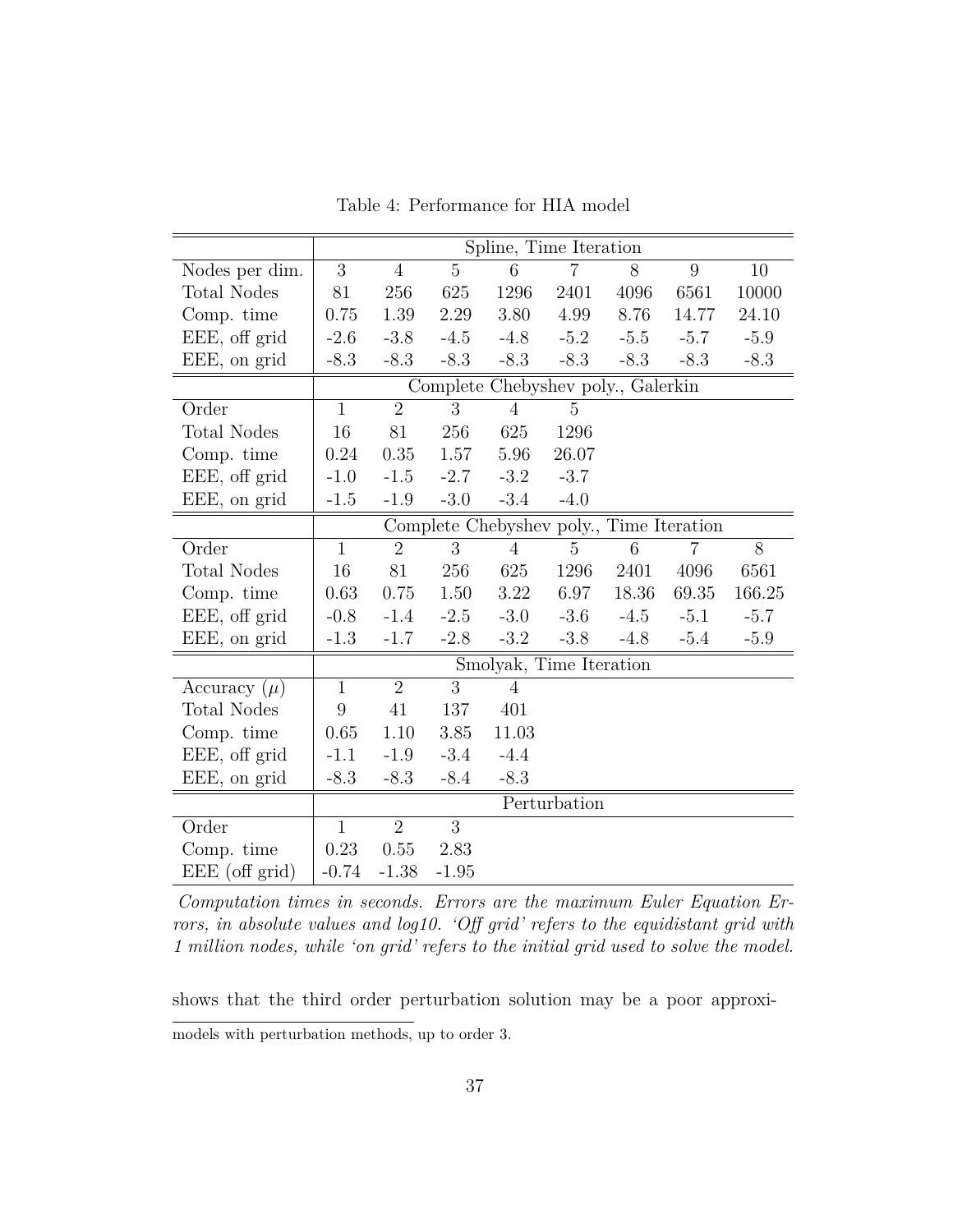mation of a highly non-linear model with an attracting limit cycle. With projection methods the approximation is much better, due to their global nature. However, the Smolyak algorithm can not obtain a solution, because it will diverge even from a very accurate initial guess.

### **5.1 Limit Cycle model**

The model with an attracting limit cycle that we use is a Real Business Cycle model with external habits in the labor supply (Duineveld, 2021) (see Appendix B for details). The dynamic equations are:

$$
\Lambda_t = \beta \Lambda_{t+1} \left( \phi \alpha K_{t+1}^{\alpha - 1} L_{t+1}^{\gamma} + 1 - \delta \right)
$$
\n(33)

$$
C_t + K_{t+1} = K_t^{\alpha} L_t^{\gamma} + (1 - \delta) K_t
$$
\n(34)

$$
\hat{\psi}_t = (1 - m)\,\eta_t + m\hat{\psi}_{t-1} \tag{35}
$$

This is a three dimensional system, which consists of the two state variables  $K_t$  and  $\psi_{t-1}$ , and the control variable  $\Lambda_t$ . Hats indicates log deviations from steady state.

The static variables are the labor supply  $L_t$ , consumption  $C_t$ , and the current habit measure *η<sup>t</sup>* :

$$
L_t = \left(\frac{\phi\gamma}{\theta}\right)^{\frac{1}{\theta-\gamma}} \psi_{t-1}^{\frac{-1}{\theta-\gamma}} K_t^{\frac{\alpha}{\theta-\gamma}}
$$
(36)

$$
C_t = \left[ \Lambda_t^{\frac{1}{-\nu}} + \psi_{t-1} L_t^{\theta} \right]
$$
 (37)

$$
\eta_t = \zeta_1 \hat{L}_t + \zeta_3 \hat{L}_t^3 \tag{38}
$$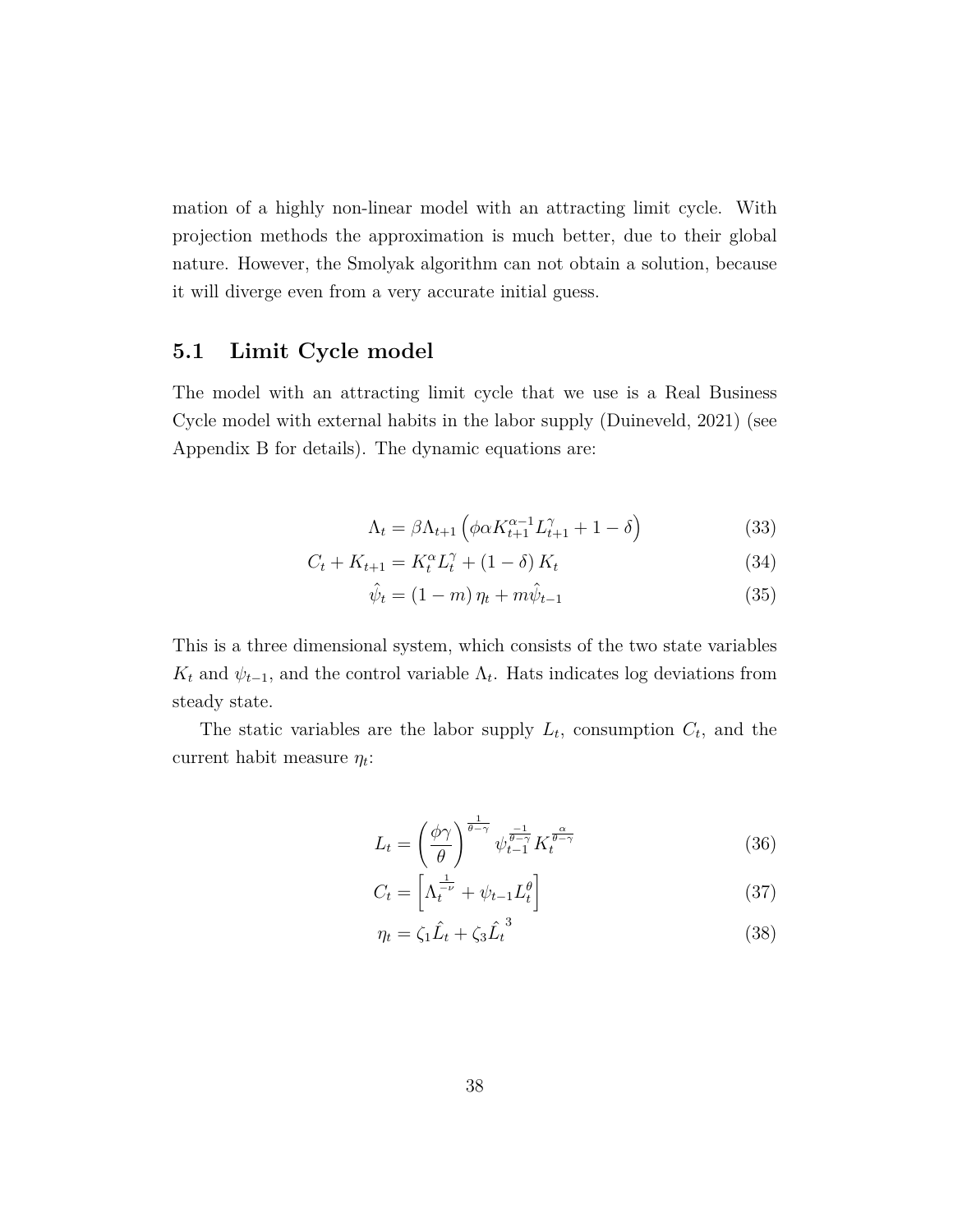#### **5.2 Residual function for Limit Cycle model**

To solve the model we take  $\Lambda$  as the policy variable, which is approximated by  $\hat{\Lambda}_t = \hat{\Lambda}(K_t, \psi_{t-1}; \theta)$ . As before  $\theta^j$  denotes this period's policy, and  $\theta^{j-1}$ denotes next period's policy, although this distinction is only relevant for Time Iteration.

Writing  $L_{t+1} = L(K_{t+1}, \psi_t)$  for the labor supply (36) we define a function *G* for part of the right-hand side of the Euler equation (33), and its approximation  $\Phi$ :

$$
G(K_{t+1}, \psi_t, \Lambda_{t+1}) = \Lambda_{t+1} \left( \phi \alpha K_{t+1}^{\alpha-1} L(K_{t+1}, \psi_t)^{\gamma} + 1 - \delta \right)
$$
 (39)

$$
\hat{\Phi}\left(K_{t+1}, \psi_t; \theta^{j-1}\right) = G\left(K_{t+1}, \psi_t, \hat{\Lambda}\left(K_{t+1}, \psi_t; \theta^{j-1}\right)\right) \tag{40}
$$

The state variables in  $t + 1$  are determined by  $K_{t+1} = K(K_t, \psi_{t-1}, \Lambda_t)$ and  $\psi_t = \psi(K_t, \psi_{t-1})$ . Substituting these expressions into (40) gives:

$$
\Psi(K_t, \psi_{t-1}; \theta) = \hat{\Phi}\left(K\left(K_t, \psi_{t-1}, \hat{\Lambda}\left(K_t, \psi_{t-1}; \theta^j\right)\right), \psi\left(K_t, \psi_{t-1}\right); \theta^{j-1}\right)
$$

The residual function is then:

$$
R(K_t, \psi_{t-1}; \theta) = \beta \Psi(K_t, \psi_{t-1}; \theta) / \hat{\Lambda}(K_t, \psi_{t-1}; \theta^j) - 1
$$

### **5.3 Performance for Limit Cycle model**

The parameters of the model are listed in Table  $5<sup>41</sup>$ . The initial guess for the policy function is the first order perturbation solution:

$$
\lambda = \lambda_{ss} + \lambda_k (k - k_{ss}) + \lambda_{\psi} (\log (\psi) - \log (\psi_{ss}))
$$

<sup>41</sup>We set  $\alpha = \mu a$ ,  $\gamma = \mu (1 - a)$ , and  $\phi = 1/\mu$ .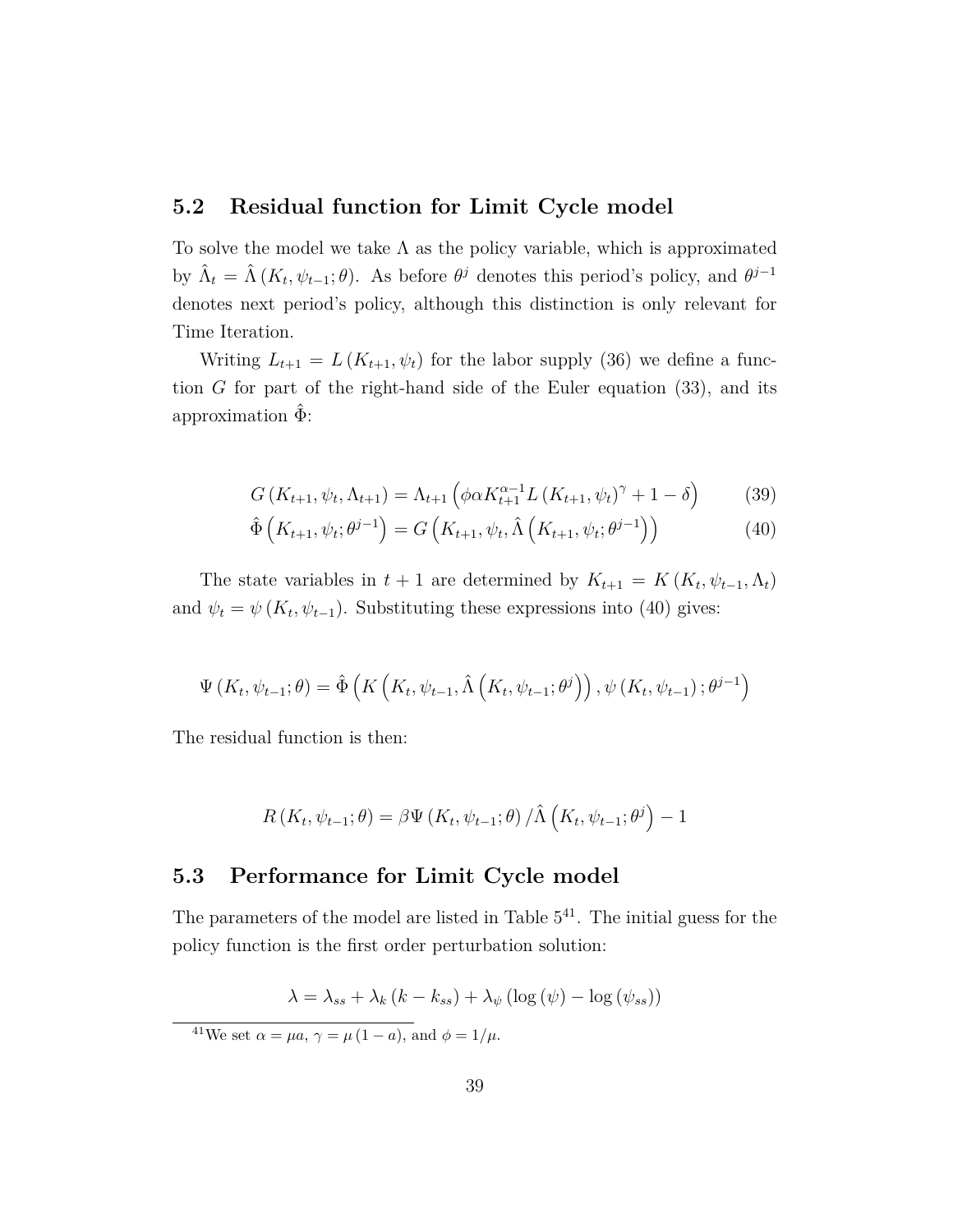Table 5: Parameters of Limit Cycle model

| Parameter                                          | Value  |
|----------------------------------------------------|--------|
| Discount factor $(\beta)$                          | 0.985  |
| Depreciation $(\delta)$                            | 0.205  |
| Risk aversion $(\nu)$                              | 0.25   |
| Capital share of income $(a)$                      | 0.36   |
| Labor supply el. $\left(\frac{1}{\theta-1}\right)$ | 6.67   |
| Returns-to-scale $(\mu)$                           | 1.23   |
| Memory strength habits $(m)$                       | 0.975  |
| Habit, 1st ord. $(\zeta_1)$                        | 0.77   |
| Habit, 3rd ord. $(\zeta_3)$                        | 666.56 |
| Scaling lab. supply $(\psi_0)$                     | -0.196 |

where  $k = \log(K)$  and  $\lambda = \log(\Lambda)$ . For our parameter setting the first order perturbation solution is  $\lambda_k = -0.2919$  and  $\lambda_\psi = -2.3373$ .

As the model features an attracting limit cycle we set the boundaries of the grid such that they contain the limit cycle. We can accurately determine the limit cycle using the shooting method (Kuznetsov, 2004), because the model has no stochastic shocks. For  $x = [\log(K), \log(\psi)]$  we define the minimum  $x^{min}$  and the maximum  $x^{max}$  of this deterministic invariant circle. We set the lower bounds of the grid at  $\underline{x} = x^{min} - 0.15 \cdot (x^{max} - x^{min})$  and the upper bounds at  $\bar{x} = x^{max} + 0.15 \cdot (x^{max} - x^{min})$  such that the invariant circle is well within the bounds of the initial grid. We use default stopping criteria for the solvers<sup>42</sup> and for Time Iteration  $\epsilon^d = \epsilon^r = 10^{-8}$  as stopping criteria<sup>43</sup> .

We report the computation time, and the maximum normalized Euler Equation Errors in consumption units. To compute these Euler Equation Errors we follow the approach of Fernández-Villaverde et al. (2016), and define a function  $C_t = g(\Lambda_t, L_t)$  based on (37). We first compute consumption

<sup>42</sup>Matlab's default tolerances for fsolve.

<sup>43</sup>See Subsection 2.4 for the definitions.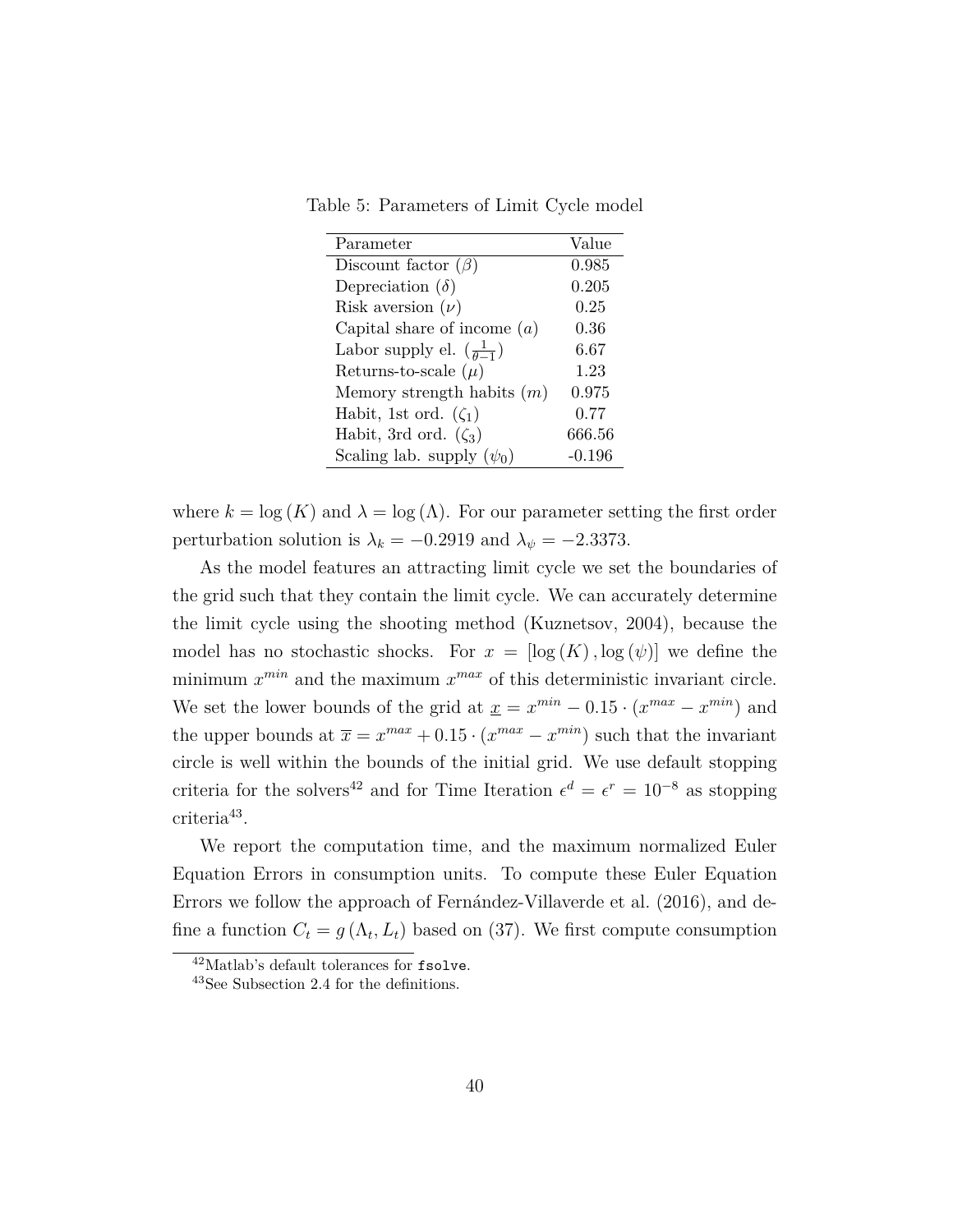using the period *t* policy function:

$$
\hat{C}_t^a = g\left(\hat{\Lambda}\left(K_t, \psi_{t-1}; \theta\right), L\left(K_t, \psi_{t-1}\right)\right)
$$

Next we compute an alternative level  $\hat{C}_t^b$  with the implied value  $\Lambda_t$  from the  $\alpha$  approximation of the right-hand side of the Euler equation  $\hat{\Lambda}^b_t = \beta \Psi(K_t, \psi_{t-1}; \theta)$ . Substituting this into *g* yields:

$$
\hat{C}_{t}^{b} = g\left(\beta\Psi\left(K_{t},\psi_{t-1};\theta\right),L\left(K_{t},\psi_{t-1}\right)\right)
$$

The normalized difference between  $\hat{C}_t^a$  and  $\hat{C}_t^b$  is the Euler Equation Error:

$$
EEE\left(K_{t}, \psi_{t-1}; \theta\right) = \frac{g\left(\beta \Psi\left(K_{t}, \psi_{t-1}; \theta\right), L\left(K_{t}, \psi_{t-1}\right)\right)}{g\left(\hat{\Lambda}\left(K_{t}, \psi_{t-1}; \theta\right), L\left(K_{t}, \psi_{t-1}\right)\right)} - 1
$$

As with the other models we report maximum Euler Equation Errors on grid, and off grid. The *on grid* errors are the errors on the initial grid (see Subsection 2.2) used to solve the model, while the *off grid* errors are measured on an equidistant grid with 1,000 nodes in each dimension.

The performance results are shown in Table 6. We report the results for Splines with both Direct Computation and Time Iteration, and for complete Chebyshev polynomials with Galerkin projection and Time Iteration. The accuracy of the solution increases with the number of gridpoints for the Spline algorithms. The maximum *off grid* errors range roughly between the order 10<sup>−</sup><sup>4</sup> and 10<sup>−</sup><sup>8</sup> for 5 and 50 nodes, respectively. A Spline with Direct Computation is much faster than Time Iteration for a low number of nodes.

With complete Chebyshev polynomials the maximum *(off grid)* errors are of the order  $10^{-4}$  to  $10^{-5}$ . The errors become only marginally smaller when we increase the order of the approximation from 3 to 12. Apparently the policy function is not approximated well with a complete polynomial. The errors with Galerkin and Time Iteration are similar, except for the degree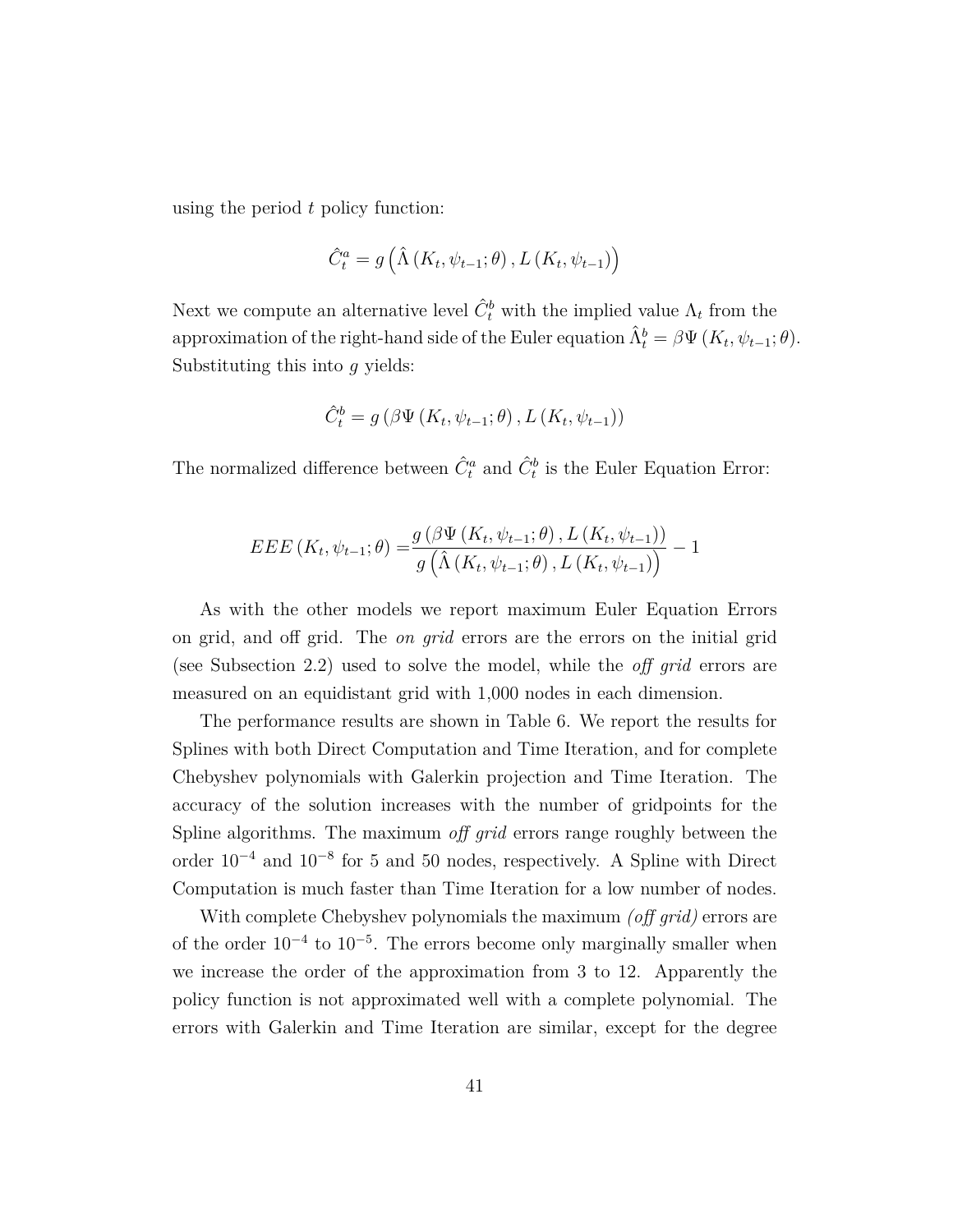|                    | Spline, Direct Computation         |                |                |                 |                                          |        |        |        |        |        |
|--------------------|------------------------------------|----------------|----------------|-----------------|------------------------------------------|--------|--------|--------|--------|--------|
| Nodes per dim.     | 3                                  | $\overline{5}$ | $\overline{7}$ | 10              | 20                                       |        |        |        |        |        |
| <b>Total Nodes</b> | 9                                  | 25             | 49             | 100             | 400                                      |        |        |        |        |        |
| Comp. time         | 0.03                               | 0.04           | 0.08           | 0.19            | 1.82                                     |        |        |        |        |        |
| EEE, off grid      | $-3.7$                             | $-3.7$         | $-4.2$         | $-5.1$          | $-6.2$                                   |        |        |        |        |        |
| EEE, on grid       | $-7.3$                             | $-7.3$         | $-8.7$         | $-9.2$          | $-10.1$                                  |        |        |        |        |        |
|                    |                                    |                |                |                 | Spline, Time Iteration                   |        |        |        |        |        |
| Nodes per dim.     | 3                                  | $\bf 5$        | $\overline{7}$ | 10              | 20                                       | 50     |        |        |        |        |
| <b>Total Nodes</b> | 9                                  | 25             | 49             | 100             | 400                                      | 2500   |        |        |        |        |
| Comp. time         | 0.41                               | 0.51           | 0.50           | 0.58            | 1.12                                     | 3.30   |        |        |        |        |
| EEE, off grid      | $-3.7$                             | $-3.7$         | $-4.2$         | $-5.1$          | $-6.2$                                   | $-7.8$ |        |        |        |        |
| EEE, on grid       | $-8.2$                             | $-8.2$         | $-8.2$         | $-8.3$          | $-8.2$                                   | $-8.3$ |        |        |        |        |
|                    | Complete Chebyshev poly., Galerkin |                |                |                 |                                          |        |        |        |        |        |
| Order              | 3                                  | $\overline{4}$ | $\overline{5}$ | $6\phantom{.}6$ | $\overline{7}$                           | 8      | 9      | 10     | 11     | 12     |
| <b>Total Nodes</b> | 16                                 | 25             | 36             | 49              | 64                                       | 81     | 100    | 121    | 144    | 169    |
| Comp. time         | $0.05\,$                           | 0.04           | 0.07           | 0.15            | 0.18                                     | 0.32   | 0.47   | 0.67   | 1.21   | 1.64   |
| EEE, off grid      | $-3.5$                             | $-3.5$         | $-3.9$         | $-3.9$          | $-4.3$                                   | $-4.3$ | $-4.5$ | $-4.5$ | $-4.1$ | $-4.8$ |
| EEE, on grid       | $-3.9$                             | $-3.7$         | $-4.1$         | $-4.1$          | $-4.4$                                   | $-4.4$ | $-4.6$ | $-4.6$ | $-4.6$ | $-4.9$ |
|                    |                                    |                |                |                 | Complete Chebyshev poly., Time Iteration |        |        |        |        |        |
| Order              | 3                                  | $\overline{4}$ | $\overline{5}$ | $6\phantom{.}6$ | $\overline{7}$                           | 8      | 9      | 10     | 11     | 12     |
| <b>Total Nodes</b> | 16                                 | 25             | 36             | 49              | 64                                       | 81     | 100    | 121    | 144    | 169    |
| Comp. time         | 0.37                               | 0.41           | 0.40           | 0.44            | 0.51                                     | 0.56   | 0.64   | 0.70   | 0.84   | 0.91   |
| EEE, off grid      | $-3.5$                             | $-3.5$         | $-3.9$         | $-3.9$          | $-4.3$                                   | $-4.3$ | $-4.5$ | $-4.5$ | $-4.8$ | $-4.8$ |
| EEE, on grid       | $-3.9$                             | $-3.7$         | $-4.1$         | $-4.1$          | $-4.4$                                   | $-4.4$ | $-4.6$ | $-4.7$ | $-4.9$ | $-4.9$ |
|                    | Perturbation                       |                |                |                 |                                          |        |        |        |        |        |
| Order              | 3                                  |                |                |                 |                                          |        |        |        |        |        |
| Comp. time         | 1.62                               |                |                |                 |                                          |        |        |        |        |        |
| EEE (off grid)     | $-1.74$                            |                |                |                 |                                          |        |        |        |        |        |

Table 6: Performance for Limit Cycle model

*Computation times in seconds. Errors are the maximum Euler Equation Errors, in absolute values and log10. 'Off grid' refers to the equidistant grid with 1 million nodes, while 'on grid' refers to the initial grid used to solve the model.*

11 polynomial, where the solution with Galerkin projection is less accurate than with Time Iteration. This could indicate convergence problems, possibly caused by the high non-linearity of the system of equations. Note also that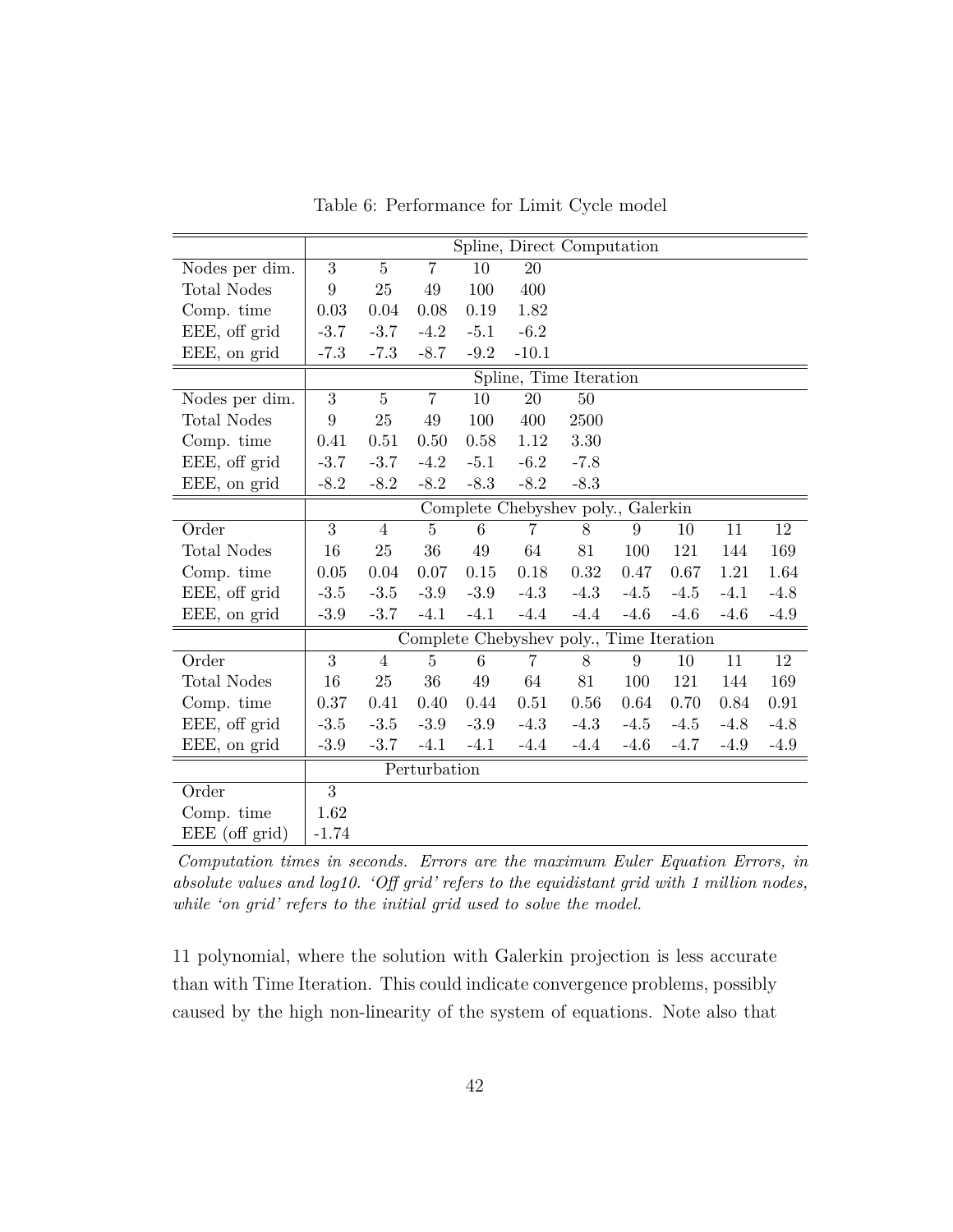Figure 2: Policy function in  $\psi$  ( $K = K_{ss}$ )



for higher order polynomials Time Iteration becomes faster than Galerkin projection.

The maximum errors with projection are much lower than those of the third order perturbation solution. The maximum error in the third order perturbation solution is  $10^{-1.74} \approx 0.02$  or a deviation of about  $2\%^{44}$ . Although this might sound like an acceptable error margin this solution replicates the dynamics of the deterministic limit cycle very poorly as discussed below.

The policy as a function of the habit variable  $\psi$  is plotted in Figure 2. The most accurate solution is obtained with a Spline and 50 nodes (blue solid line). The third order perturbation solution does very poor far away from the steady state. The third order Chebyshev-Galerkin solution is better, but does not match the curvature well. Also the seventh order Chebyshev polynomial does not match the slope of the policy function well around the steady state. The Spline with 5 nodes does much better than the order

<sup>44</sup>Note that this large error is due to the high non-linearity of the system. In a better behaved limit cycle model errors will be smaller. An example is the limit cycle model of Galizia (2021).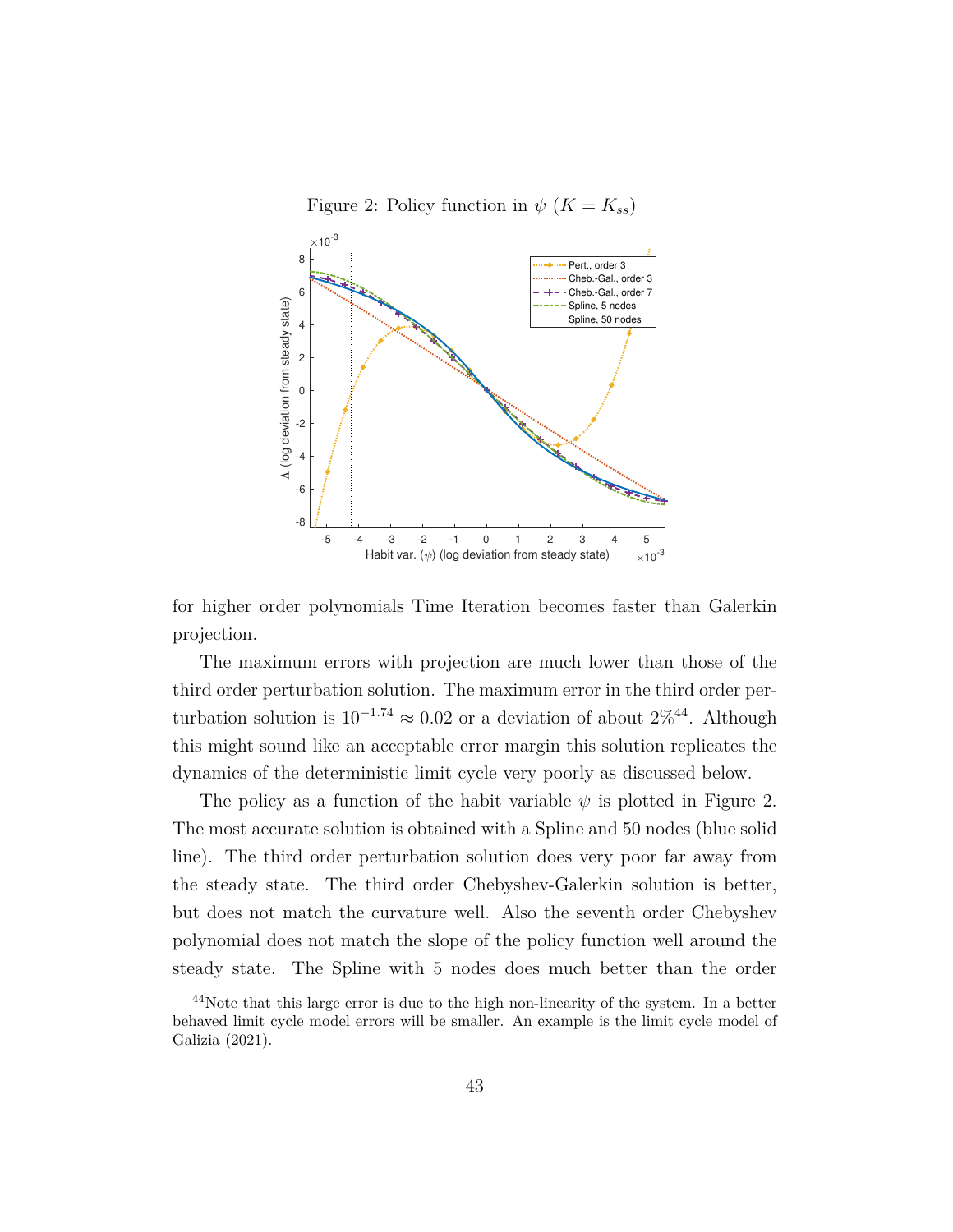3 Chebyshev solution, and is especially close the seventh order Chebyshev solution around the steady state. The Spline with 50 nodes is the only variant that matches the slope (ie. the perturbation solution) around the steady state well.

Finally we plot simulations of the resulting limit cycle in Figure 3. Note that the Spline solution with 50 nodes is visually indistinguishable from a very accurate approximation of the limit cycle<sup>45</sup> (not shown). The third order perturbation solution does very poor and is completely out of phase after one cycle. The third order Chebyshev-Galerkin solution is better, but is outperformed by a Spline with 5 nodes. The simulation of the order 7 Chebyshev solution stays pretty close to the accurate limit cycle, although it does not have sufficient curvature around the steady state as shown in Figure 2. The lack of curvature around the steady state does not affect the resulting deterministic limit cycle much, since the limit cycle consists of points far away from the steady state.

## **6 Conclusion**

We have shown that projection methods are accurate, and relatively fast with computation times ranging between hundreds of a second for a simple model to at most a couple of seconds for a model with four state variables and two policy variables. Using the standardized algorithms of a toolbox also reduces coding time, which is the 'real bottleneck' for employing projection methods (Fernández-Villaverde et al., 2016, footnote ab, page 619).

Projection methods are very accurate and fast for a simple RBC model, which has two state variables and a near-linear solution. Projection methods

<sup>45</sup>We computed a very accurate numerical approximation of a limit cycle using the 'shooting method' (Kuznetsov, 2004) for the non-linear dynamic equations (33) to (35). The starting point of the limit cycle is restricted to be on the plane  $K = K_{ss}$  in the 3 dimensional space  $[K, \psi, \Lambda]$ . All simulated series start from the initial point found with the shooting method.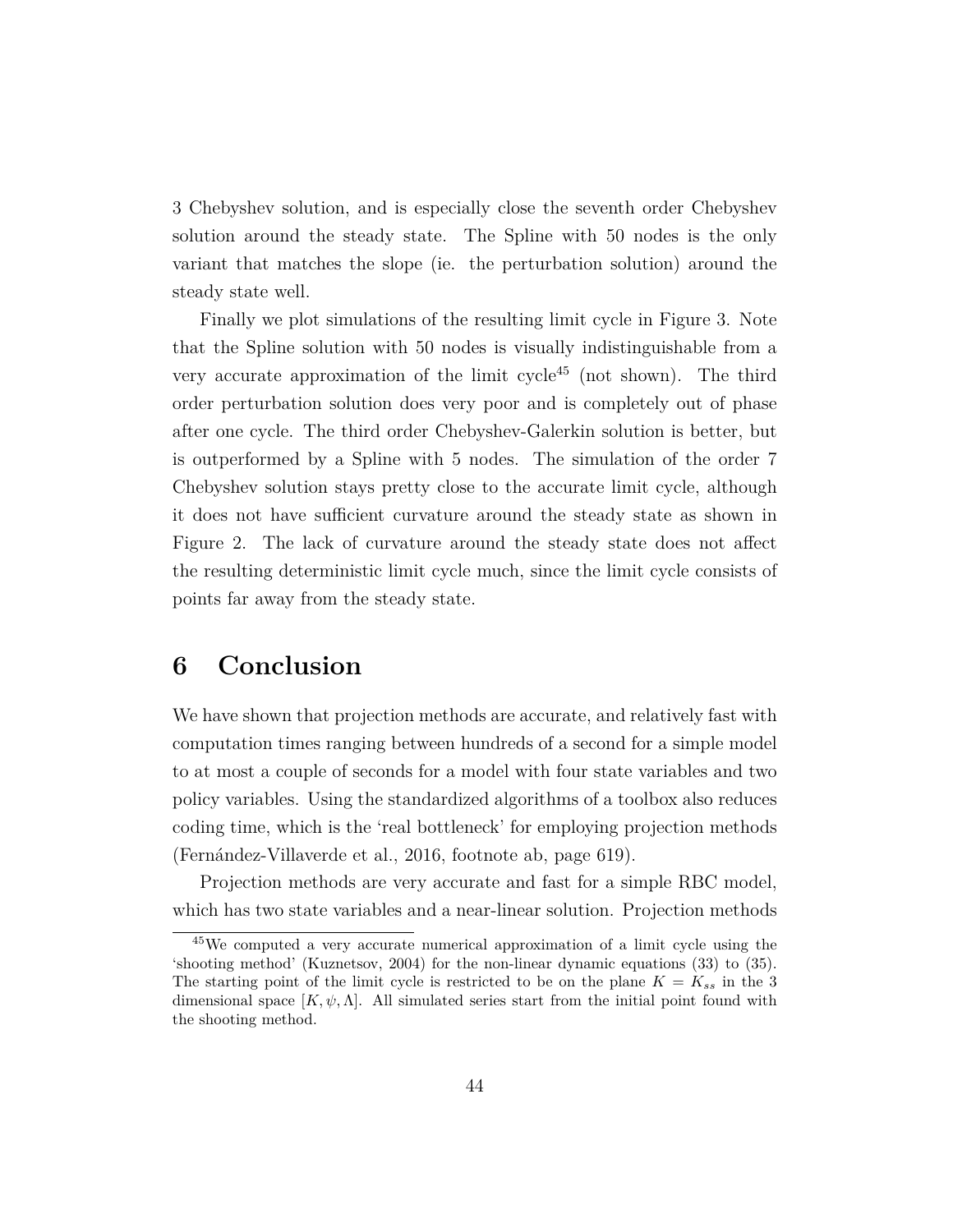

are especially valuable when more complex and highly non-linear models are poorly approximated with perturbation methods. For such models Splines with Time Iteration are a robust option, which can outperform more popular choices relying on Chebyshev polynomials.

We have shown two examples where splines outperform both complete Chebyshev polynomials and Smolyak's algorithm. One example was an RBC model with Habits in consumption and Investment Adjustment costs, which has four state variables and two policy variables. Another example where splines outperform Chebyshev polynomials is a highly non-linear model featuring a limit cycle. For that model the Smolyak algorithm does not converge to the solution, because it does not preserve the shape sufficiently. The third order perturbation solution of this model results in simulations that are completely out of phase after just one cycle. These results indicate that projection methods are a better choice than perturbation when accuracy matters.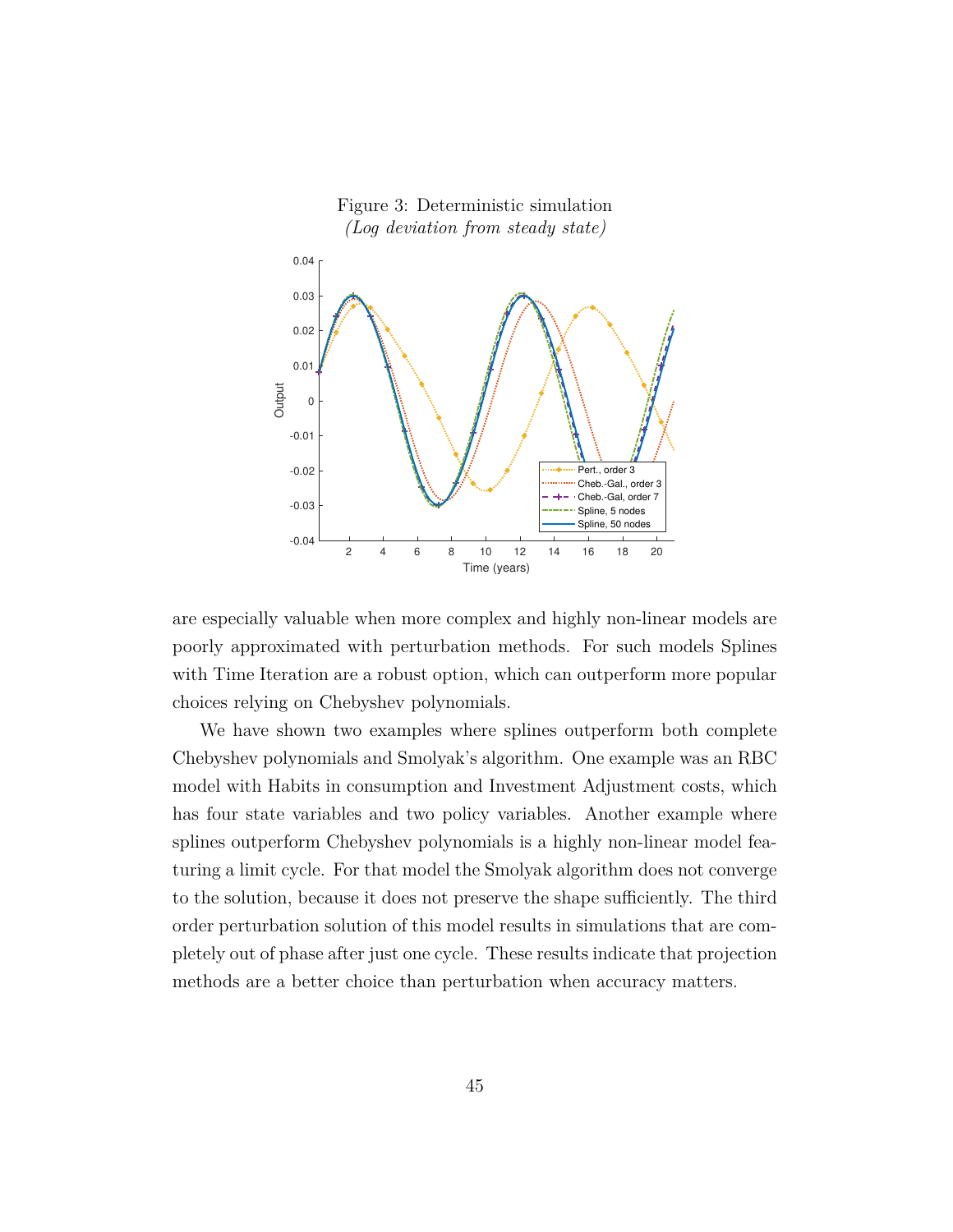### **Appendix A Gauss-Hermite quadrature**

The general rule for Gaussian-Hermite approximation is:

$$
\int_{-\infty}^{\infty} \exp\left(-z^2\right) g\left(z\right) dz \approx \sum_{j=1}^{J} \omega_j g\left(\zeta_j\right) \tag{41}
$$

with Gauss-Hermite nodes  $j = 1, ..., J$ , roots  $\zeta_j$  and weights  $\omega_j$  (see Judd, 1998).

Assume we have a function  $f(z_{t+1}, x)$  with exogenous variable  $z_{t+1}$ . This variable evolves according to (18) with standard normally distributed shocks  $\epsilon_{t+1} \sim \mathcal{N}(0, 1)$ . The expected value of this function is:

$$
E_t f(z_{t+1}, x) = \int_{-\infty}^{\infty} f(\rho_z z_t + \sigma_z \epsilon_{t+1}, x) \frac{1}{\sqrt{2\pi}} \exp\left(-\epsilon_{t+1}^2/2\right) d\epsilon_{t+1}
$$
 (42)

To write (42) in the same form as (41) we need a change of variable  $\phi = \frac{\epsilon_{t+1}}{\sqrt{2}}$ , such that  $\exp(-\epsilon_{t+1}^2/2) = \exp(-\phi^2)$ . The approximation of the integral is:

$$
\int_{-\infty}^{\infty} f\left(\rho_z z_t + \sigma_z \sqrt{2}\phi, x\right) \frac{1}{\sqrt{2\pi}} \exp\left(\phi\right) \sqrt{2}d\phi
$$
\n
$$
\approx \sum_{j=1}^{J} \frac{\omega_j}{\sqrt{\pi}} f\left(\rho_z z_t + \sigma_z \sqrt{2}\zeta_j, x\right)
$$

where the extra term $\sqrt{2}$  (before  $d\phi$ ) follows from integration by substitution.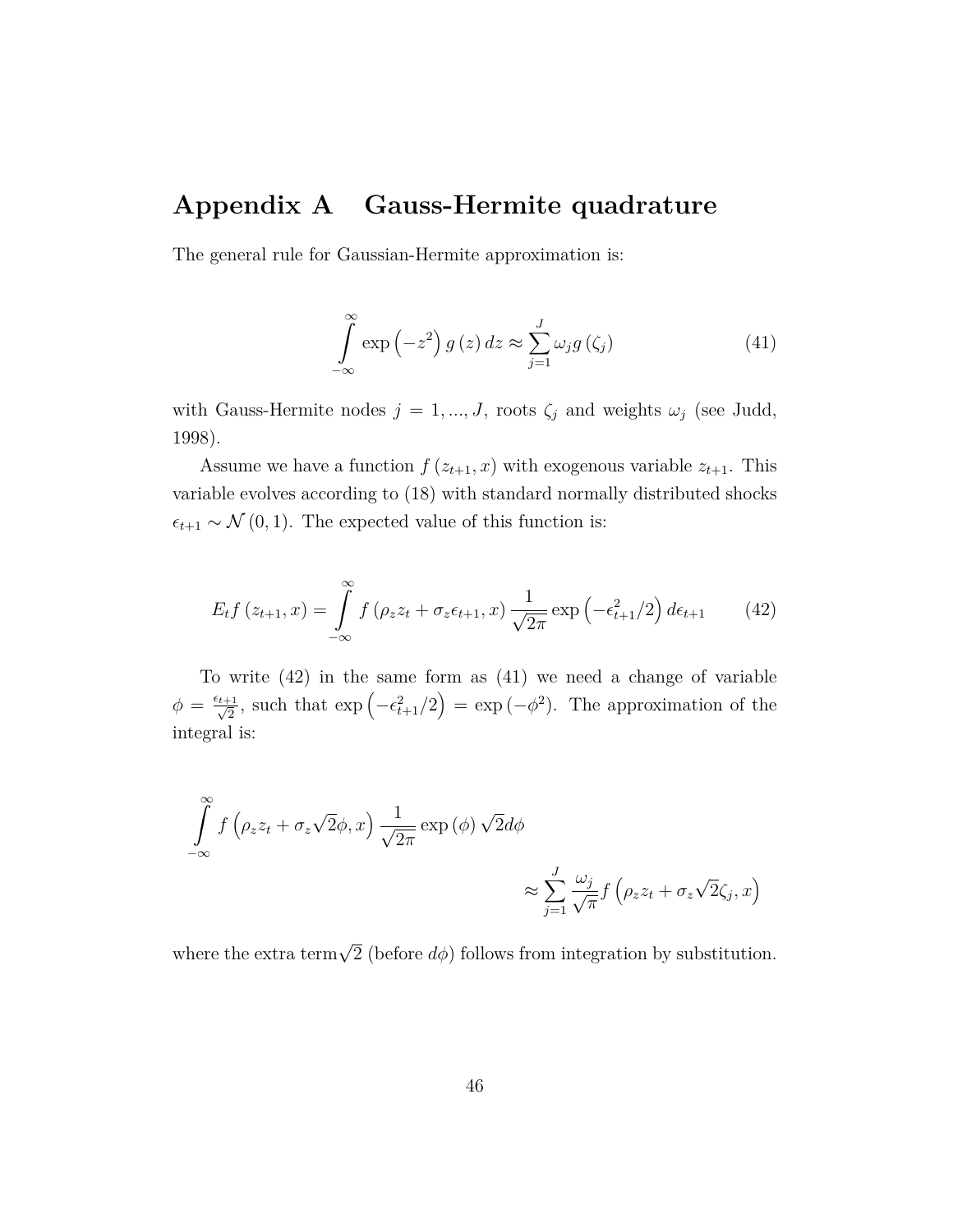## **Appendix B Attracting Limit Cycle model**

The model is an RBC model with external habits in the labor supply. There are possibly increasing returns to scale. There is monopolistic competition in the intermediate sector, but prices are fully flexible. Final goods producers are competitive and have a constant-returns-to-scale production function, using intermediate inputs only.

#### **Consumers**

Consumers maximize discounted utility:

$$
\max E_0 \sum_{t=0}^{\infty} \beta^t \frac{\left(C_t - \psi_{t-1} L_t^{\theta}\right)^{1-\nu} - 1}{1-\nu} \tag{43}
$$

where *C* is consumption, and *L* is labor supply. Crucial is the external habit variable *ψ*.

The household maximizes its utility subject to the real budget constraint:

$$
C_t + K_{t+1} \le w_t L_t + r_t K_t + \Pi_t + (1 - \delta) K_t \tag{44}
$$

where  $K_t$  is the capital stock at the beginning of the period,  $\delta$  is the depreciation rate of capital plus fixed costs of capital, and Π*<sup>t</sup>* are total profits of the intermediate producers. The rental prices for labor and capital are *w* and *r*, respectively.

The First Order Conditions (FOCs) with respect to hours worked *L<sup>t</sup>* , consumption  $C_t$  and capital in the next period  $K_{t+1}$  result in: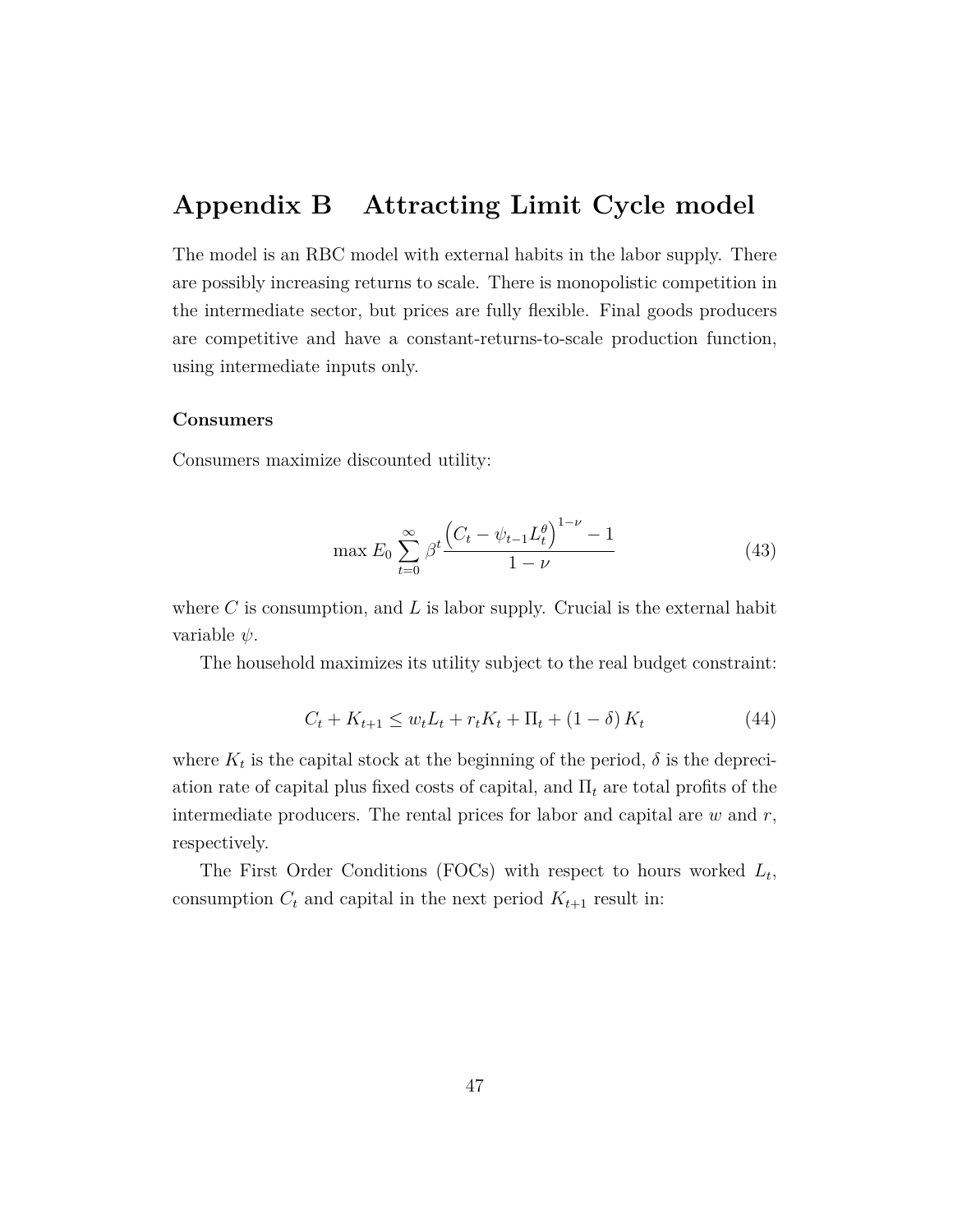$$
\Lambda_t = \left( C_t - \psi_{t-1} L_t^{\theta} \right)^{-\nu} \tag{45}
$$

$$
w_t = \psi_{t-1} \theta L_t^{\theta - 1} \tag{46}
$$

$$
\Lambda_t = \beta \Lambda_{t+1} \left( r_{t+1} + 1 - \delta \right) \tag{47}
$$

where  $\Lambda$  is the marginal utility of consumption, which is equal to the shadow price of the budget constraint.

**Final good** Final goods producers use  $X_j$  inputs to produce  $Y$ :

$$
Y \equiv \left(\int\limits_0^1 X_j^{\phi} dj\right)^{\frac{1}{\phi}}
$$

Cost minimization yields the demand for intermediate good  $X_j$ :

$$
X_j = \left(\frac{p_j}{P}\right)^{-\frac{1}{1-\phi}} Y \tag{48}
$$

where *P* is the aggregate price level  $P \equiv$  $\int_0^1 p_j^{-\frac{\phi}{1-\phi}}$  $\int_{j}^{-\frac{\phi}{1-\phi}}dj$ <sup>- $\frac{1-\phi}{\phi}$ </sup>

**Intermediate producer** Real profits of intermediate producer *j* (omitting time indices) are:

$$
\pi_j = \frac{p_j}{P} X_j - w l_j - r k_j
$$

The labor input is  $l_j$  and the rented capital stock is  $k_j$ . The constraints for intermediate producers are demand (48), and the production constraint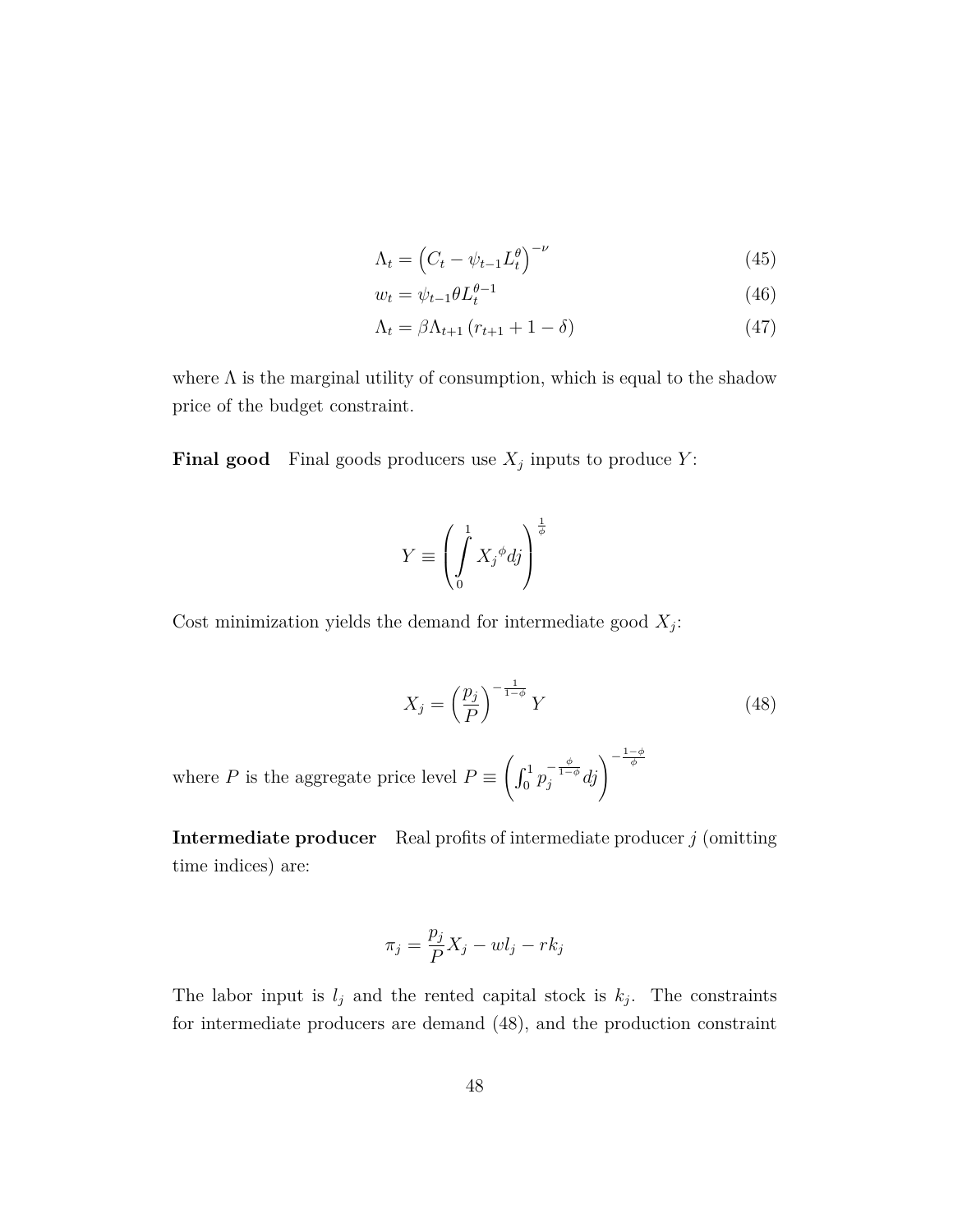$X_j = Z k_j^{\alpha} l_j^{\gamma}$  where *Z* is Total Factor Productivity. Maximization of profits and symmetry among producers yield the factor prices:

$$
r_t = \phi \alpha K_t^{\alpha - 1} L_t^{\gamma} \tag{49}
$$

$$
w_t = \phi \gamma K_t^{\alpha} L_t^{\gamma - 1} \tag{50}
$$

**External habits in labor supply** The labor supply equation (46) is:

$$
w_t = \psi_{t-1} \theta L_t^{\theta - 1}
$$

where the habit variable  $\psi_{t-1}$  measures how much past working hours deviated from normal working hours *Lss*. The current habit variable is a weighted average of the deviation from the norm in the current period  $\zeta_1 \hat{L}_t + \zeta_3 \hat{L}_t^3$ , and the habit variable in the previous period  $\hat{\psi}_{t-1}$ :

$$
\hat{\psi}_t = (1 - m) \left( \zeta_1 \hat{L}_t + \zeta_3 \hat{L}_t^3 \right) + m \hat{\psi}_{t-1} \tag{51}
$$

where *m* is the memory strength, which determines how fast habits adjust to current labor market conditions. Hats indicate log deviation from steady state.

# **References**

- Aruoba, S. B., J. Fernandez-Villaverde, and J. F. Rubio-Ramirez (2006). Comparing solution methods for dynamic equilibrium economies. *Journal of Economic dynamics and Control 30* (12), 2477–2508.
- Beaudry, P., D. Galizia, and F. Portier (2020). Putting the cycle back into business cycle analysis. *American Economic Review 110* (1), 1–47.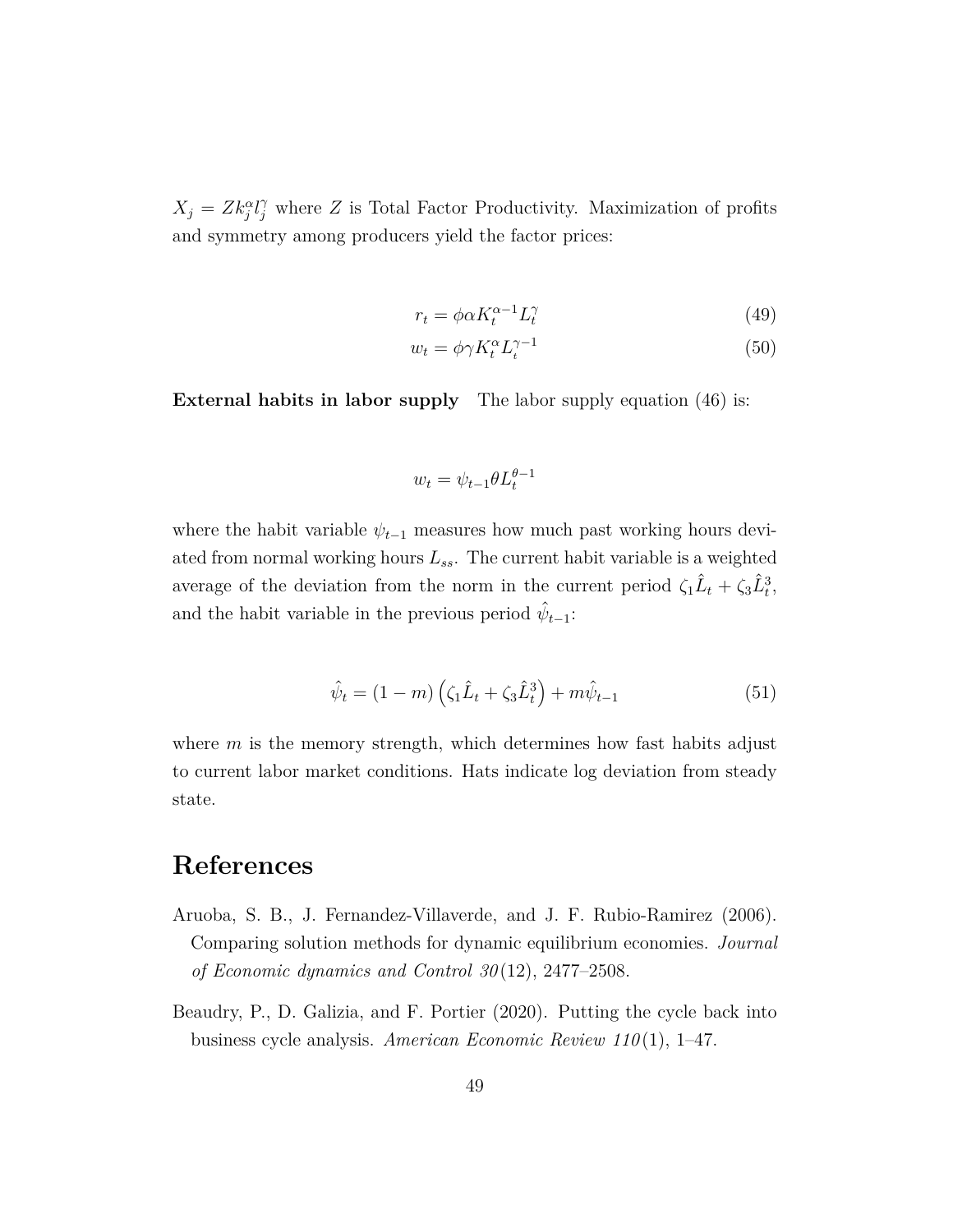- Blanchard, O. J. and C. M. Kahn (1980). The solution of linear difference models under rational expectations. *Econometrica: Journal of the Econometric Society*, 1305–1311.
- Caldara, D., J. Fernandez-Villaverde, J. F. Rubio-Ramirez, and W. Yao (2012). Computing dsge models with recursive preferences and stochastic volatility. *Review of Economic Dynamics 15* (2), 188–206.
- De Boor, C. (1978). *A practical guide to splines*, Volume 27. springer-verlag New York.
- Duineveld, S. (2021). Habits in the labor supply as a driver of the business cycle. Manuscript submitted for publication.
- Fernández-Villaverde, J., G. Gordon, P. Guerrón-Quintana, and J. F. Rubio-Ramirez (2015). Nonlinear adventures at the zero lower bound. *Journal of Economic Dynamics and Control 57*, 182–204.
- Fernández-Villaverde, J. and O. Levintal (2018). Solution methods for models with rare disasters. *Quantitative Economics 9* (2), 903–944.
- Fernández-Villaverde, J., J. F. Rubio-Ramírez, and F. Schorfheide (2016). Solution and estimation methods for dsge models. In *Handbook of macroeconomics*, Volume 2, pp. 527–724. Elsevier.
- Galizia, D. (2021). Saddle cycles: Solving rational expectations models featuring limit cycles (or chaos) using perturbation methods. *Quantitative Economics 12* (3), 869–901.
- Gaspar, J. and K. L. Judd (1997). Solving large-scale rational-expectations models. *Macroeconomic Dynamics 1* (1), 45–75.
- Guerrieri, L. and M. Iacoviello (2015). Occbin: A toolkit for solving dynamic models with occasionally binding constraints easily. *Journal of Monetary Economics 70*, 22–38.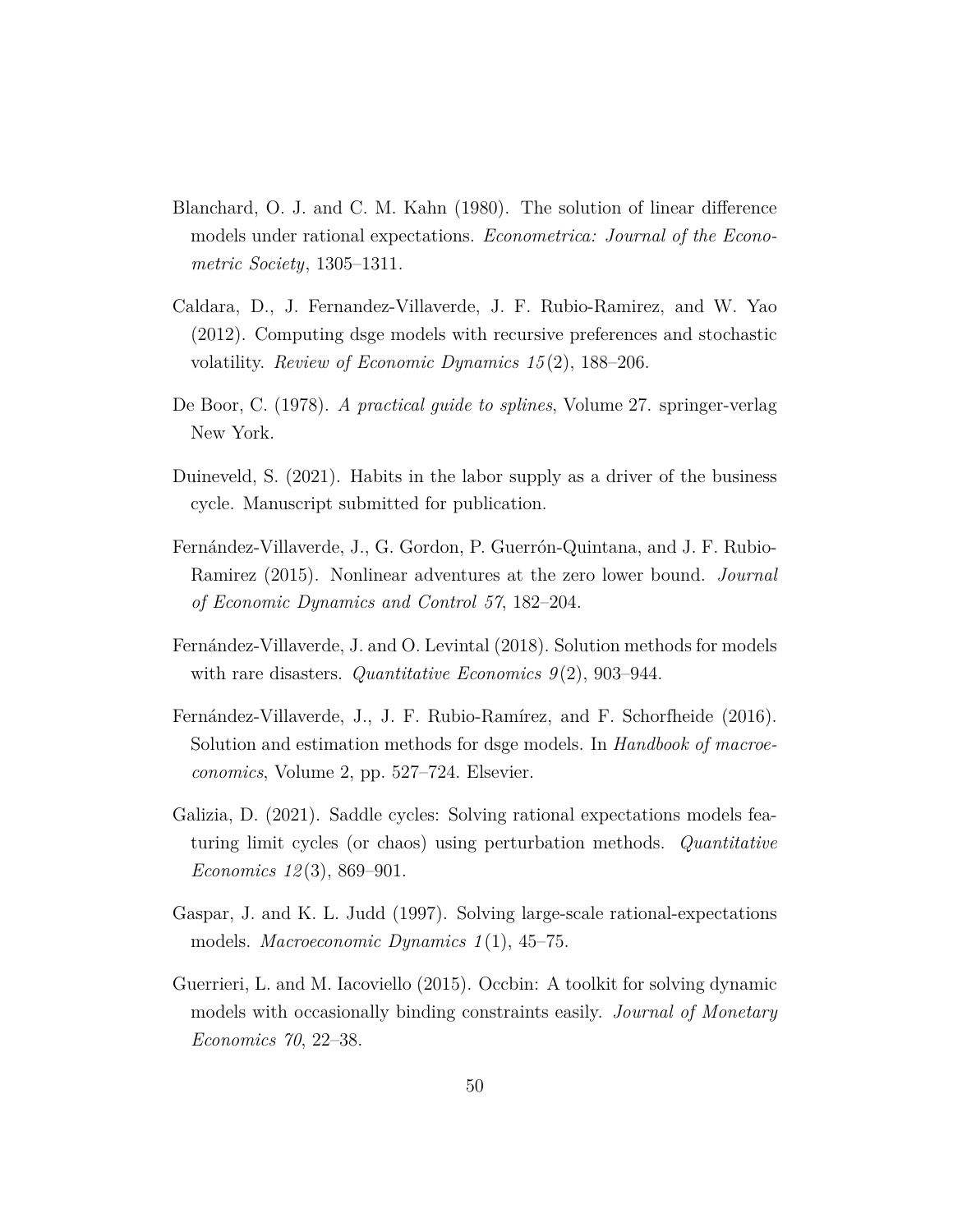- Jaimovich, N. and S. Rebelo (2009). Can news about the future drive the business cycle? *American Economic Review 99* (4), 1097–1118.
- Judd, K. L. (1992). Projection methods for solving aggregate growth models. *Journal of Economic theory 58* (2), 410–452.
- Judd, K. L. (1998). *Numerical methods in economics*. MIT press.
- Judd, K. L., F. Kubler, and K. Schmedders (2000). Computing equilibria in infinite-horizon finance economies: The case of one asset. *Journal of Economic Dynamics and Control 24* (5-7), 1047–1078.
- Judd, K. L., F. Kubler, and K. Schmedders (2003). Computational methods for dynamic equilibria with heterogeneous agents. *Econometric Society Monographs 37*, 243–290.
- Judd, K. L., L. Maliar, S. Maliar, and R. Valero (2014). Smolyak method for solving dynamic economic models: Lagrange interpolation, anisotropic grid and adaptive domain. *Journal of Economic Dynamics and Control 44*, 92–123.
- Krueger, D. and F. Kubler (2004). Computing equilibrium in olg models with stochastic production. *Journal of Economic Dynamics and Control 28* (7), 1411–1436.
- Kuznetsov, Y. A. (2004). *Elements of applied bifurcation theory*. Springer Science & Business Media.
- Malin, B. A., D. Krueger, and F. Kubler (2011). Solving the multi-country real business cycle model using a smolyak-collocation method. *Journal of Economic Dynamics and Control 35* (2), 229–239.
- McGrattan, E. R. (1996). Solving the stochastic growth model with a finite element method. *Journal of Economic Dynamics and Control 20* (1-3), 19–42.